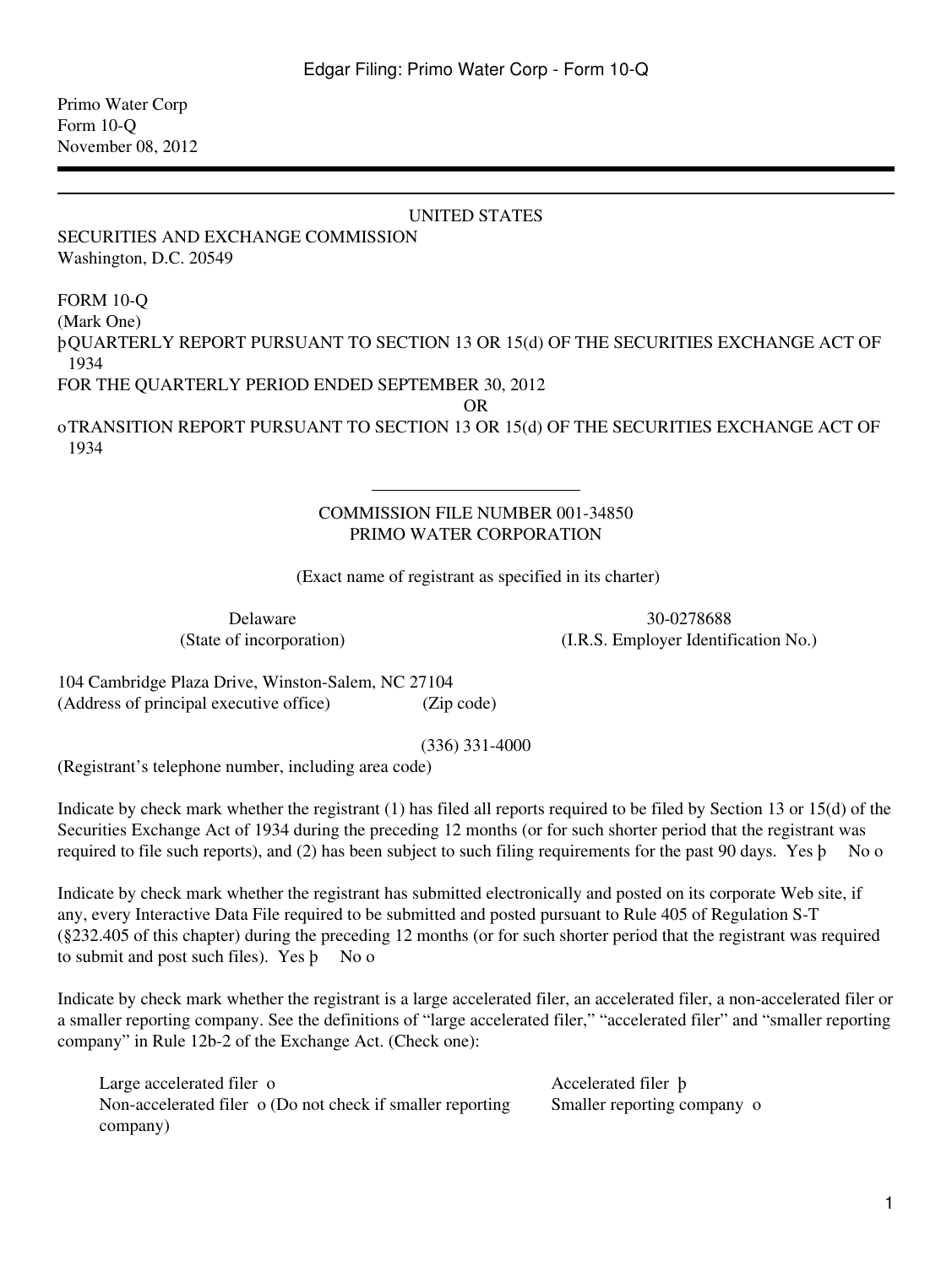Indicate by check mark whether the registrant is a shell company (as defined in Rule 12b-2 of the Exchange Act). Yes o No þ

As of November 2, 2012, there were 23,775,910 shares of our Common Stock, par value \$0.001 per share, outstanding.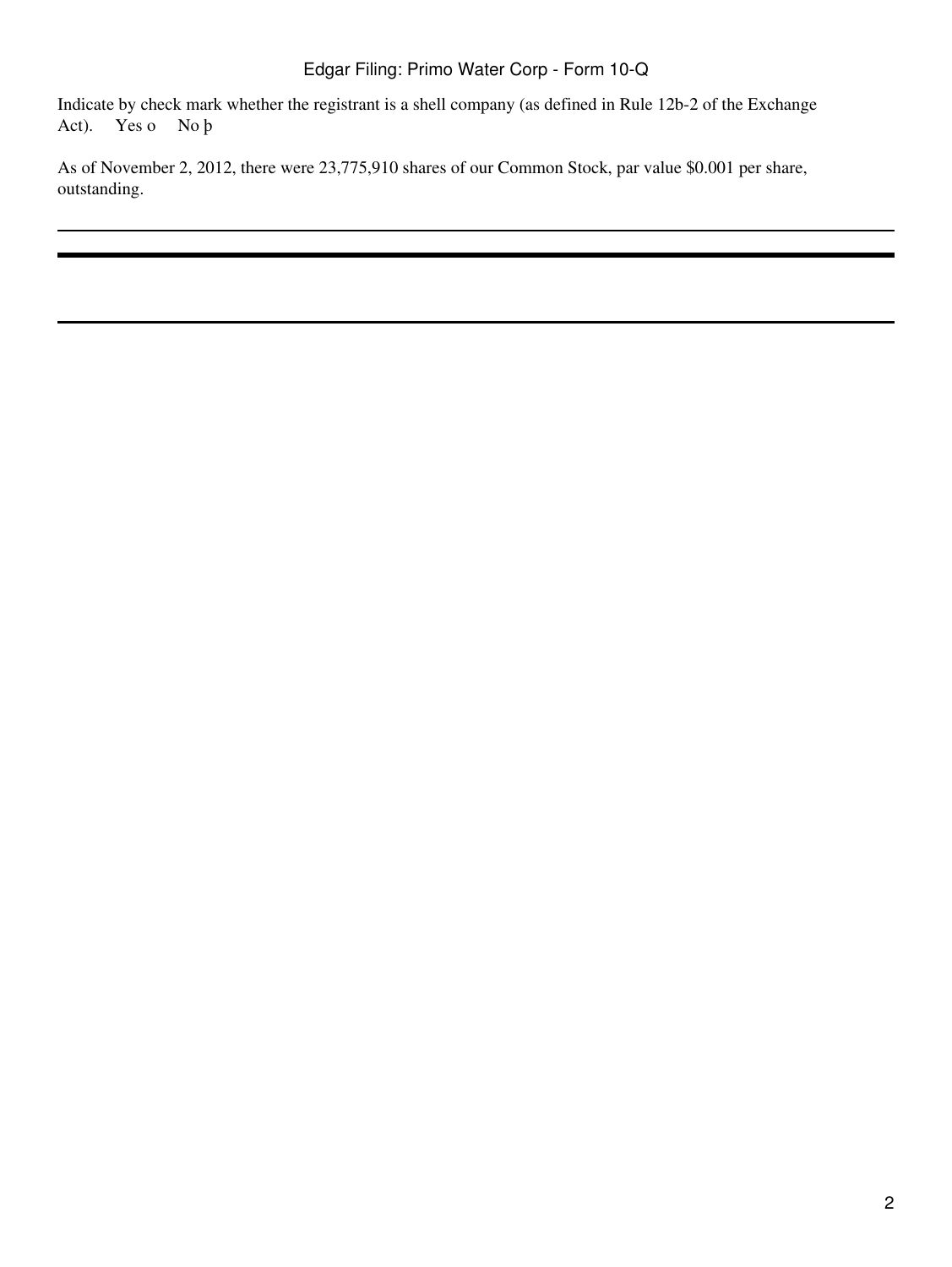# PRIMO WATER CORPORATION

## FORM 10-Q FOR THE THREE AND NINE MONTHS ENDED SEPTEMBER 30, 2012

## INDEX

<span id="page-2-0"></span>

|                   | PART 1. Financial Information                                                                   | Page<br>number |
|-------------------|-------------------------------------------------------------------------------------------------|----------------|
| Item 1.           | <b>Financial Statements (Unaudited)</b>                                                         | 3              |
|                   | <b>Condensed Consolidated Balance Sheets</b>                                                    | 3              |
|                   | <b>Condensed Consolidated Statements of Operations</b>                                          | 4              |
|                   | <b>Condensed Consolidated Statements of Comprehensive Loss</b>                                  | 5              |
|                   | <b>Condensed Consolidated Statements of Cash Flows</b>                                          | 6              |
|                   | <b>Notes to Condensed Consolidated Financial Statements</b>                                     | 7              |
| Item 2.           | Management's Discussion and Analysis of Financial Condition and<br><b>Results of Operations</b> | 20             |
| Item 3.           | Quantitative and Qualitative Disclosures About Market Risk                                      | 31             |
| Item 4.           | <b>Controls and Procedures</b>                                                                  | 31             |
|                   | PART II. Other Information                                                                      |                |
| Item 1.           | <b>Legal Proceedings</b>                                                                        | 33             |
| Item 1A.          | <b>Risk Factors</b>                                                                             | 33             |
| Item 2.           | Recent Sales of Unregistered Securities; Use of Proceeds from<br><b>Registered Securities</b>   | 34             |
| Item 3.           | <b>Defaults Upon Senior Securities</b>                                                          | 34             |
| Item 4.           | <b>Mine Safety Disclosures</b>                                                                  | 34             |
| Item 5.           | <b>Other Information</b>                                                                        | 34             |
| Item 6.           | Exhibits                                                                                        | 35             |
| <b>Signatures</b> |                                                                                                 | 36             |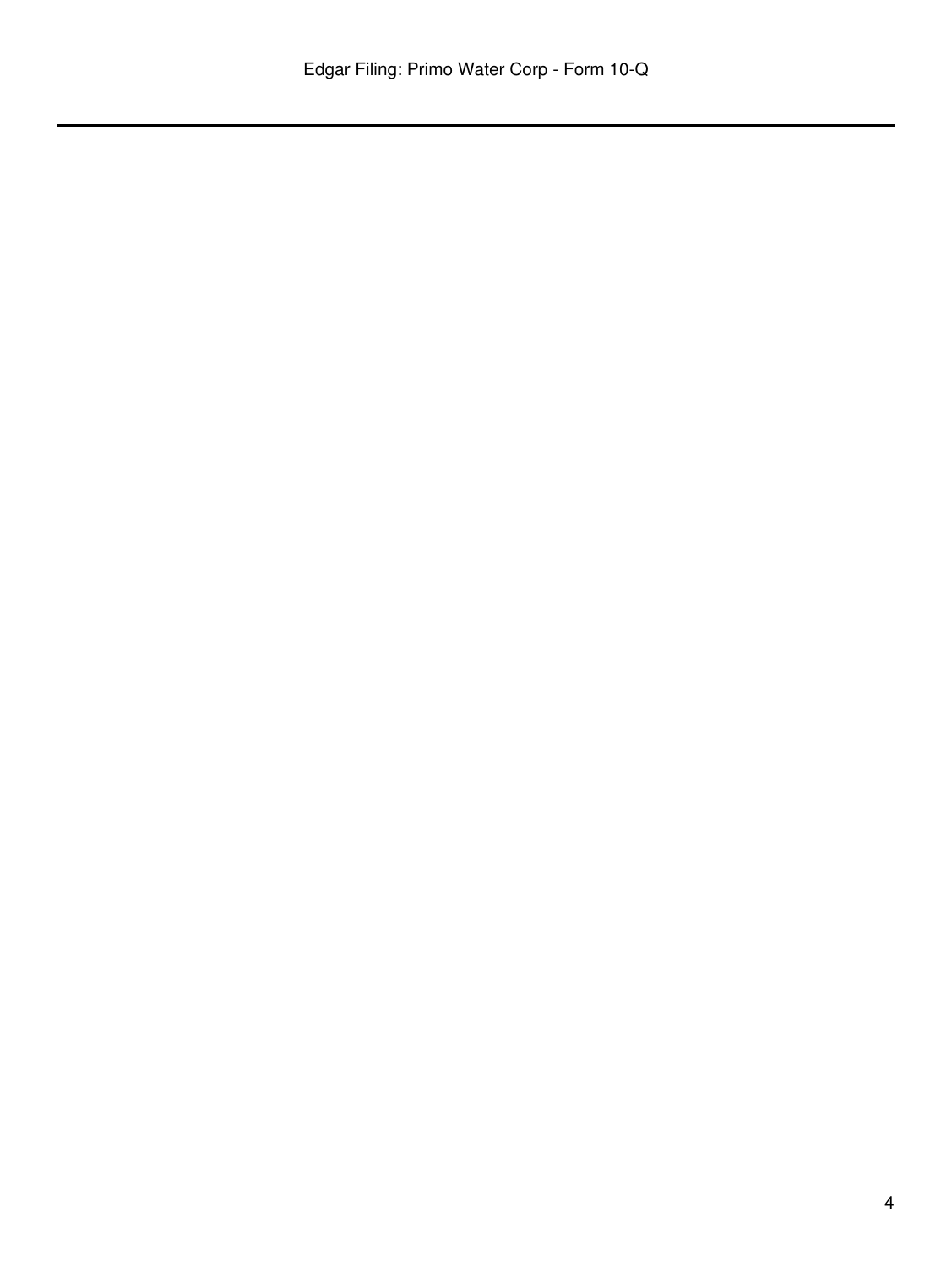## PART I – FINANCIAL INFORMATION

# <span id="page-4-0"></span>Item 1. Financial Statements

# <span id="page-4-1"></span>PRIMO WATER CORPORATION

# CONDENSED CONSOLIDATED BALANCE SHEETS

(In thousands, except par value information)

|                                                                                                                                                             | September 30,<br>2012<br>(unaudited) | December 31,<br>2011 |
|-------------------------------------------------------------------------------------------------------------------------------------------------------------|--------------------------------------|----------------------|
| <b>ASSETS</b>                                                                                                                                               |                                      |                      |
| Current assets:                                                                                                                                             |                                      |                      |
| Cash                                                                                                                                                        | \$632                                | \$751                |
| Accounts receivable, net                                                                                                                                    | 14,397                               | 13,459               |
| Inventories                                                                                                                                                 | 8,080                                | 7,404                |
| Prepaid expenses and other current assets                                                                                                                   | 3,024                                | 2,644                |
| Current assets of disposal group held for sale                                                                                                              | 3,625                                | 2,670                |
| Total current assets                                                                                                                                        | 29,758                               | 26,928               |
|                                                                                                                                                             |                                      |                      |
| Bottles, net                                                                                                                                                | 4,180                                | 3,704                |
| Property and equipment, net                                                                                                                                 | 43,568                               | 45,838               |
| Intangible assets, net                                                                                                                                      | 12,836                               | 13,107               |
| Goodwill                                                                                                                                                    | 67,740                               | 78,823               |
| Other assets                                                                                                                                                | 1,900                                | 1,086                |
| Assets of disposal group held for sale, net of current portion                                                                                              | ÷.                                   | 14,963               |
| <b>Total assets</b>                                                                                                                                         | \$159,982                            | \$184,449            |
|                                                                                                                                                             |                                      |                      |
| LIABILITIES AND STOCKHOLDERS' EQUITY                                                                                                                        |                                      |                      |
| <b>Current liabilities:</b>                                                                                                                                 |                                      |                      |
| Accounts payable                                                                                                                                            | \$14,043                             | \$9,369              |
| Accrued expenses and other current liabilities                                                                                                              | 3,354                                | 2,838                |
| Current portion of capital leases and notes payable                                                                                                         | 15                                   | 14,514               |
| Current liabilities of disposal group held for sale                                                                                                         | 2,891                                | 3,345                |
| <b>Total current liabilities</b>                                                                                                                            | 20,303                               | 30,066               |
|                                                                                                                                                             |                                      |                      |
| Long-term debt, capital leases and notes payable, net of current portion                                                                                    | 20,889                               | 44                   |
| Other long-term liabilities                                                                                                                                 | 352                                  | 1,710                |
| Liabilities of disposal group held for sale, net of current portion                                                                                         |                                      | 3,000                |
| <b>Total liabilities</b>                                                                                                                                    | 41,544                               | 34,820               |
|                                                                                                                                                             |                                      |                      |
| Commitments and contingencies                                                                                                                               |                                      |                      |
|                                                                                                                                                             |                                      |                      |
| Stockholders' equity:                                                                                                                                       |                                      |                      |
| Preferred stock, \$0.001 par value - 10,000 shares authorized, none issued and<br>outstanding                                                               |                                      |                      |
| Common stock, \$0.001 par value - 70,000 shares authorized, 23,752 and 23,658<br>shares issued and outstanding at September 30, 2012 and December 31, 2011, |                                      |                      |
| respectively                                                                                                                                                | 24                                   | 24                   |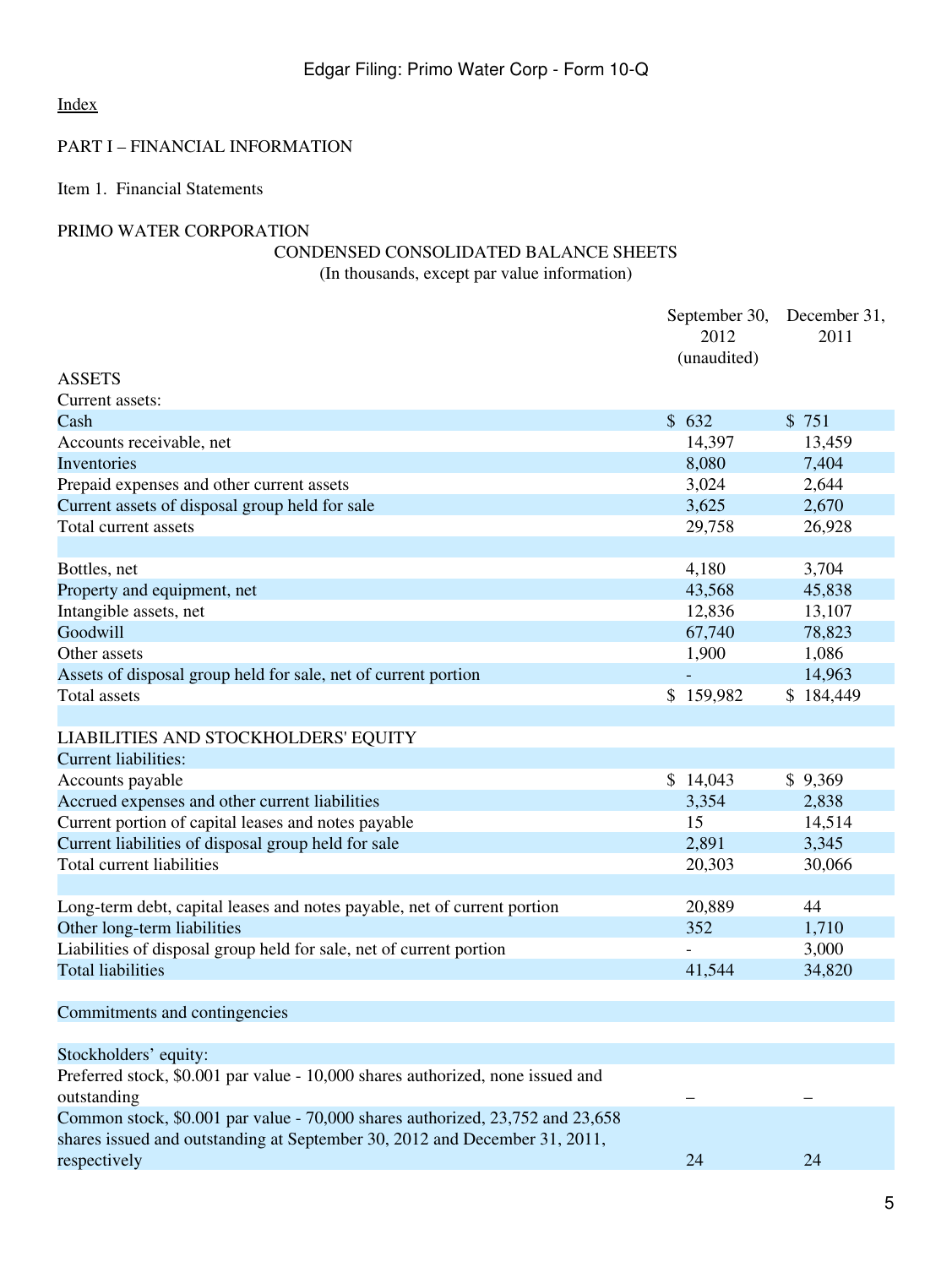| 129 |                                                        |                                                                 |
|-----|--------------------------------------------------------|-----------------------------------------------------------------|
|     |                                                        |                                                                 |
|     |                                                        |                                                                 |
|     | 272,277<br>8.116<br>(162, 108)<br>118.438<br>\$159,982 | 271,220<br>7.007<br>(128, 102)<br>(520)<br>149,629<br>\$184,449 |

The accompanying notes are an integral part of the unaudited condensed consolidated financial statements.

3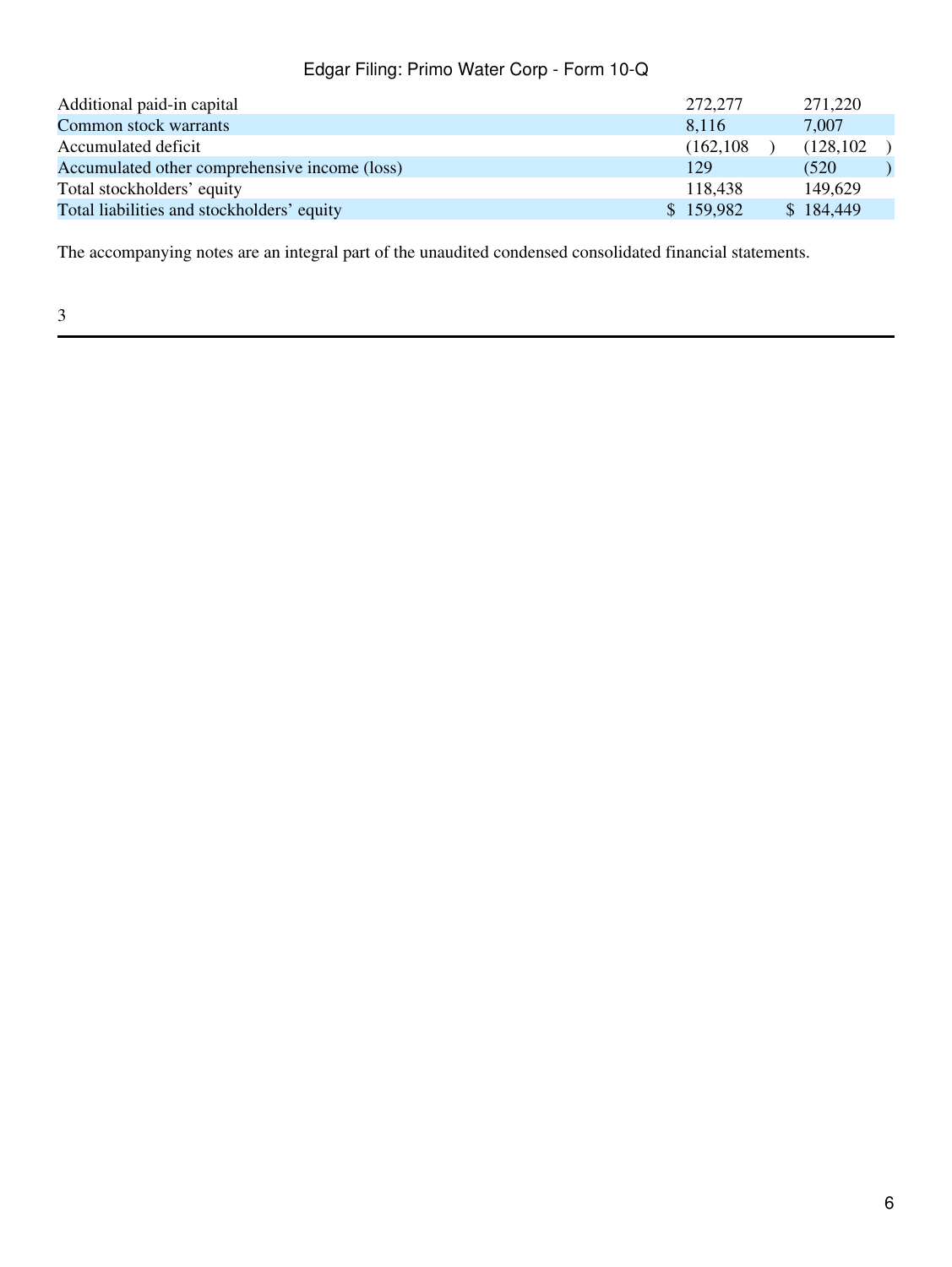# <span id="page-6-0"></span>PRIMO WATER CORPORATION

# CONDENSED CONSOLIDATED STATEMENTS OF OPERATIONS (Unaudited)

(In thousands, except per share amounts)

|                                                                 | Three months ended |              |                     | Nine months ended        |  |  |
|-----------------------------------------------------------------|--------------------|--------------|---------------------|--------------------------|--|--|
|                                                                 | September 30,      |              |                     | September 30,            |  |  |
|                                                                 | 2012               | 2011         | 2012                | 2011                     |  |  |
| Net sales                                                       | \$26,185           | \$24,110     | \$70,710            | \$61,950                 |  |  |
| Operating costs and expenses:                                   |                    |              |                     |                          |  |  |
| Cost of sales                                                   | 19,897             | 18,727       | 54,145              | 45,925                   |  |  |
| Selling, general and administrative expenses                    | 4,783              | 4,952        | 13,667              | 13,210                   |  |  |
| Non-recurring and acquisition-related costs                     | 170                | 249          | 565                 | 1,167                    |  |  |
| Depreciation and amortization                                   | 2,898              | 2,349        | 7,929               | 6,406                    |  |  |
| Goodwill impairment                                             |                    |              | 11,488              |                          |  |  |
| Total operating costs and expenses                              | 27,748             | 26,277       | 87,794              | 66,708                   |  |  |
| Loss from operations                                            | (1, 563)           | (2,167)      | (17,084)            | (4,758)<br>$\mathcal{L}$ |  |  |
| Interest expense and other, net                                 | 905                | 190          | 3,082               | 956                      |  |  |
| Loss from continuing operations before income taxes             | (2, 468)           | (2, 357)     | (20, 166)           | (5,714)<br>$\mathcal{L}$ |  |  |
| Income tax (benefit) provision                                  |                    | 166          | (960)               | 509                      |  |  |
| Loss from continuing operations                                 | (2, 468)           | (2,523)      | (19,206)            | (6,223)<br>$\mathcal{L}$ |  |  |
| Loss from discontinued operations, net of income taxes          | (1, 367)           | (774)        | (14,799)            | (1,163)                  |  |  |
| Net loss                                                        | $$$ (3,835)        | \$(3,297)    | $$$ (34,005)        | \$(7,386)                |  |  |
|                                                                 |                    |              |                     |                          |  |  |
| Basic and diluted loss per common share:                        |                    |              |                     |                          |  |  |
| Loss from continuing operations                                 | \$(0.10)           | \$(0.11)     | \$(0.81)            | \$(0.29)                 |  |  |
| Loss from discontinued operations                               | (0.06)             | (0.03)       | (0.62)              | (0.06)                   |  |  |
| Net loss                                                        | \$(0.16)           | $)$ \$(0.14) | $\frac{1}{2}(1.43)$ | $$$ (0.35)               |  |  |
|                                                                 |                    |              |                     |                          |  |  |
| Basic and diluted weighted average common shares<br>outstanding | 23,752             | 23,645       | 23,715              | 20,981                   |  |  |

The accompanying notes are an integral part of the unaudited condensed consolidated financial statements.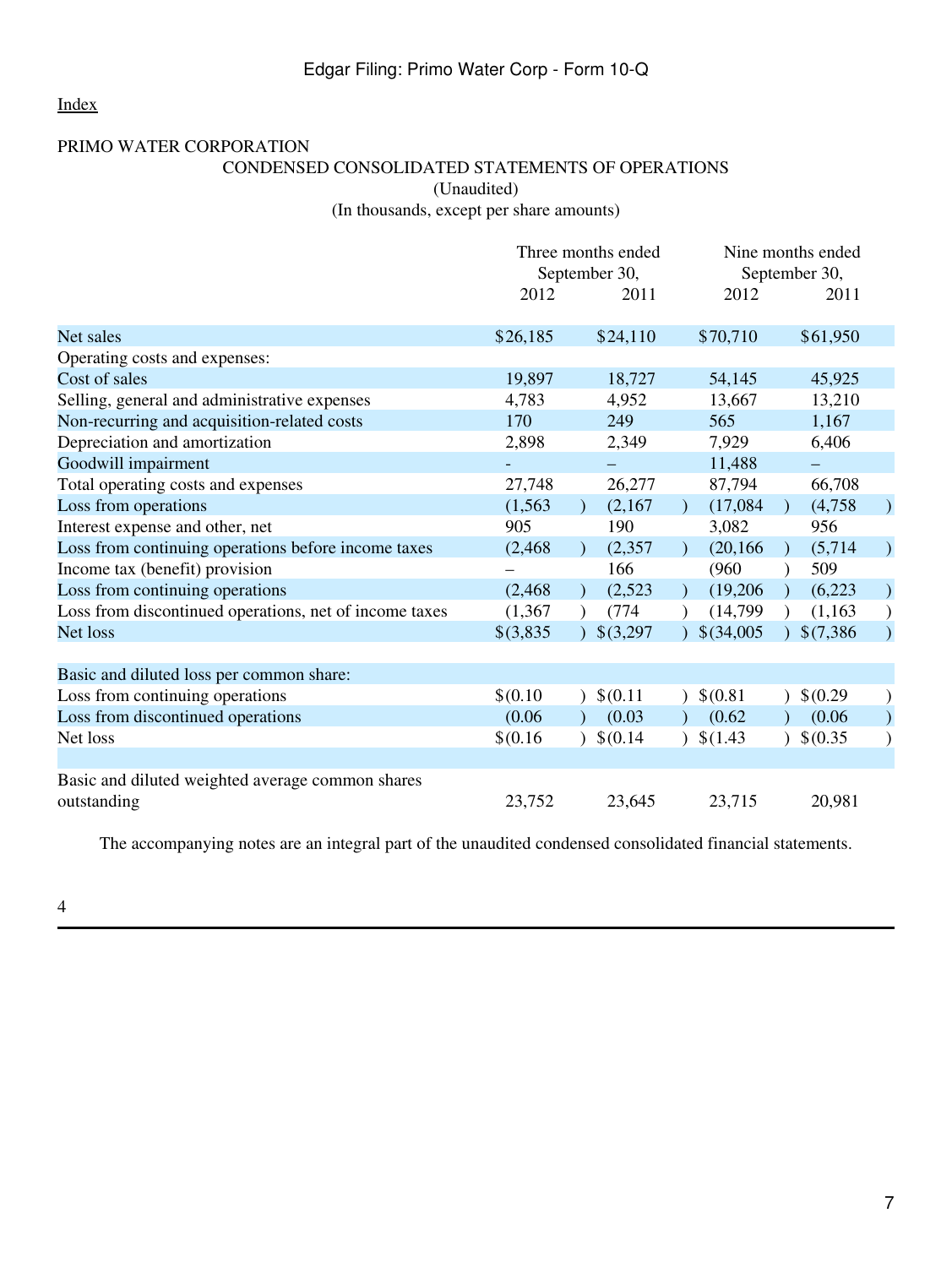# <span id="page-7-0"></span>PRIMO WATER CORPORATION CONDENSED CONSOLIDATED STATEMENTS OF COMPREHENSIVE LOSS (Unaudited)

(In thousands)

|                                               | Three months ended<br>September 30, |                    | Nine months ended<br>September 30, |            |  |
|-----------------------------------------------|-------------------------------------|--------------------|------------------------------------|------------|--|
|                                               |                                     |                    | 2012                               | 2011       |  |
|                                               | 2012                                | 2011               |                                    |            |  |
| Net loss                                      | $$$ (3,835)                         | $9\sqrt{5(3,297)}$ | \$(34,005)                         | \$(7.386   |  |
| Other comprehensive income (loss):            |                                     |                    |                                    |            |  |
| Foreign currency translation adjustments, net | 742                                 | (1.256)            | 649                                | (981)      |  |
| Comprehensive loss                            | $$$ (3,093)                         | \$(4,553)          | $$$ (33,356                        | $$$ (8,367 |  |

The accompanying notes are an integral part of the unaudited condensed consolidated financial statements.

5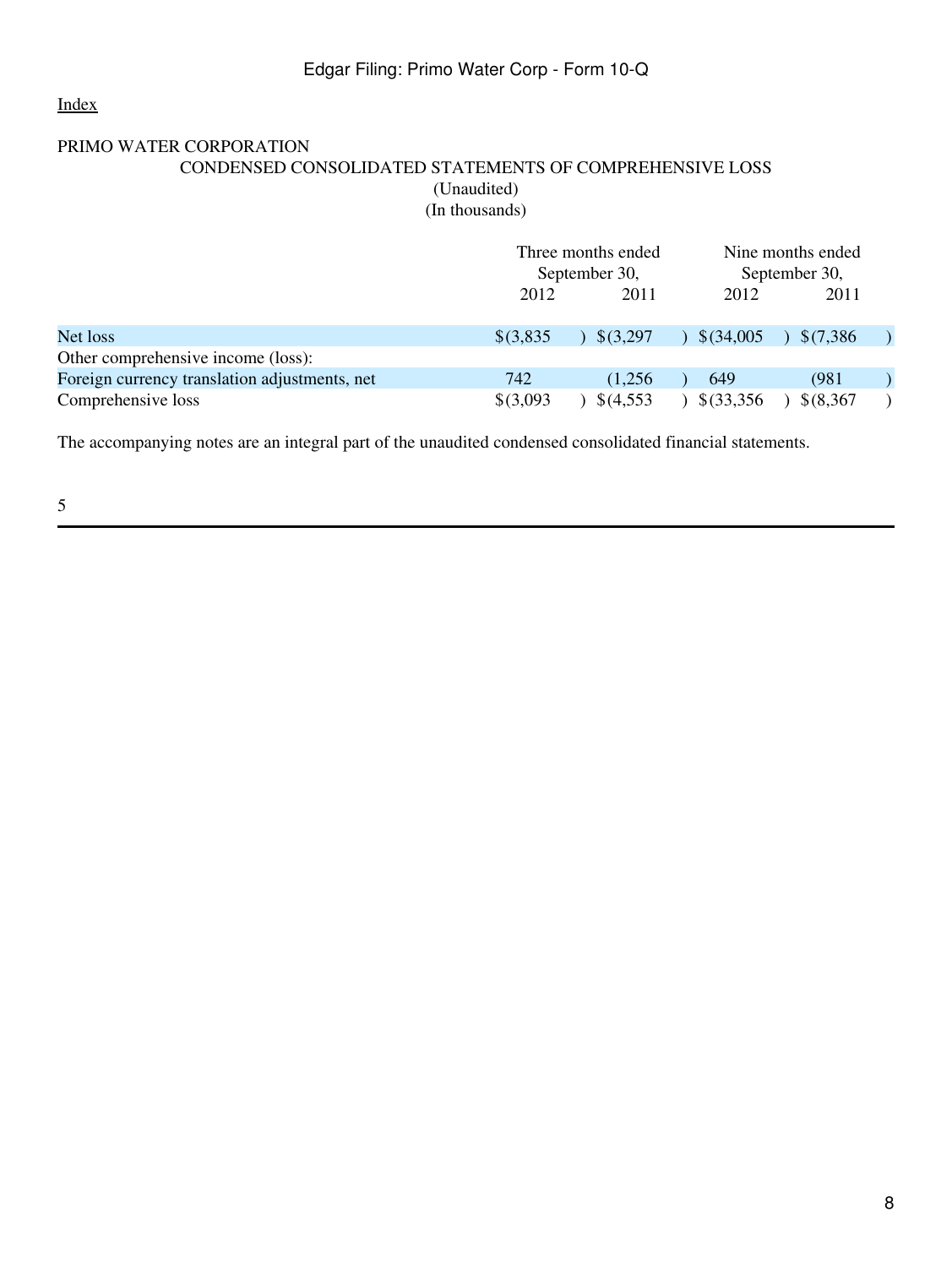## PRIMO WATER CORPORATION CONDENSED CONSOLIDATED STATEMENTS OF CASH FLOWS (Unaudited) (In thousands)

<span id="page-8-0"></span>

|                                                                               | Nine months ended September |               |                          |                        |
|-------------------------------------------------------------------------------|-----------------------------|---------------|--------------------------|------------------------|
|                                                                               |                             | 30,           |                          |                        |
|                                                                               | 2012                        |               | 2011                     |                        |
| Cash flows from operating activities:                                         |                             |               |                          |                        |
| Net loss                                                                      | \$ (34,005)                 |               | \$(7,386)                |                        |
| Less: Loss from discontinued operations                                       | (14,799)                    |               | (1,163)                  | $\mathcal{C}^{\prime}$ |
| Loss from continuing operations                                               | (19,206)                    |               | (6,223)                  |                        |
| Adjustments to reconcile net loss to net cash provided by (used in) operating |                             |               |                          |                        |
| activities:                                                                   |                             |               |                          |                        |
| Depreciation and amortization                                                 | 7,929                       |               | 6,406                    |                        |
| Stock-based compensation expense                                              | 1,043                       |               | 658                      |                        |
| Non-cash interest expense                                                     | 1,708                       |               | 411                      |                        |
| Deferred income tax expense (benefit)                                         | (960)                       | $\mathcal{E}$ | 509                      |                        |
| Bad debt expense                                                              | 161                         |               | 436                      |                        |
| Goodwill impairment                                                           | 11,488                      |               | $\overline{\phantom{0}}$ |                        |
| Other                                                                         | (133)                       |               | 59                       |                        |
| Changes in operating assets and liabilities:                                  |                             |               |                          |                        |
| Accounts receivable                                                           | (1,031)                     |               | (6, 483)                 |                        |
| Inventories                                                                   | (676)                       |               | (6, 363)                 |                        |
| Prepaid expenses and other assets                                             | (597)                       |               | (918)                    | $\mathcal{L}$          |
| Accounts payable                                                              | 3,099                       |               | 10,645                   |                        |
| Accrued expenses and other liabilities                                        | 806                         |               | (268)                    |                        |
| Net cash provided by (used in) operating activities                           | 3,631                       |               | (1, 131)                 |                        |
|                                                                               |                             |               |                          |                        |
| Cash flows from investing activities:                                         |                             |               |                          |                        |
| Purchases of property and equipment                                           | (3, 121)                    |               | (14, 175)                |                        |
| Purchases of bottles, net of disposals                                        | (683)                       | $\mathcal{E}$ | (1,785)                  |                        |
| Proceeds from the sale of property and equipment                              | 42                          |               | 18                       |                        |
| <b>Business acquisitions</b>                                                  |                             |               | (1,576)                  |                        |
| Additions to and acquisitions of intangible assets                            | (688)                       |               | (219)                    |                        |
| Net cash used in investing activities                                         | (4, 450)                    | $\mathcal{E}$ | (17, 737)                |                        |
|                                                                               |                             |               |                          |                        |
| Cash flows from financing activities:                                         |                             |               |                          |                        |
| Borrowings under prior revolving credit facility                              | 500                         |               | 23,126                   |                        |
| Payments under prior revolving credit facility                                | (15,000)                    |               | (39, 538)                |                        |
| Borrowings under revolving credit facility                                    | 23,996                      |               |                          |                        |
| Payments under revolving credit facility                                      | (17, 426)                   | $\mathcal{E}$ |                          |                        |
| Borrowings under term loan                                                    | 15,150                      |               |                          |                        |
| Note payable and capital lease payments                                       | (11)                        |               | (10)                     |                        |
| Debt issuance costs                                                           | (2,049)                     |               | (517)                    |                        |
| Proceeds from sale of common stock, net of issuance costs                     | (214)                       |               | 39,445                   |                        |
| Stock option and employee stock purchase activity, net                        | 15                          |               | 352                      |                        |
| Net cash provided by financing activities                                     | 4,961                       |               | 22,858                   |                        |
|                                                                               |                             |               |                          |                        |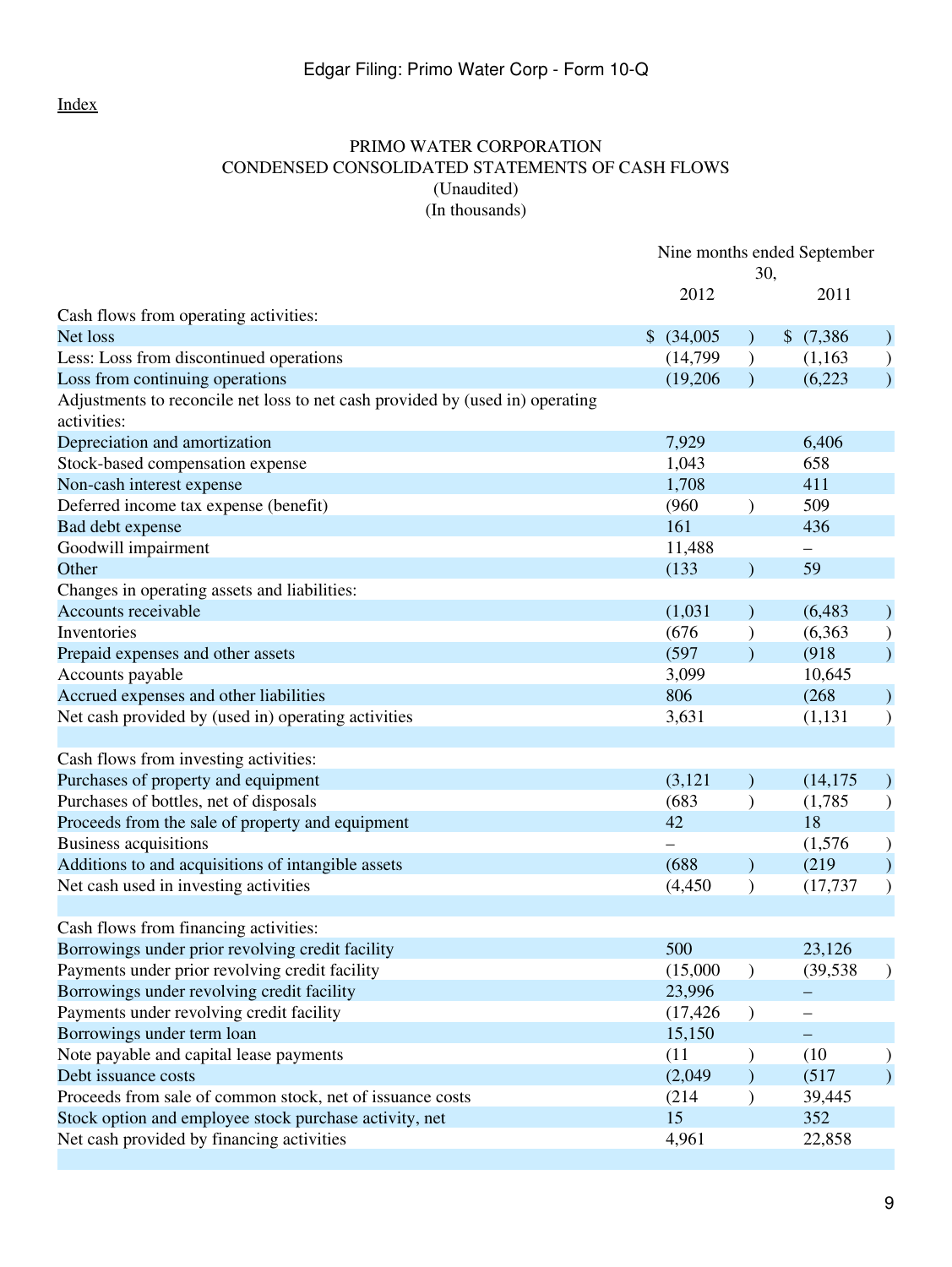| Net increase in cash                       | 4,142                    | 3,990   |  |
|--------------------------------------------|--------------------------|---------|--|
| Cash, beginning of year                    | 751                      | 443     |  |
| Effect of exchange rate changes on cash    | (16                      | (131)   |  |
| Cash used in discontinued operations from: |                          |         |  |
| Operating activities                       | (3,850)                  | (861    |  |
| Investing activities                       | (395)                    | (2,250) |  |
| Financing activities                       | $\overline{\phantom{a}}$ |         |  |
| Cash used in discontinued operations       | (4,245)                  | (3,111) |  |
| Cash, end of period                        | \$632                    | \$1,191 |  |

The accompanying notes are an integral part of the unaudited condensed consolidated financial statements.

6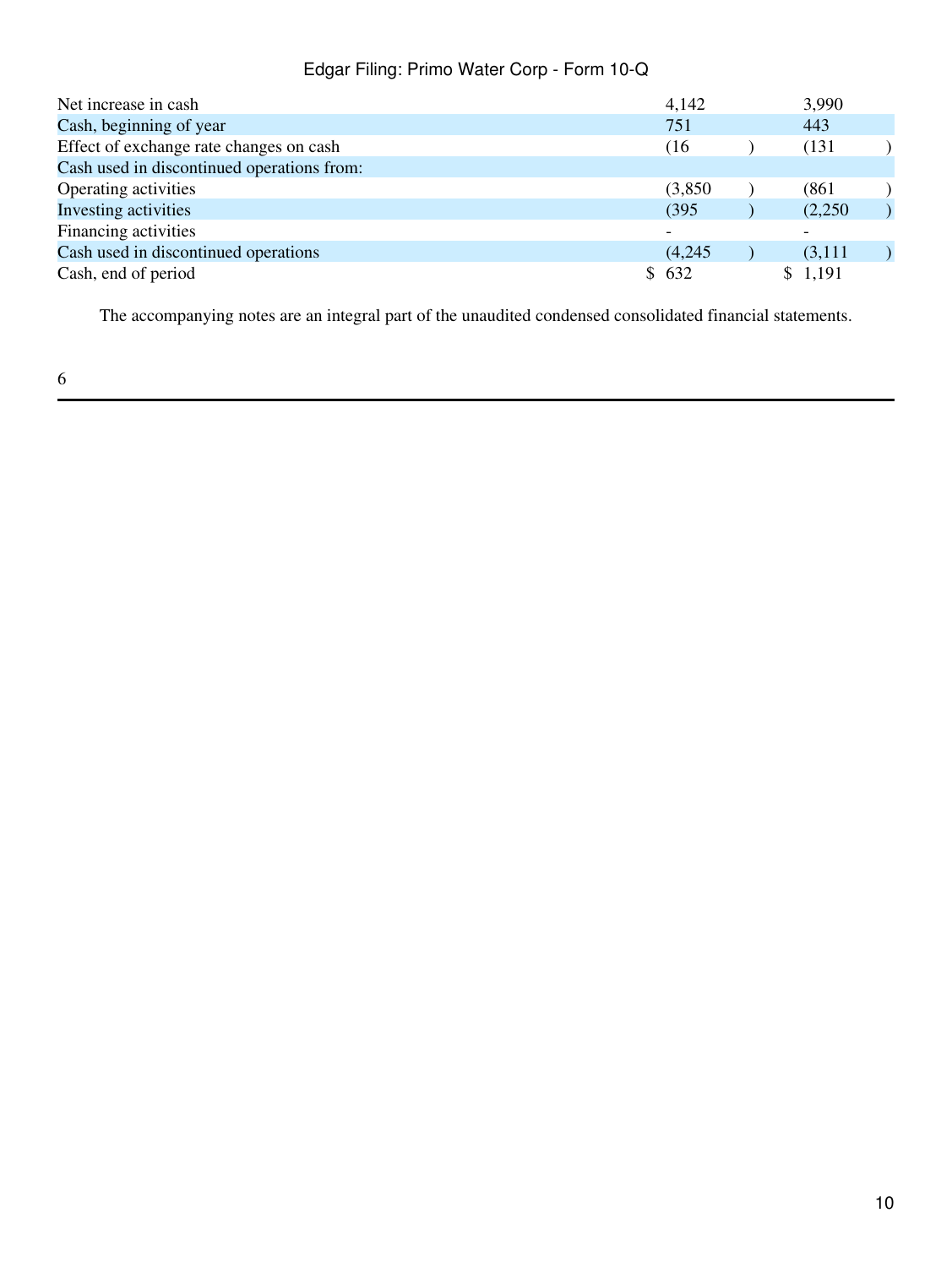## <span id="page-10-0"></span>PRIMO WATER CORPORATION NOTES TO CONDENSED CONSOLIDATED FINANCIAL STATEMENTS (UNAUDITED) (In thousands, except per share amounts)

## 1. Description of Business and Significant Accounting Policies

Business

Primo Water Corporation (together with its consolidated subsidiaries, "Primo", "we", "our," "us") is a rapidly growing provider of multi-gallon purified bottled water, self-serve filtered drinking water and water dispensers sold through major retailers in the United States and Canada.

# Unaudited Interim Financial Information

The accompanying interim condensed consolidated financial statements have been prepared in accordance with our accounting practices described in our audited consolidated financial statements for the year ended December 31, 2011, and are unaudited. The unaudited interim condensed consolidated financial statements should be read in conjunction with the audited consolidated financial statements and accompanying notes for the year ended December 31, 2011. The accompanying interim condensed consolidated financial statements are presented in accordance with the rules and regulations of the Securities and Exchange Commission and, accordingly, do not include all the disclosures required by generally accepted accounting principles in the United States ("U.S. GAAP") with respect to annual financial statements. Certain significant accounting policies, in addition to those described below, are summarized in our 2011 Form 10-K. Certain 2011 amounts in the accompanying interim condensed consolidated financial statements have been reclassified to conform to the 2012 presentation, with no effect on stockholders' equity or net loss as previously presented.

## Discontinued Operations

As described in Note 3, during the third quarter of 2012, we committed to a plan to sell the assets of the Flavorstation appliance, flavorings and accessories business ("Disposal Group"). We determined that the Disposal Group meets the criteria for classification as discontinued operations. As a result, the results of operations and financial position of the Disposal Group for the current and prior year are reflected as discontinued operations.

## Revenue Recognition

Revenue is recognized for the sale of multi-gallon purified bottled water upon either the delivery of inventory to the retail store or the purchase by the consumer. Revenue is either recognized as an exchange transaction (where a discount is provided on the purchase of a multi-gallon bottle of purified water for the return of an empty multi-gallon bottle) or a non-exchange transaction. Revenues on exchange transactions are recognized net of the exchange discount. Self-serve filtered water revenue is recognized as the water is filtered, which is measured by the water dispensing equipment meter.

Revenue is recognized for the sale of our water dispenser products when title is transferred to our retail customers. We have no contractual obligation to accept returns nor do we guarantee sales. However, we will at times accept returns or issue credits for products with manufacturer defects or that were damaged in transit. Revenues are recognized net of an estimated allowance for returns using an average return rate based upon historical experience.

In addition, we offer certain incentives such as coupons and rebates that are netted against and reduce net sales in the consolidated statements of operations. With the purchase of certain of our water dispensers we include a coupon for a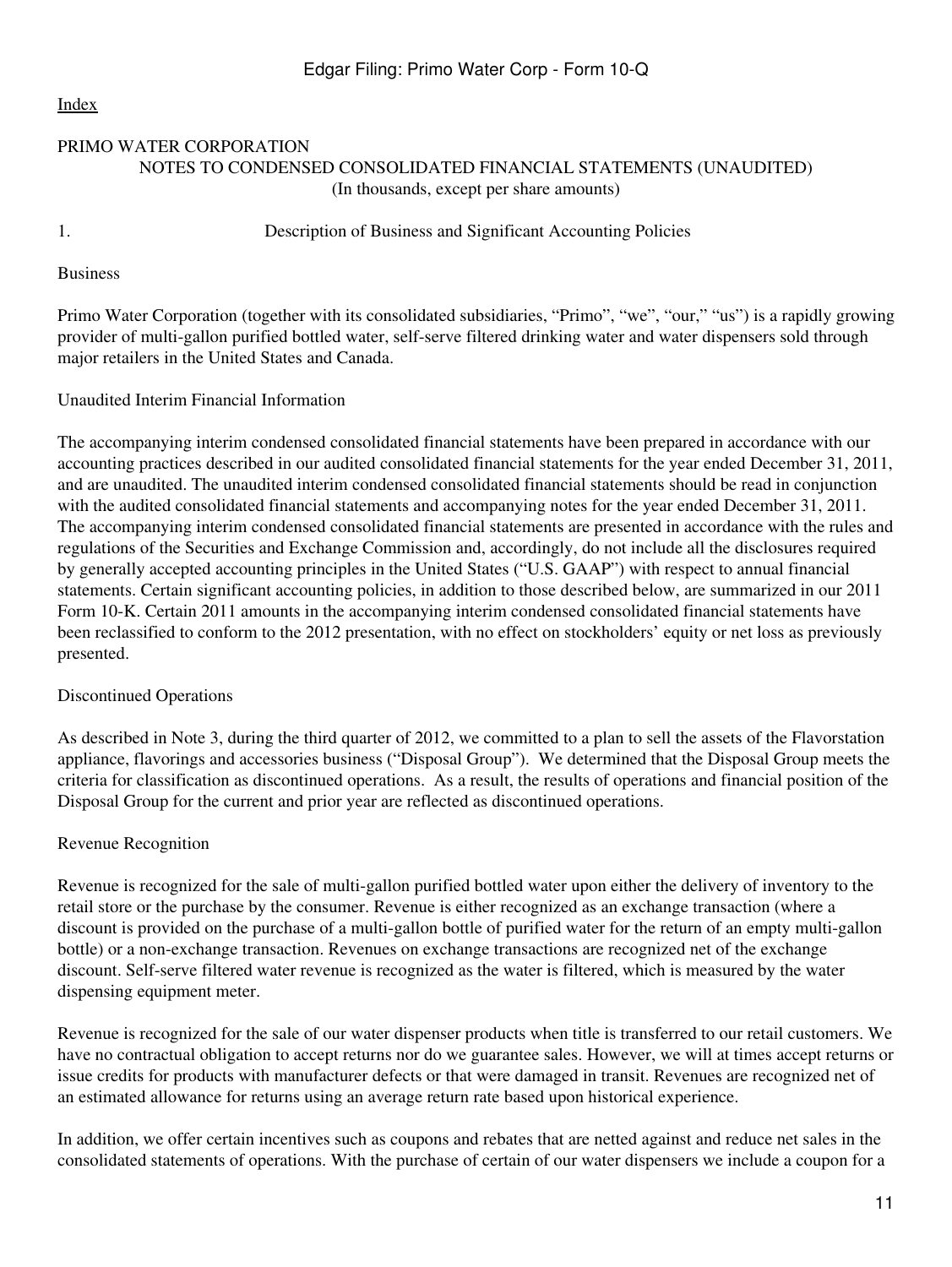free multi-gallon bottle of purified water. No revenue is recognized with respect to the redemption of the coupon for a free multi-gallon bottle of water and the estimated cost of the multi-gallon bottle of purified water is included in cost of sales.

## Accounts Receivable

All trade accounts receivable are due from customers located within the United States and Canada. We maintain an allowance for doubtful accounts for estimated losses resulting from the inability of our customers to make required payments. Accounts receivable, net includes allowances for doubtful accounts of \$549 and \$471 at September 30, 2012 and December 31, 2011, respectively. The allowance for doubtful accounts is based on a review of specifically identified accounts in addition to an overall aging analysis. Judgments are made with respect to the collectability of accounts receivable based on historical experience and current economic trends. Actual losses could differ from those estimates.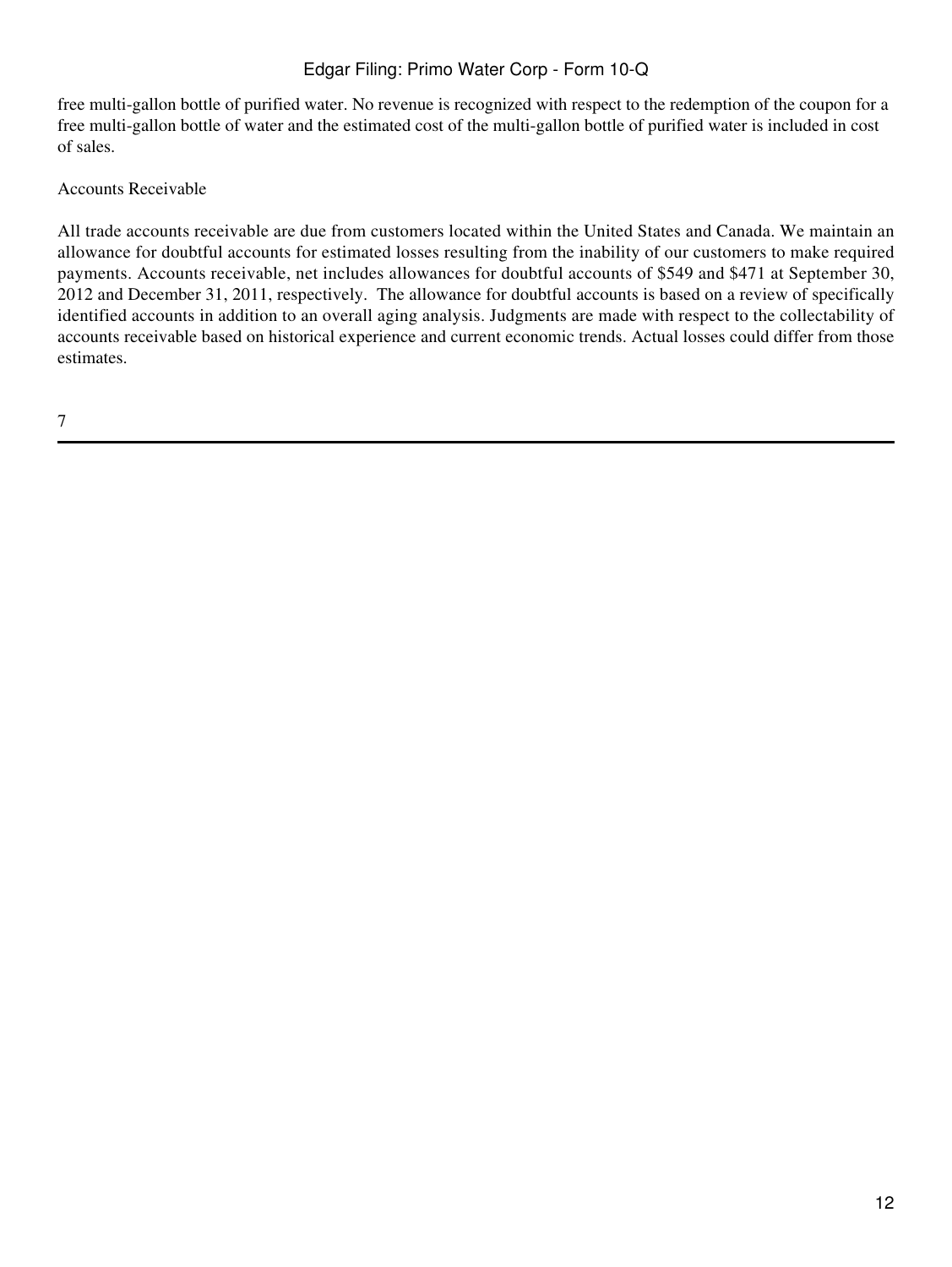## Goodwill and Intangible Assets

We classify intangible assets into three categories: (1) intangible assets with definite lives subject to amortization, (2) intangible assets with indefinite lives not subject to amortization and (3) goodwill. We determine the useful lives of our identifiable intangible assets after considering the specific facts and circumstances related to each intangible asset. Factors we consider when determining useful lives include the contractual term of any agreement related to the asset, the historical performance of the asset, our long-term strategy for using the asset, any laws or other local regulations which could impact the useful life of the asset, and other economic factors, including competition and specific market conditions. Intangible assets that are deemed to have definite lives are amortized, primarily on a straight-line basis, over their useful lives.

We test intangible assets determined to have indefinite useful lives, including trademarks and goodwill, for impairment annually, or more frequently if events or circumstances indicate that assets might be impaired. We perform these annual impairment tests as of the first day of our fourth quarter. We had assigned goodwill to two reporting units – Water and Flavorstation, however the Flavorstation reporting unit is now a part of the Disposal Group (see Note 3). In evaluating reporting units, we first consider our operating segments and related components in accordance with U.S. GAAP. In evaluating goodwill for impairment, we perform a two-step goodwill impairment test. The first step involves a comparison of the fair value of a reporting unit to its carrying value. The fair value is estimated based on a number of factors including operating results, business plans and future cash flows. If the carrying amount of the reporting unit exceeds its fair value, the second step of the process is performed which compares the implied value of the reporting unit goodwill with the carrying value of the goodwill of that reporting unit. If the carrying value of the goodwill of a reporting unit exceeds the implied fair value of that goodwill, an impairment loss is recognized in an amount equal to that excess. For indefinite-lived intangible assets, other than goodwill, if the carrying amount exceeds the fair value, an impairment charge is recognized in an amount equal to that excess.

We determine the fair value of our reporting units based on a combination of the income approach, using a discounted cash flow model, and a market approach, which considers comparable companies and transactions. Under the income approach, the discounted cash flow model determines fair value based on the present value of projected cash flows over a specific projection period and a residual value related to future cash flows beyond the projection period. Both values are discounted using a rate which reflects our best estimate of the weighted average cost of capital of a market participant, and is adjusted for appropriate risk factors. We perform sensitivity tests with respect to growth rates and discount rates used in the income approach. Under the market approach, valuation multiples are derived based on a selection of comparable companies and acquisition transactions, and applied to projected operating data for each reporting unit to arrive at an indication of fair value.

We perform our annual impairment test as of the first day of the fourth quarter (October 1) and have not yet completed our 2012 annual analysis.

### Concentrations of Risk

Our principal financial instruments subject to potential concentration of credit risk are cash and cash equivalents, trade receivables, accounts payable and accrued expenses. We invest our funds in a highly rated institution and believe the financial risks associated with cash and cash equivalents are minimal.

We perform ongoing credit evaluations of our customers' financial condition and maintain allowances for doubtful accounts that we believe are sufficient to provide for losses that may be sustained on realization of accounts receivable.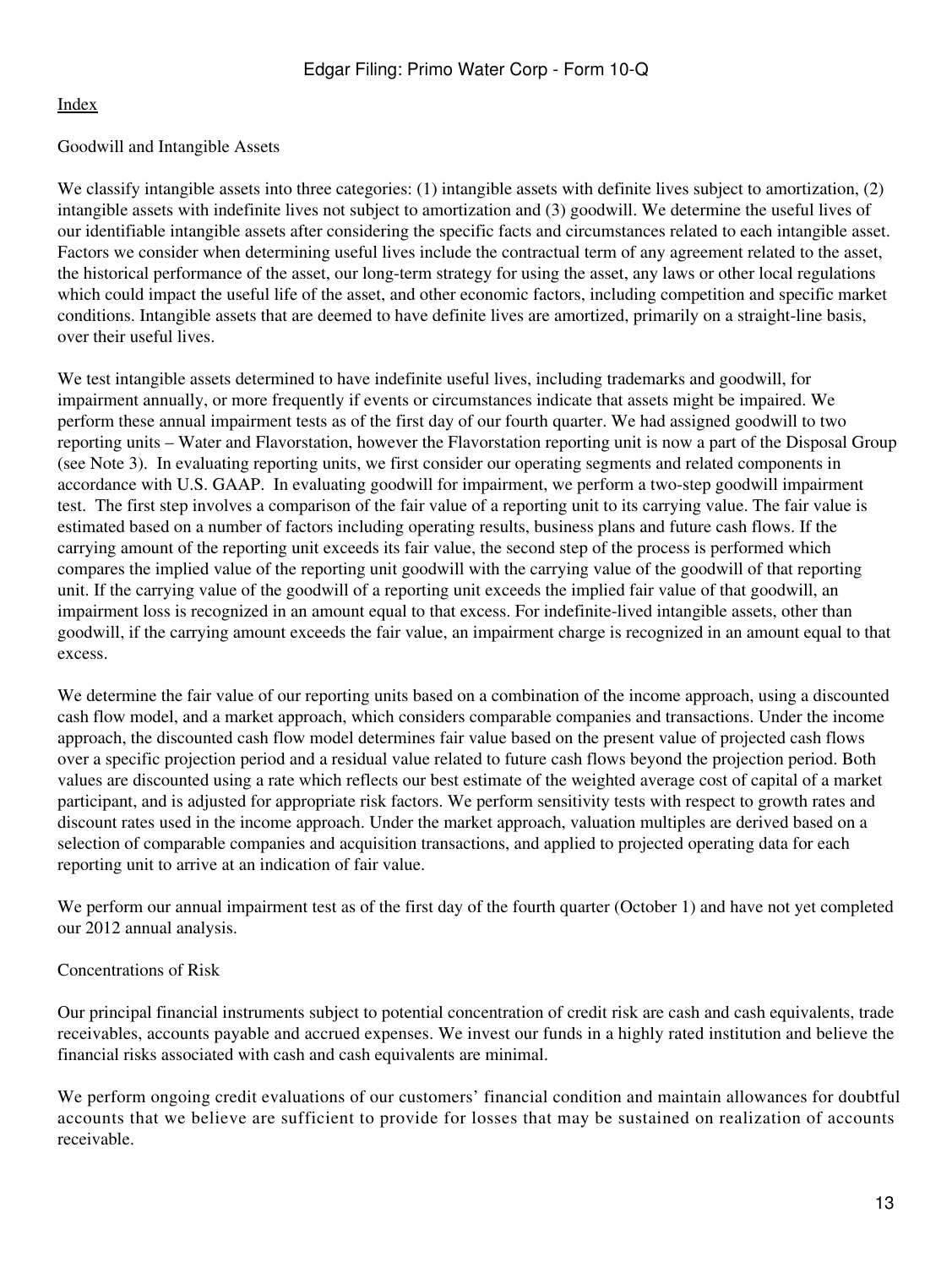Basic and Diluted Net loss Per Share

Net loss per share has been computed using the weighted average number of shares of common stock outstanding during each period. Diluted amounts per share include the dilutive impact, if any, of our outstanding potential common shares, such as options and warrants and convertible preferred stock. Potential common shares that are anti-dilutive are excluded from the calculation of diluted net loss per common share.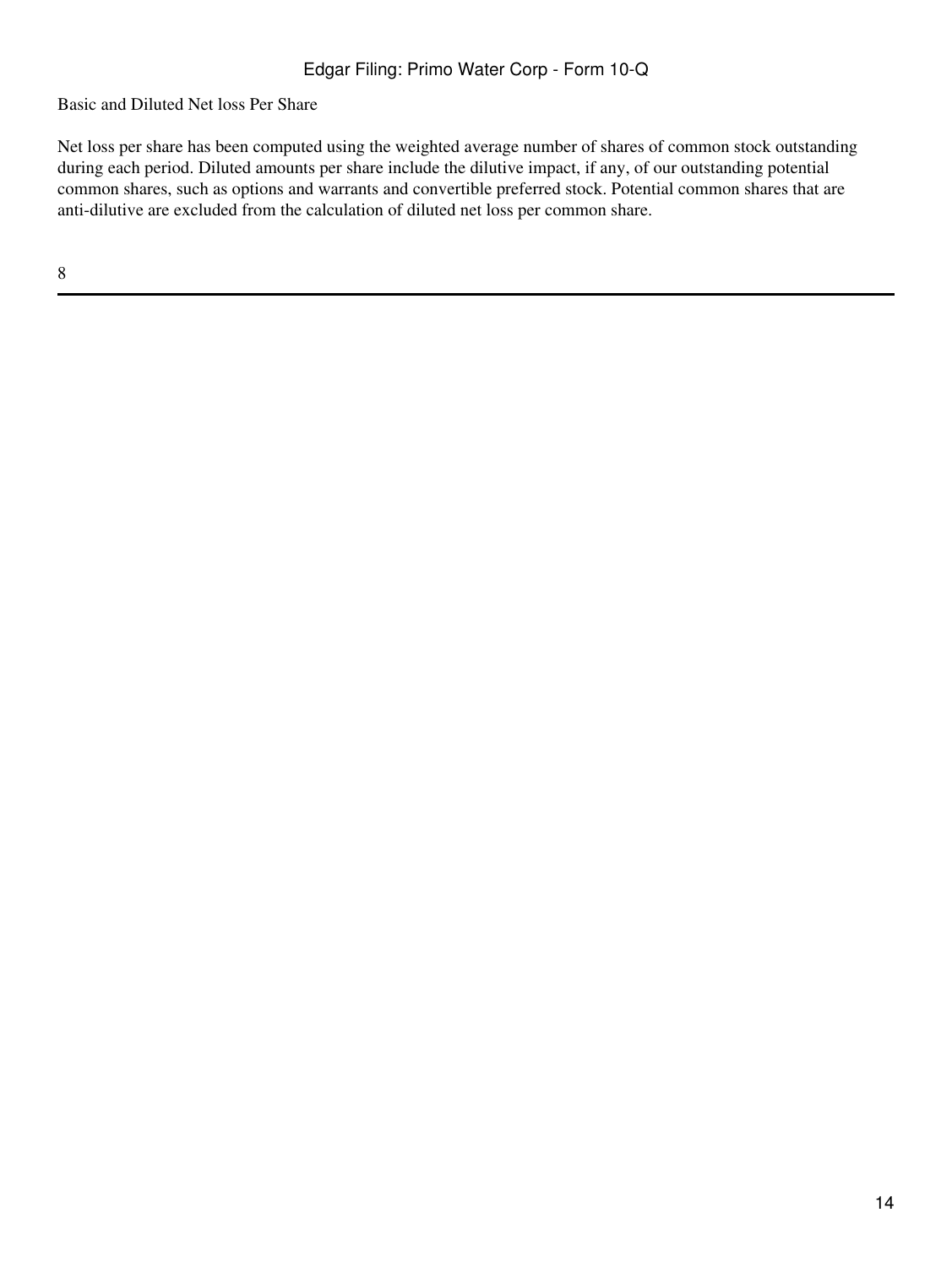All outstanding stock options, unvested shares of restricted stock, restricted stock units and warrants were excluded from the calculation of diluted earnings per share for the three and nine months ended September 30, 2012 and 2011, because their effect would have been anti-dilutive.

## Cumulative Translation Adjustment and Foreign Currency Transactions

The local currency of our operations in Canada is considered to be the functional currency. Assets and liabilities of the Canada subsidiary are translated into U. S. dollars using the exchange rates in effect at the balance sheet date. Results of operations are translated using the average exchange rate prevailing throughout the period. The effects of unrealized exchange rate fluctuations on translating foreign currency assets and liabilities into U. S. dollars are accumulated as the cumulative translation adjustment included in accumulated other comprehensive income (loss) in the statement of stockholders' equity. With the exception of transaction gains and losses on certain intercompany balances which we have determined are of a long-term investment nature, realized gains and losses on foreign currency transactions are included in the statement of operations. At September 30, 2012 and December 31, 2011, accumulated other comprehensive loss balances of \$129 and (\$520), respectively, were related to unrealized foreign currency translation adjustments and transaction gains and losses on certain intercompany balances.

# Recent Accounting Pronouncements

In June 2011, the Financial Accounting Standards Board ("FASB") issued guidance to amend the presentation of comprehensive income to allow an entity the option to present the total of comprehensive income, the components of net income, and the components of other comprehensive income either in a single continuous statement of comprehensive income or in two separate but consecutive statements. In both instances, an entity is required to present each component of net income along with total net income, each component of other comprehensive income along with a total for other comprehensive income, and a total amount for comprehensive income. The guidance eliminates the option to present the components of other comprehensive income as part of the statement of changes in stockholders' equity. In December 2011, the FASB issued guidance to indefinitely defer provisions requiring reclassification adjustments out of other comprehensive income to be presented on the face of the financial statements. The other portions of the original guidance remain unchanged. These standards are effective for interim and annual periods beginning after December 15, 2011, and are to be applied retrospectively. We have included such disclosures within this quarterly report.

In July 2012, the FASB issued updated guidance concerning the testing of indefinite-lived intangible assets for impairment. This guidance allows an entity to first perform a qualitative assessment to determine whether it is necessary to perform the quantitative impairment test described in the existing guidance. If an entity elects to perform a qualitative assessment, it shall assess qualitative factors to determine whether it is more likely than not that an indefinite-lived intangible asset is impaired. If after assessing relevant events and circumstances an entity determines that it is more likely than not that the indefinite-lived intangible asset is impaired, the entity shall calculate the fair value of the asset and perform the quantitative impairment test described in the existing guidance. These amendments are effective for annual and interim impairment tests performed for fiscal years beginning after September 15, 2012, with early adoption permitted. The amendments are not expected to have a significant impact on our consolidated financial statements.

## 2. Goodwill Impairment

Effective June 30, 2012, we performed a step one interim impairment test of our goodwill and other identifiable intangible assets due to events and changes in circumstances that indicated impairment might have occurred. This test was performed for each of our reporting units that have goodwill: Water and Flavorstation. The Flavorstation reporting unit is now part of the Disposal Group and is classified as discontinued operations. See Note 3 for further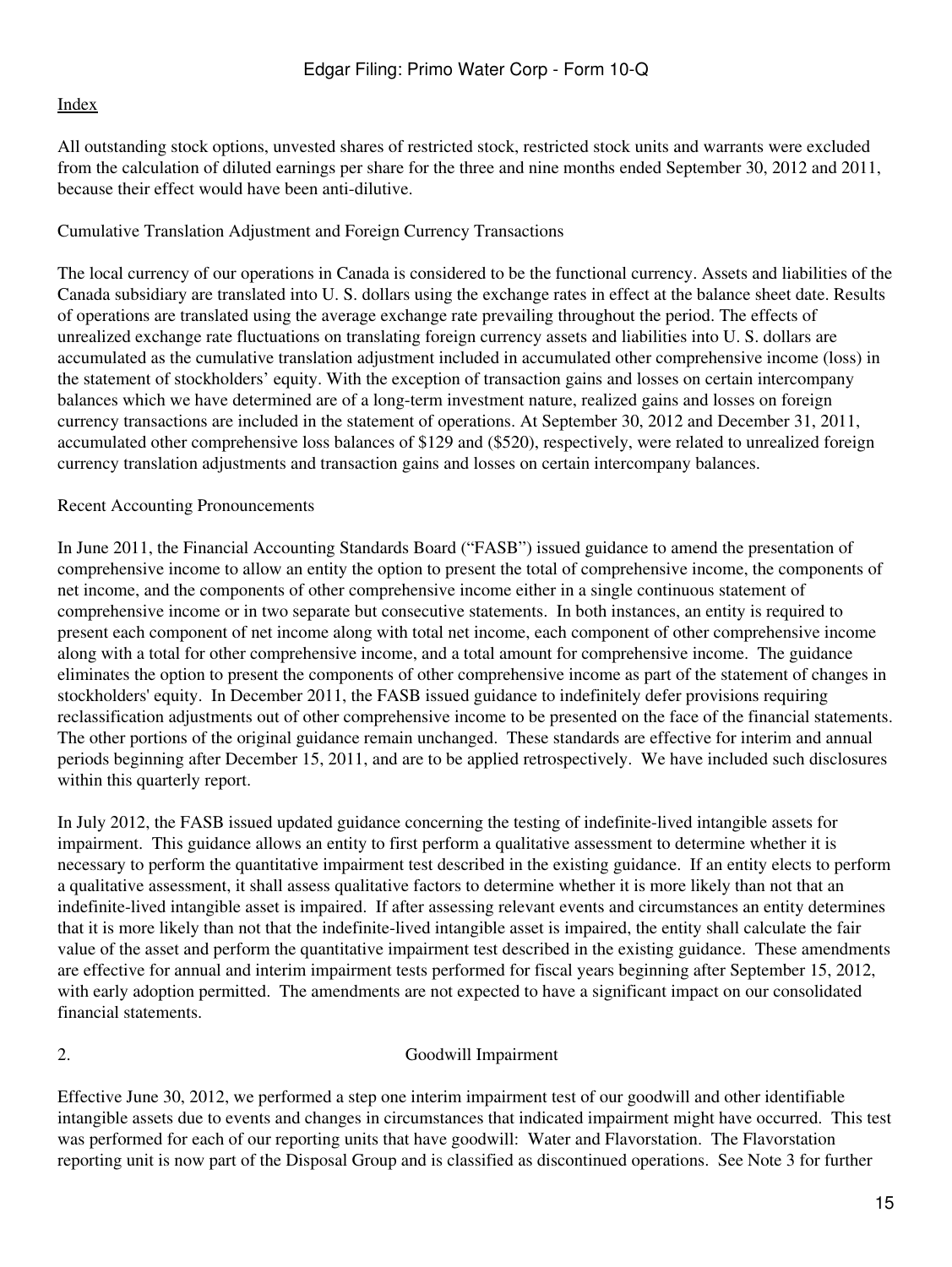discussion of the impairment recorded for the Disposal Group. The factor deemed by management to have constituted a potential impairment triggering event was the sustained decrease in our stock price relative to our book value. The first step involves a comparison of the fair value of a reporting unit to its carrying value. The fair value is estimated based on a number of factors including operating results, business plans and future cash flows.

Based on the results of the step one test we determined that our Water reporting unit had a carrying value higher than its estimated fair value. We performed the second step of impairment test which required us to compare the implied value of the reporting unit goodwill to its carrying value. If the carrying value of the goodwill of a reporting unit exceeds the implied fair value of that goodwill, an impairment loss is recognized in an amount equal to that excess. We had to determine the implied fair value of goodwill in the same manner as if we had acquired the reporting unit in an arm's length transaction as of the testing date of June 30, 2012. We performed this analysis by deducting the estimated fair value of all tangible and identifiable intangible net assets of the reporting unit from the estimated fair value of the reporting unit. Because the recorded amount of goodwill exceeded the amount of goodwill that would have been recorded under the second step as of the impairment testing date, we recorded a non-cash goodwill impairment charge of \$11,488 for the Water reporting unit. The impairment was the result of lower projected growth in store locations due to capital restraints related to the Term Loan and the Senior Revolving Credit Facility (see Note 6). The results of our impairment test for the other identifiable intangible assets of the Disposal Group are described in Note 3.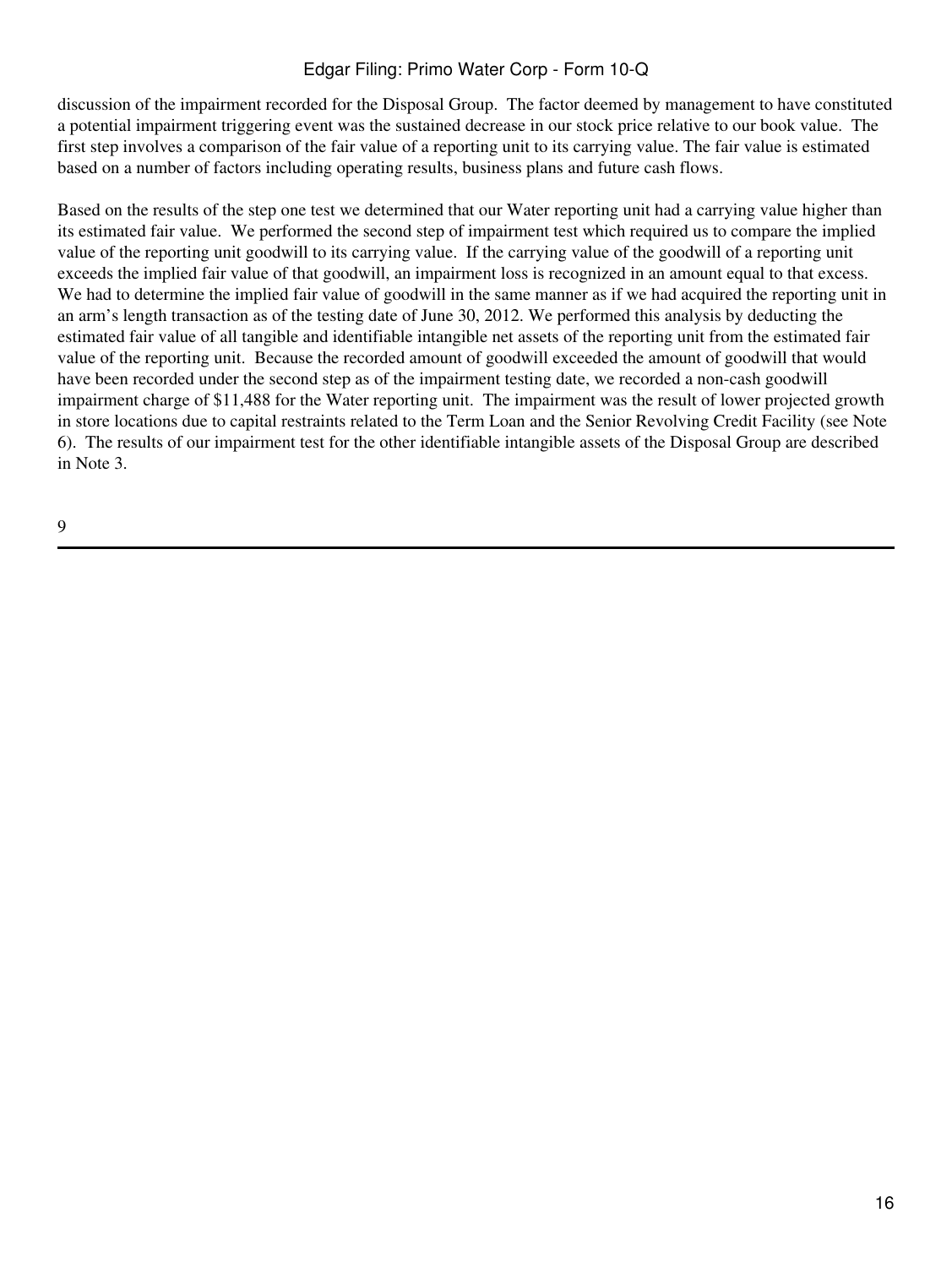The changes in the carrying amount of goodwill are summarized as follows:

|                                        | Water         |            |  |
|----------------------------------------|---------------|------------|--|
| Balance at December 31, 2011           | <sup>S</sup>  | 78.823     |  |
| Goodwill impairment                    |               | \$(11,488) |  |
| Effect of foreign currency translation |               | 405        |  |
| Balance at September 30, 2012          | $\mathcal{S}$ | 67.740     |  |

## 3. Omnifrio Acquisition and Discontinued Operations

## Omnifrio Single-Serve Beverage Business

On April 11, 2011, we completed the acquisition of certain intellectual property and other assets (the "Omnifrio Single-Serve Beverage Business") from Omnifrio Beverage Company, LLC ("Omnifrio") for total consideration of up to \$14,060, consisting of: (i) a cash payment at closing of \$2,000; (ii) the issuance at closing of 501 shares of our common stock; (iii) a cash payment of \$2,000 on the 15-month anniversary of the closing date (subject to our setoff rights in the asset purchase agreement); (iv) up to \$3,000 in cash milestone payments; and (v) the assumption of certain specified liabilities relating to the Omnifrio Single-Serve Beverage Business.

On March 15, 2012, we entered into the Second Amendment to Asset Purchase Agreement (the "Second Amendment") with Omnifrio and the other parties thereto. The Second Amendment amends the Asset Purchase Agreement dated March 8, 2011, as amended on May 11, 2011, by and among the Primo, Omnifrio and the other parties thereto (the "Purchase Agreement") to revise the cash milestone payments and deferred purchase price payments payable under the Purchase Agreement.

Under the Second Amendment, we agreed to make milestone payments consisting of (i) a cash payment of \$1,000, subject to certain offset amounts, upon our shipment of 5 single-serve beverage dispensing appliances to a retail customer, (ii) a second cash payment of \$1,000, subject to certain offset amounts, upon our shipment of the next 10 single-serve beverage dispensing appliances to a retail customer, and (iii) a final cash payment of \$1,000, subject to certain offset amounts, upon our shipment of the next 10 single-serve beverage dispensing appliances to a retail customer. Additionally, under the Second Amendment, our deferred purchase price payments were revised as follows: (i) \$1,000 on June 11, 2012 and (ii) \$1,000 on January 4, 2013.

Delays in the development and manufacturing of the Omnifrio appliance have caused us to significantly decrease our future sales projections, which caused the reduction in the estimated fair value of the milestone payments. We currently do not expect to make any cash milestone payments. The decrease in estimated fair value of the milestone payments resulted in other operating income of \$457 and \$2,457 for the three and nine months ended September 30 2012, respectively, which is shown as a component of the loss from discontinued operations (see "Discontinued Operations" below for details for the loss from discontinued operations; see Note 10 for full fair value information). The deferred purchase price payments totaled \$2,000 at September 30, 2012 and were included within current liabilities of Disposal Group held for sale on the condensed consolidated balance sheets. The deferred purchase price payments totaled \$2,000 on December 31, 2011 and were included within liabilities of Disposal Group held for sale, net of current position on the condensed consolidated balance sheets.

The Omnifrio Single-Serve Beverage Business has been accounted for as a business combination in accordance with the acquisition method. Assets acquired and liabilities assumed in the business combination were recorded at fair value in accordance with U.S. GAAP based upon appraisals obtained from an unrelated third party valuation specialist. The purchase price was originally allocated to identifiable intangible assets of \$7,627, resulting in goodwill of \$6,433, which was amortizable for tax purposes. The identifiable intangible assets consisted of developed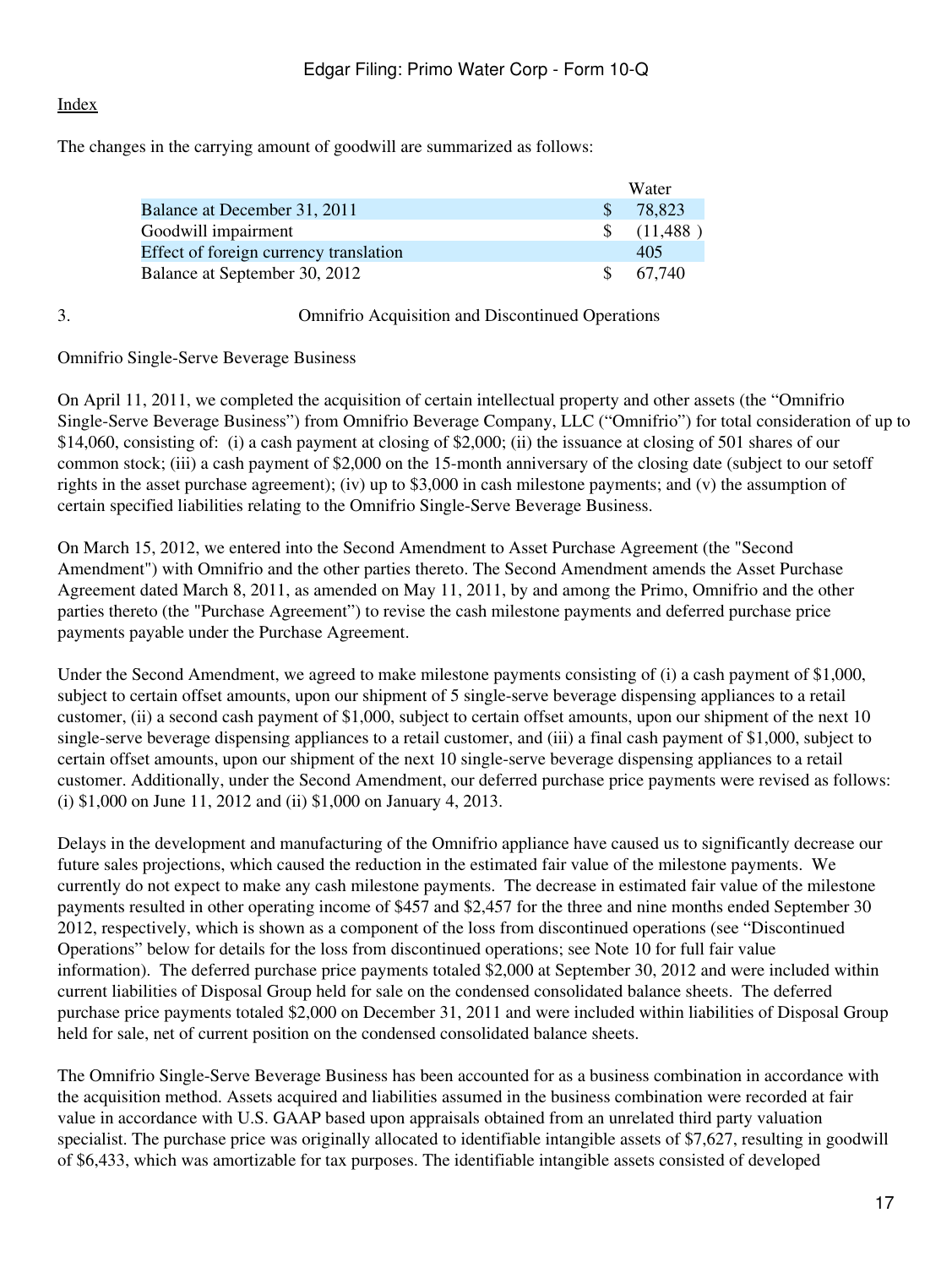technology patents with originally estimated lives of 15 years. The goodwill and developed technology were both fully impaired effective June 30, 2012.

10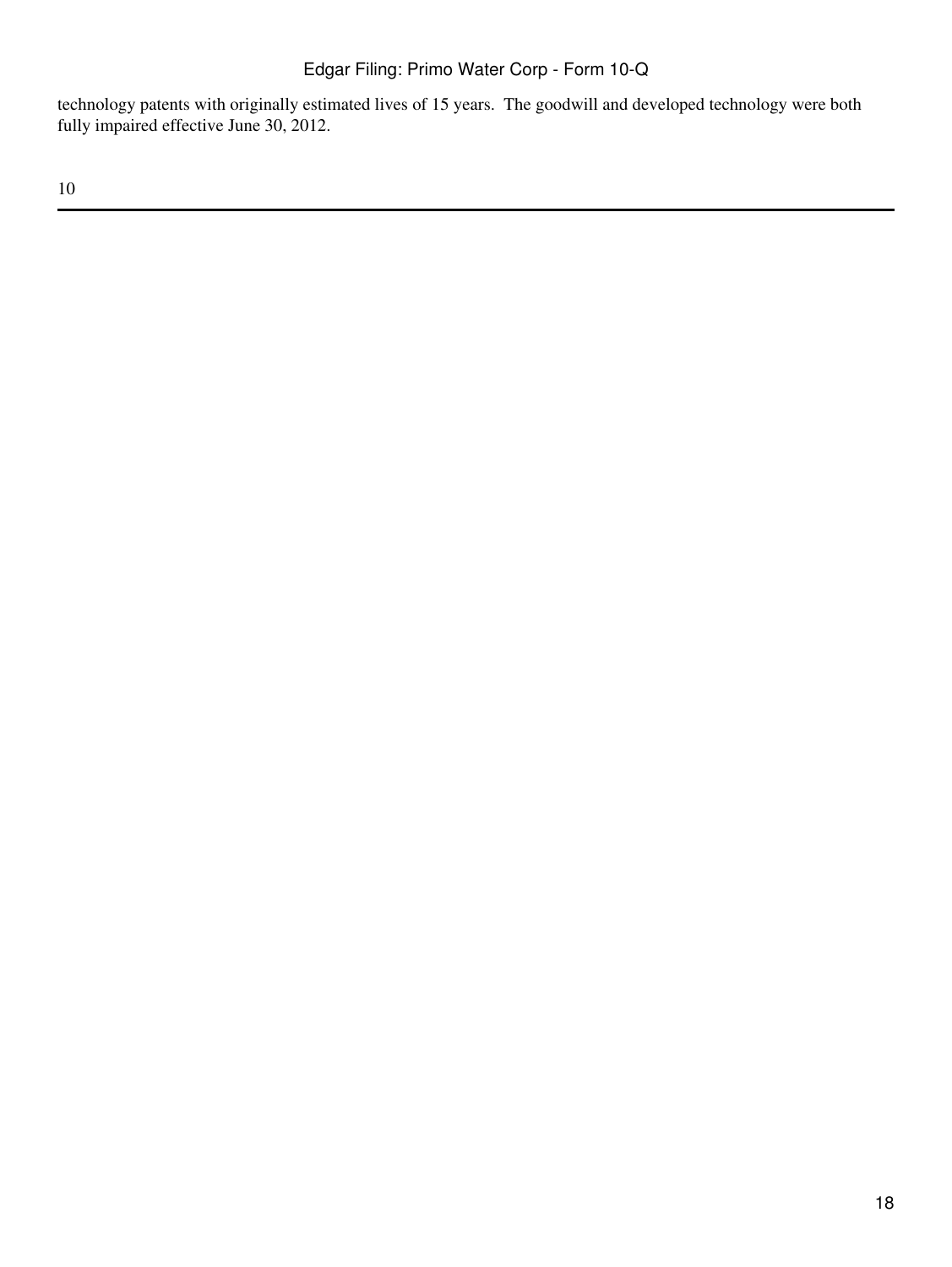# Discontinued Operations

During the third quarter of 2012, we committed to a plan to sell the assets of the Disposal Group, which included the Flavorstation appliance, flavorings and accessories businesses as well as the Omnifrio Single-Serve Business and initiated an active program to execute this plan. In addition, we determined that the Disposal Group met all of the criteria for classification as discontinued operations. As a result, current and prior year amounts and disclosures reflect these operations as discontinued operations. The CO2 exchange portion of the Flavorstation business is not included in the Disposal Group and is now part of the "Other" segment (see Note 11).

In connection with the plan to sell the business, on October 15, 2012, we granted the exclusive right to market and sell Flavorstation appliances, flavorings and accessories in North America to Conair Corporation ("Conair"), a marketer of kitchen appliances and other products. Under the terms of this agreement, Conair also has the right, but not the obligation, to purchase all existing inventories and long-lived assets related to the Disposal Group, excluding the Omnifrio Single-Serve Business, at an amount approximating their current carrying value. In the event that Conair or any other parties do not acquire the inventory and property and equipment, impairments may be recorded at future reporting dates for these assets. Primo has the right, but not the obligation, to purchase CO2 cylinders related to Conair's appliances. The Omnifrio Single-Serve Business is not a part of this agreement.

The assets and liabilities of the Disposal Group classified as held for sale are summarized as follows:

|                                                                     | September 30, | December 31, |
|---------------------------------------------------------------------|---------------|--------------|
|                                                                     | 2012          | 2011         |
| Accounts receivable, net                                            |               | \$<br>857    |
| Inventories                                                         | 2,302         | 1,423        |
| Prepaid expenses and other current assets                           | 250           | 390          |
| Property and equipment, net                                         | 1,073         |              |
| Current assets of disposal group held for sale                      | \$<br>3,625   | \$<br>2,670  |
|                                                                     |               |              |
| Property and equipment, net                                         |               | 1,263        |
| Intangible assets, net                                              |               | 7,267        |
| Goodwill                                                            |               | 6,433        |
| Assets of disposal group held for sale, net of current portion      |               | \$<br>14,963 |
|                                                                     |               |              |
| Accounts payable                                                    | 353           | 1,786        |
| Accrued expenses and other current liabilities                      | 2,538         | 1,559        |
| Current liabilities of disposal group held for sale                 | \$<br>2,891   | \$<br>3,345  |
|                                                                     |               |              |
| Other long-term liabilities                                         |               | 3,000        |
| Liabilities of disposal group held for sale, net of current portion |               | \$<br>3,000  |

The net sales and operating results classified as discontinued operations were as follows:

|                               | Three months ended<br>September 30, |      |       | Nine months ended<br>September 30, |
|-------------------------------|-------------------------------------|------|-------|------------------------------------|
|                               | 2012                                | 2011 | 2012  | 2011                               |
| Net sales                     | \$(104)                             | $S-$ | \$113 | $S-$                               |
| Operating costs and expenses: |                                     |      |       |                                    |
| Cost of sales                 | 828                                 |      | 1,825 |                                    |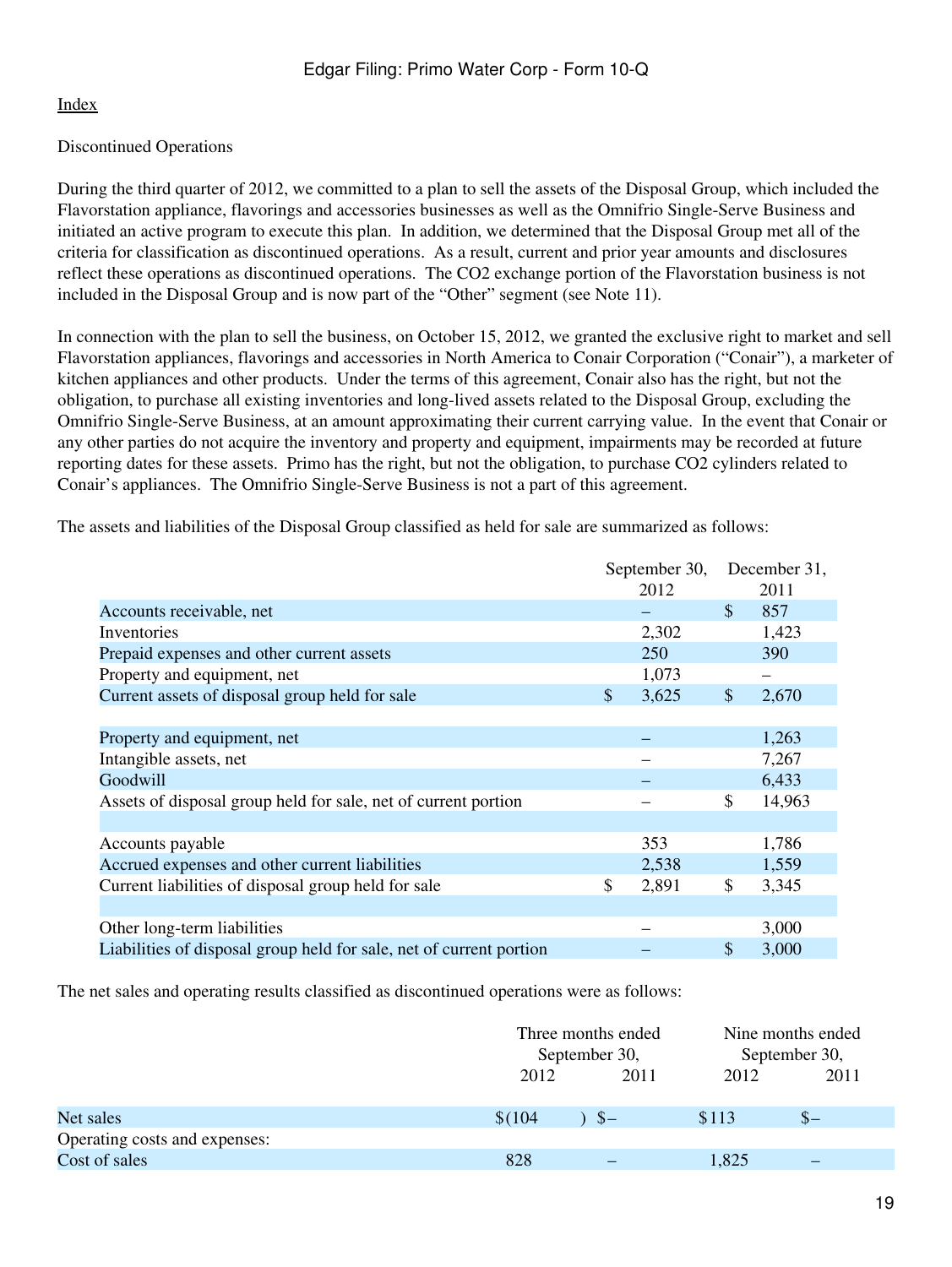| Selling, general and administrative                    | 494       | 575     | 1,258      | 862       |  |
|--------------------------------------------------------|-----------|---------|------------|-----------|--|
| Other operating expense (income)                       | (457      |         | (2, 457)   |           |  |
| Non-recurring and acquisition-related costs            |           |         |            |           |  |
| Depreciation and amortization                          | 173       | 199     | 615        | 301       |  |
| Goodwill and developed technology impairment           |           |         | 13,669     |           |  |
| Other impairment                                       | 224       |         |            |           |  |
| Total operating costs and expenses                     | 1,263     | 774     | 14,912     | 1,163     |  |
| Loss from discontinued operations, net of income taxes | \$(1,367) | \$(774) | \$(14,799) | \$(1,163) |  |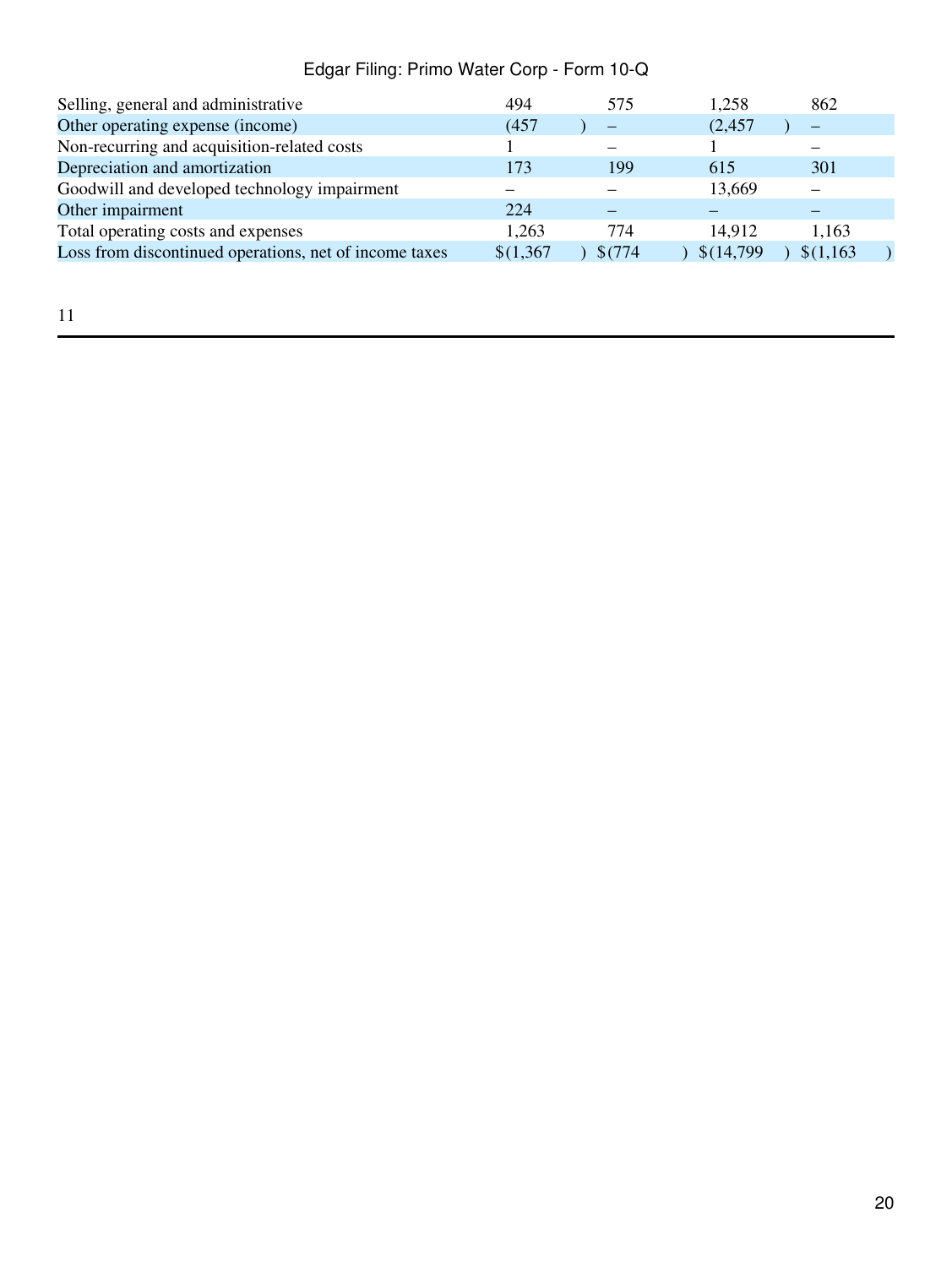# SDS Agreements

We entered into cross licensing and distribution agreements (collectively "SDS Agreements") with Sparkling Drink System Innovation Center S.r.l, its owner and RBAS Ltd Israel (collectively "SDS") in November 2011 that were amended in January 2012. The SDS Agreements provided for the cross licensing and distribution of carbonated beverage products in certain territories. With the plan to exit the operations of the Disposal Group, we have terminated the agreements with SDS.

# Flavorstation Goodwill and Developed Technology Impairment

As described in Note 2, effective June 30, 2012, we performed goodwill and other intangible asset impairment tests. In addition to the sustained decrease in our stock price relative to our book value, we noted that delays in product development and manufacturing of the Omnifrio Single-Serve Business appliance created an indication of impairment in the related goodwill and developed technology definite-lived intangible asset. As a result of the delays, we determined that the appliance would not be available for this 2012 holiday season. We recorded a non-cash goodwill impairment of \$6,433. The developed technology intangible asset was also considered impaired as its carrying value exceeded its undiscounted cash flows. We recorded a non-cash impairment charge of \$7,013 for the developed technology intangible asset. As described in Note 11, these impairment charges were previously reported in the Flavorstation segment and are now included in the results of discontinued operations.

## 4. Intangible Assets

Intangible assets are summarized as follows:

|                                |                    | September 30, 2012          |                      | December 31, 2011  |                             |                      |
|--------------------------------|--------------------|-----------------------------|----------------------|--------------------|-----------------------------|----------------------|
|                                | Gross              |                             | <b>Net</b>           | Gross              |                             | <b>Net</b>           |
|                                | Carrying<br>Amount | Accumulated<br>Amortization | Intangible<br>Assets | Carrying<br>Amount | Accumulated<br>Amortization | Intangible<br>Assets |
| Amortized intangible assets:   |                    |                             |                      |                    |                             |                      |
| <b>Customer relationships</b>  | \$16,288           | \$ (4,438)                  | \$11,850             | \$16,137           | \$ (3,609)                  | \$12,528             |
| Patent costs                   | 1,099              | (330)                       | 769                  | 513                | (152)                       | 361                  |
|                                | 17,387             | (4,768)                     | 12,619               | 16,650             | (3,761)                     | 12,889               |
| Unamortized intangible assets: |                    |                             |                      |                    |                             |                      |
| <b>Trademarks</b>              | 217                |                             | 217                  | 218                |                             | 218                  |
| Total                          | \$17,604           | \$ (4,768)                  | \$12,836             | \$16,868           | \$ (3,761)                  | \$13,107             |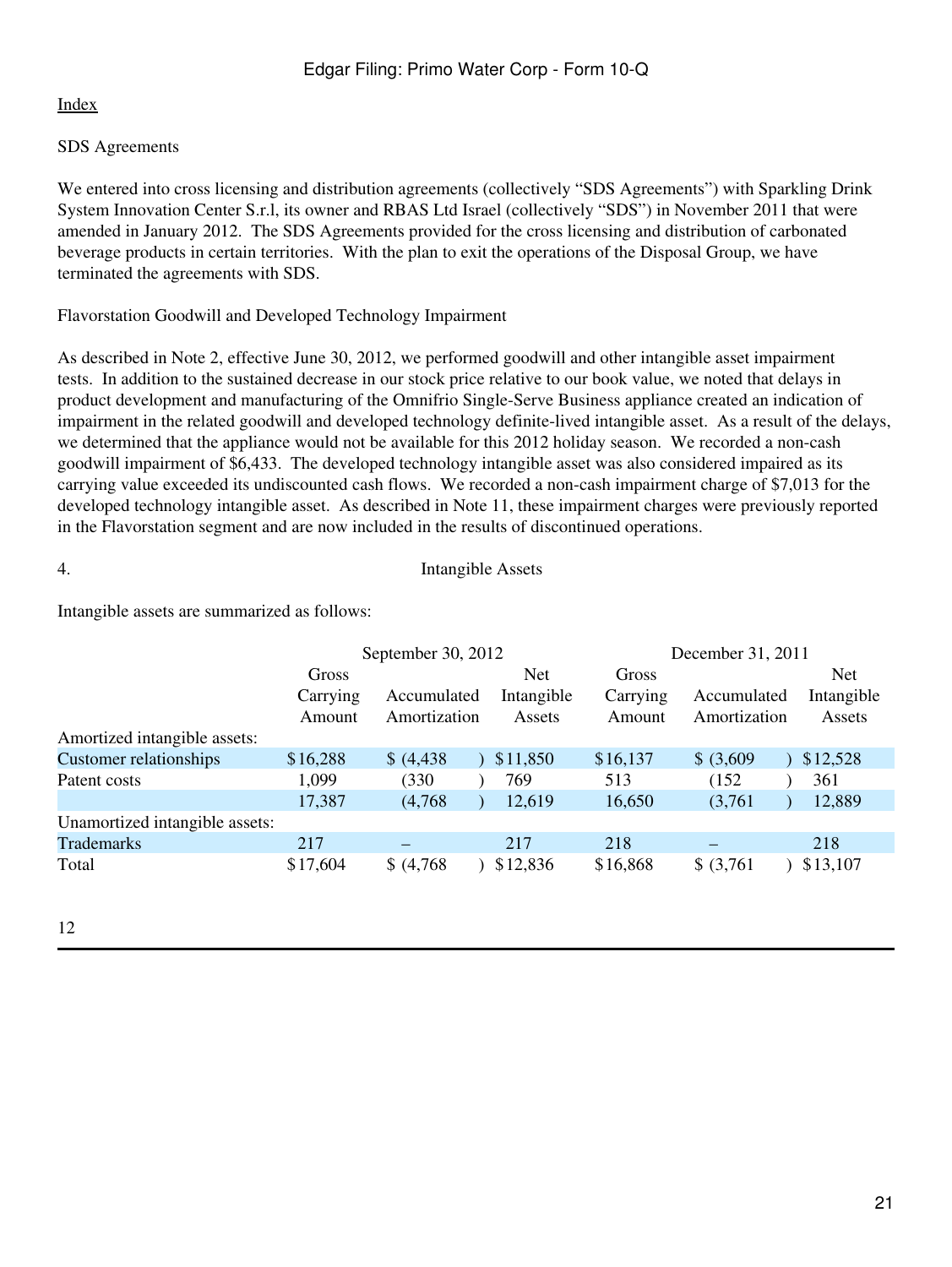Amortization expense for intangible assets for the three months ended September 30, 2012 and 2011 was \$353 and \$336, respectively. Amortization expense for intangible assets for the nine months ended September 30, 2012 and 2011 was \$1,020 and \$892, respectively. Amortization expense related to intangible assets, which is an estimate for each future year and subject to change, is as follows:

| 2012       | \$1,396  |
|------------|----------|
| 2013       | 1,392    |
| 2014       | 1,206    |
| 2015       | 1,052    |
| 2016       | 888      |
| Thereafter | 7,706    |
| Total      | \$13,640 |

5. Canada Exchange Business Acquisition

On March 8, 2011, we completed the acquisition of certain assets of Culligan of Canada Ltd., related to its bulk water exchange business (the "Canada Exchange Business"). The consideration given for the Canada Exchange Business was \$4,796, which consisted of a cash payment of \$1,576, the issuance of 307 shares of our common stock and the assumption of certain specified liabilities. The Canada Exchange Business provides refill and delivery of water in 18.9-liter containers to commercial retailers in Canada for resale to consumers. The acquisition of the Canada Exchange Business expanded our existing exchange service offering and provided us with an immediate network of regional operators and major retailers in Canada with approximately 780 retail locations. Operations of the acquired entity are included in the consolidated statement of operations from the acquisition date.

The Canada Exchange Business has been accounted for as a business combination in accordance with the acquisition method. Assets acquired and liabilities assumed in the business combination are recorded at fair value in accordance with U.S. GAAP based upon appraisals obtained from an unrelated third party valuation specialist. The purchase price was allocated to the assets and liabilities as follows: \$252 of tangible assets and \$3,008 in identifiable intangible assets, resulting in goodwill of \$1,536, which is amortizable for tax purposes. The identifiable intangible assets consist of customer lists and trade names with estimated lives of 15 years and 3 years, respectively.

6. Long-Term Debt, Capital Leases and Notes Payable

Long-term debt, capital leases and notes payable are summarized as follows:

|                                                       |               | 2012   |   | September 30, December 31,<br>2011 |
|-------------------------------------------------------|---------------|--------|---|------------------------------------|
| Senior revolving credit facility                      | <sup>\$</sup> | 6,569  | S |                                    |
| Term loan, net of original issue discount             |               | 14,288 |   |                                    |
| Prior senior revolving credit facility                |               |        |   | 14,500                             |
| Notes payable and capital leases                      |               | 47     |   | 58                                 |
|                                                       |               | 20,904 |   | 14,558                             |
| Less current portion                                  |               | (15    |   | (14,514)                           |
| Long-term debt, notes payable and capital leases, net |               |        |   |                                    |
| of current portion                                    |               | 20,889 | S | 44                                 |

We entered into a senior revolving credit facility in November 2010 that was amended in April 2011, September 2011, November 2011 and March 2012 ("Prior Senior Revolving Credit Facility"). The Prior Senior Revolving Credit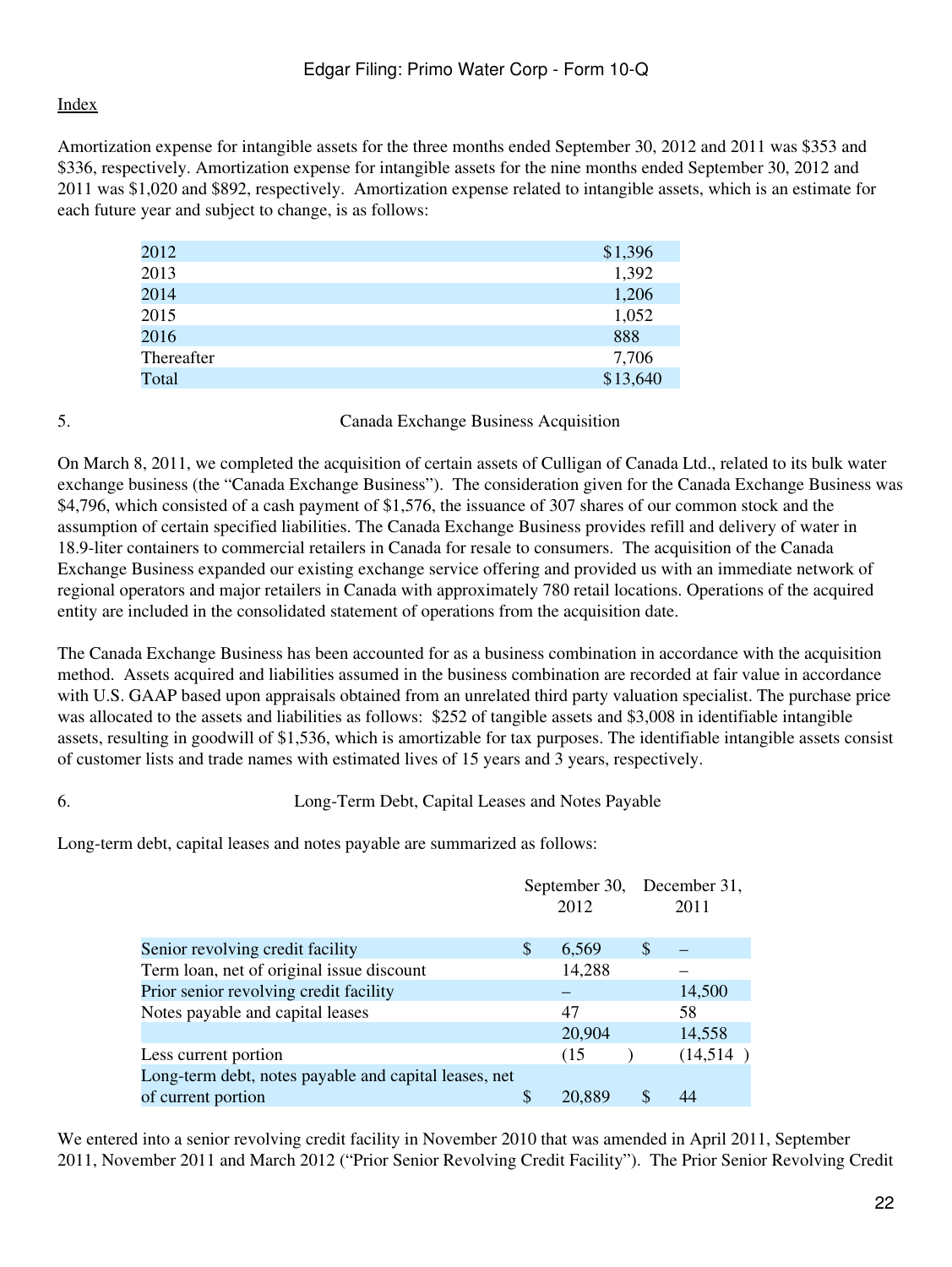Facility matured on April 30, 2012 and was repaid in full in connection with the closing of the Senior Revolving Credit Facility (as defined below) and the Term Loan (as defined below). We amortized the remaining amount of deferred loan costs related to the Prior Senior Revolving Credit Facility at maturity. Interest expense related to deferred loan costs amortization for the Prior Senior Revolving Credit Facility totaled \$1,246 for the nine months ended September 30, 2012.

We entered into a senior revolving credit facility (the "Senior Revolving Credit Facility") on April 30, 2012 that provides for total borrowing availability of up to \$20,000 subject to borrowing base requirements related to our eligible accounts receivable and inventory and subject to a \$2,000 reserve requirement. The Senior Revolving Credit Facility has a three and one-half year term and is secured either on a first priority or second priority basis by substantially all of our assets. The term of the Senior Revolving Credit Facility may be extended up to April 30, 2017 so long as the maturity of the Term Loan is extended to at least October 30, 2017. As of September 30, 2012, we had \$6,569 in outstanding borrowings at a weighted-average interest rate of 5.45%, with \$3,646 in additional availability under the Senior Revolving Credit Facility after giving effect to the borrowing base requirements.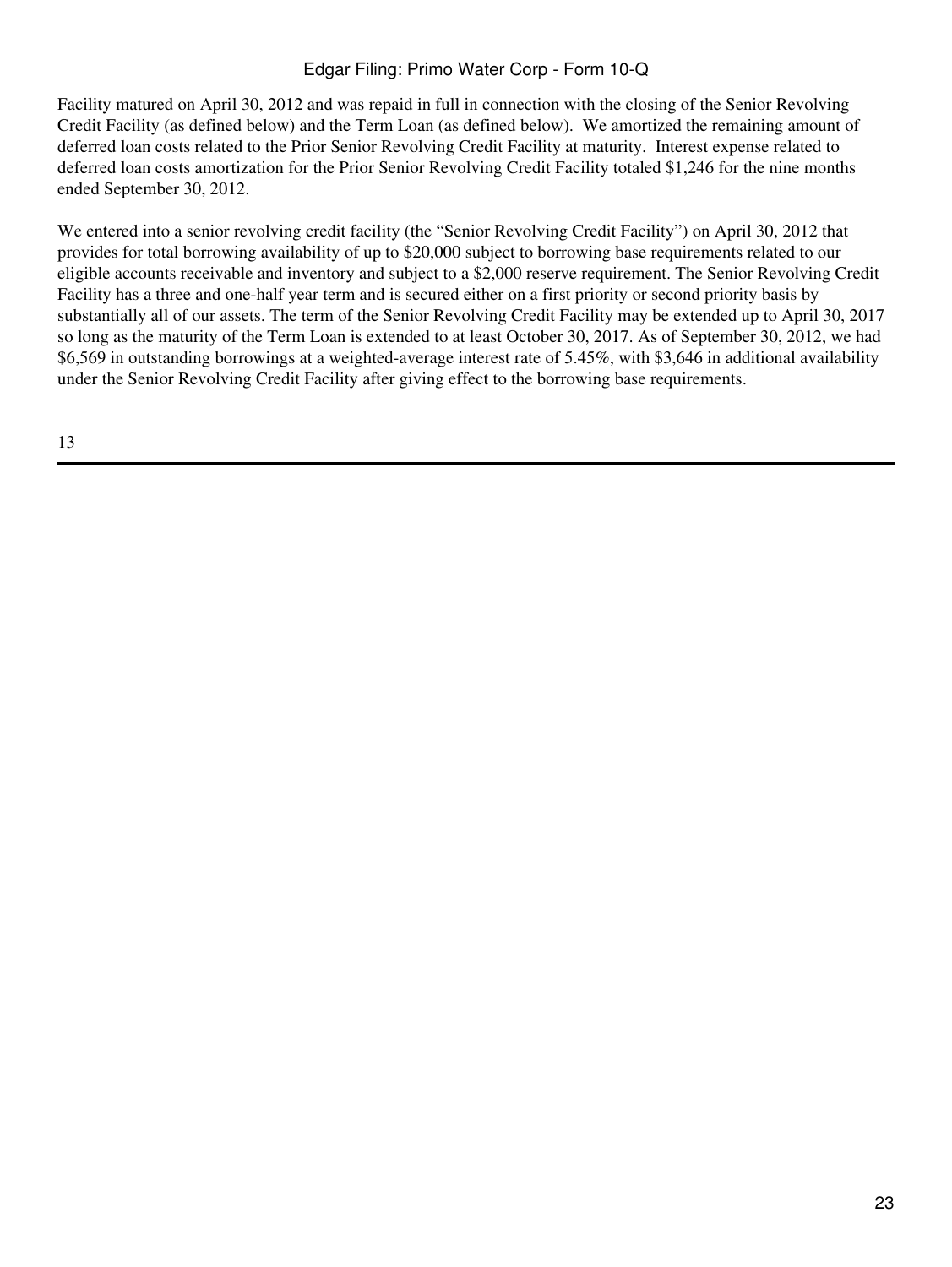Interest on outstanding borrowings under the Senior Revolving Credit Facility is payable at our option at either a floating base rate or a one-, two- or three-month LIBOR rate. We are also required to pay a commitment fee on the unused amount of the commitment under the Senior Revolving Credit Facility. The Senior Revolving Credit Facility contains a limit on capital expenditures of \$5,500 for the year ended December 31, 2012 and \$6,000 for each year thereafter. The limit for capital expenditures may be increased for 2013 and thereafter based upon meeting the fixed charge coverage ratio, as stipulated and defined in the Senior Revolving Credit Facility. In addition, the Senior Revolving Credit Facility does cross default to the Term Loan. Total costs associated with the Senior Revolving Credit Facility were \$870, which were capitalized and will be amortized as part of interest expense over the term of the debt.

We entered into a credit and security agreement on April 30, 2012 (the "Credit Agreement") pursuant to which a \$15,150 term loan (the "Term Loan") was provided. The Credit Agreement was amended on November 6, 2012 to contemplate the plan to exit the Flavorstation business (see Note 3) and provide for the classification of the operating results related to the Flavorstation business as discontinued operations. In connection with the amendment, Comvest consented to our sale of inventory and other assets related to the Flavorstation business outside the ordinary course of business. Also in connection with the amendment, we paid Comvest a \$150 fee and agreed to a higher prepayment penalty. In addition, the amendment adjusted certain financial covenants effective September 30, 2012. Interest on outstanding amounts owed under the Term Loan is payable at the rate of 14% per annum in cash plus 2% per annum which will be paid by increasing the outstanding principal balance owed rather than being paid in cash on a current basis.

Interest on outstanding amounts owed will be adjusted to 13% per annum (all payable in cash) if and when our adjusted earnings before interest, taxes, depreciation and amortization ("EBITDA") is \$10,000 or greater for a trailing 12-month period. At September 30, 2012 our outstanding term loan balance was \$15,280 and our trailing 12-month EBITDA was below the \$10,000 threshold for reduced interest charges.

The outstanding balance of the Term Loan is due and payable in a single installment on April 30, 2016, subject to prepayment in specified circumstances, including sales or dispositions of assets outside the ordinary course of business and sales of equity or debt securities by Primo. The Term Loan is secured by substantially all of our assets on either a first priority or second priority basis. The first priority assets consist of substantially all of the assets related to our refill services business (See Note 11 for a description of the refill business). The security interest in all of our other assets is subordinate to the security interest securing the Senior Revolving Credit Facility.

The Term Loan contains the following financial covenants: (i) a limit on capital expenditures of \$5,500 for the year ended December 31, 2012 and \$12,000 for each year thereafter; (ii) an increasing minimum EBITDA threshold that is measured at the end of each quarter, (iii) a decreasing total debt to EBITDA ratio that is measured at the end of each quarter, and (iv) a requirement that the gross profit of our refill services business for the trailing 12-month period measured at the end of each quarter be no less than \$10,500. Total costs associated with the Term Loan were \$946, which were capitalized and will be amortized as part of interest expense over the term of the debt.

Concurrently with the closing of the Term Loan, five of our current directors or stockholders (the "Insider Participants") purchased an aggregate of \$1,150 in non-recourse, non-voting, last-out participation interests from the bank providing the Term Loan. These participation interests allow each holder to participate to the extent of such holder's percentage share in the Term Loan and such participations are secured by the same assets as the Term Loan. The Insider Participants include Billy D. Prim, Malcolm McQuilkin and Jack C. Kilgore, all three of whom are current directors of Primo. Mr. Prim is also our Chairman, Chief Executive Officer and President. Mr. Prim, Mr. McQuilkin and Mr. Kilgore purchased \$250, \$500 and \$50 in participation interests, respectively.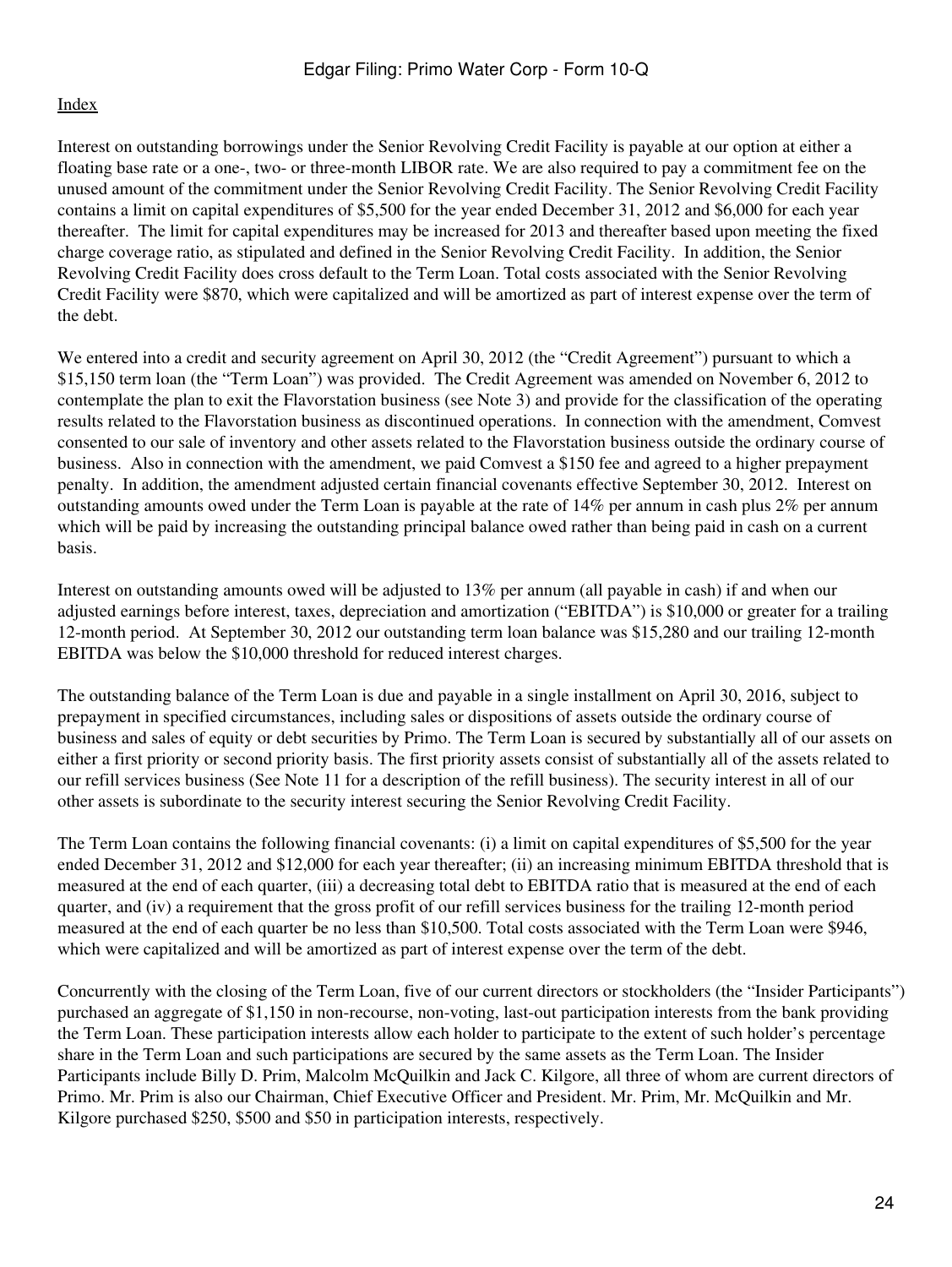The Term Loan was accompanied by a detachable warrant to purchase 1,731 shares of our common stock, including detachable warrants to purchase 131 shares of our common stock received by the Insider Participants. The warrant is immediately exercisable at an exercise price of \$2.30 per share and expires April 30, 2020. The terms of the warrants issued to the Insider Participants are identical to the terms of the warrant described above. Mr. Prim, Mr. McQuilkin and Mr. Kilgore were issued warrants to purchase 29, 57 and 6 shares of our common stock, respectively. The initial fair value of the warrants was \$1,108 that resulted in an original issue discount on the Term Loan that will be amortized into interest expense through the maturity of the Term Loan. For the non-Insider Participants, the exercise price was adjusted to \$1.20 as part of the amendment on November 6, 2012. The revised warrant exercise price was set at 150% of the 30 day trailing average stock price. No changes were made to the warrants we issued to the five directors and stockholders of Primo.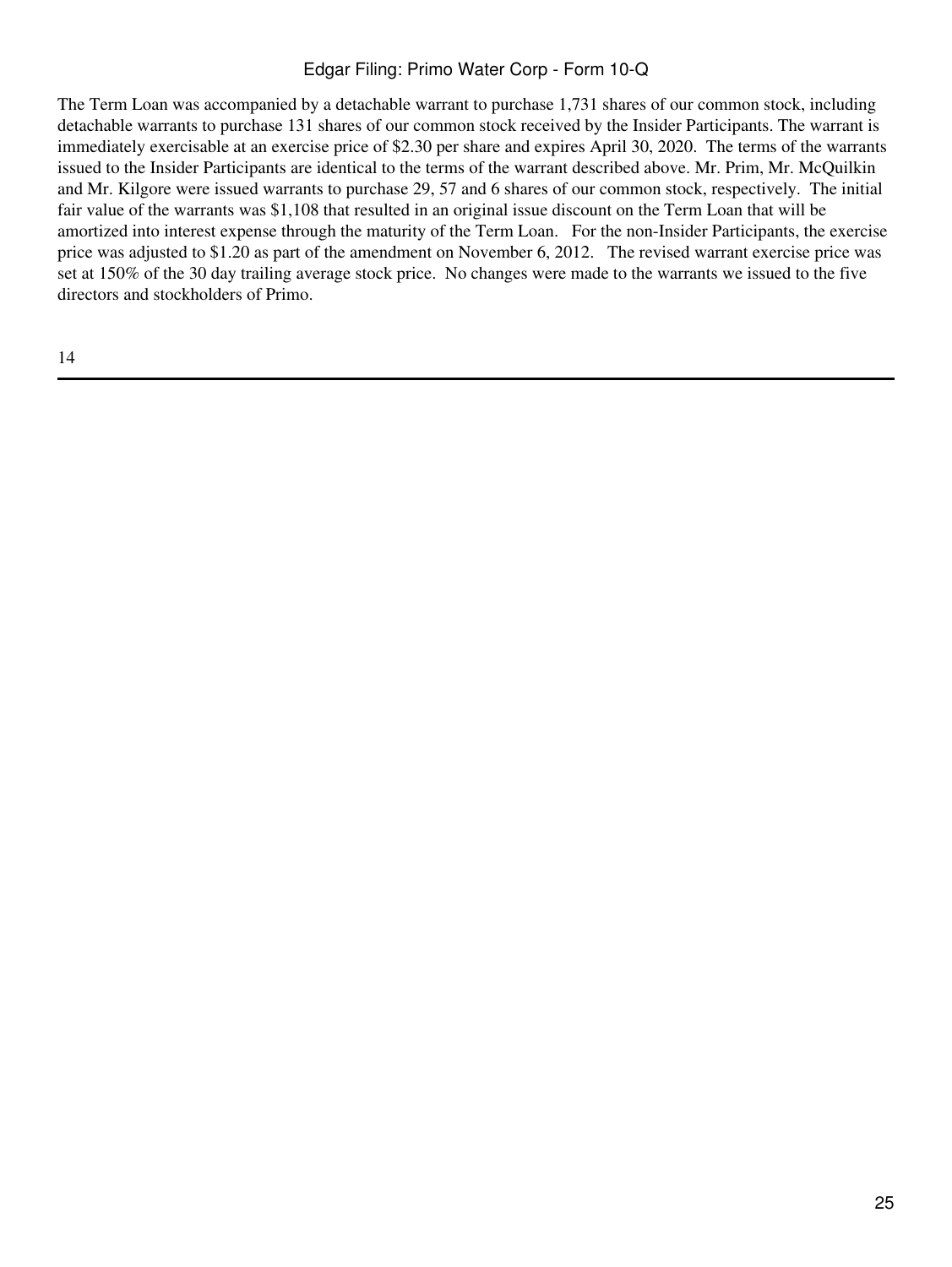7. Stock-Based Compensation

Compensation expense related to stock-based compensation plans was \$256 and \$231 for the three months ended September 30, 2012 and September 30, 2011, respectively, and \$1,043 and \$658 for the nine months ended September 30, 2012 and September 30, 2011, respectively. Stock-based compensation is included in selling, general and administrative expenses in the condensed consolidated statements of operations.

## 8. Commitments and Contingencies

## Class Action Suit

On December 2, 2011, Primo, certain members of our board of directors, certain members of management, certain shareholders and company advisors were named as defendants in a purported class-action lawsuit filed in the United States District Court for the Middle District of North Carolina. On June 22, 2012, plaintiffs filed an amended complaint. The amended complaint alleges violations of Sections 10(b) and 20(a) of the Securities Exchange Act of 1934, as amended, and Rule 10b-5 promulgated thereunder, and Sections 11, 12(a)(2), and 15 of the Securities Act of 1933. The amended complaint asserts claims on behalf of a class of persons who acquired our common stock in or traceable to our initial public offering and our secondary offering as well as purchasers of our common stock between November 4, 2010 and November 10, 2011. The amended complaint alleges that defendants violated the federal securities laws by making misrepresentations about, among other things, the number of locations where our water exchange services were offered and where our dispensers were sold, the performance of our sales locations, location growth opportunities, various operational issues, and our projected financial results and business operations in order to artificially inflate the price of our stock. The amended complaint requests unspecified damages and costs. We do not believe the lawsuit has merit and plan to vigorously contest and defend against it. We are insured for potential losses subject to limits. We are required to indemnify each of the named defendants that are party to the lawsuit against losses and expenses they incur in connection with the litigation. On August 23, 2012, defendants filed their respective motions to dismiss the lawsuit. Plaintiffs' responses to defendants' motions to dismiss are due November 13, 2012.

## Electrotemp

On October 14, 2011, Primo, through a wholly-owned subsidiary, filed a complaint against Electrotemp Technologies China, Inc. ("Electrotemp") in Mecklenburg County (North Carolina) Superior Court, alleging breach of contract, quantum meruit/unjust enrichment, and violation of the North Carolina Products Liability Act/breach of implied warranty. Our claims arise out of Electrotemp's failure to credit us for defective water coolers manufactured by Electrotemp and sold by us which were returned by unsatisfied customers. We are seeking damages of \$3,100, which consists primarily of claims for defective water dispensers manufactured by Electrotemp of approximately \$2,900 that are included in prepaid and other current assets on the condensed consolidated balance sheets. Electrotemp removed the action to the United States District Court for the Western District of North Carolina based on diversity of citizenship. The parties filed a Joint Motion to stay litigation so that they could proceed with mediation and arbitration pursuant to the dispute resolution clause in their agreement. On May 1, 2012, the Court ordered that the litigation would be stayed once the parties formally enter into arbitration. The parties were unable to resolve their dispute through mediation, so Primo filed its Notice of Arbitration with ADR Chambers International in Toronto, Ontario, Canada in accordance with the dispute resolution clause in the parties' agreement. Now that the parties have formally entered into arbitration, the litigation will be stayed.

## Florida Concentrates Suit

On October 16, 2012, Primo was served with the Summons and Complaint in a suit filed in the Florida state courts on September 26, 2012. Plaintiffs in the suit are Florida Concentrates International, LLC (a Florida limited liability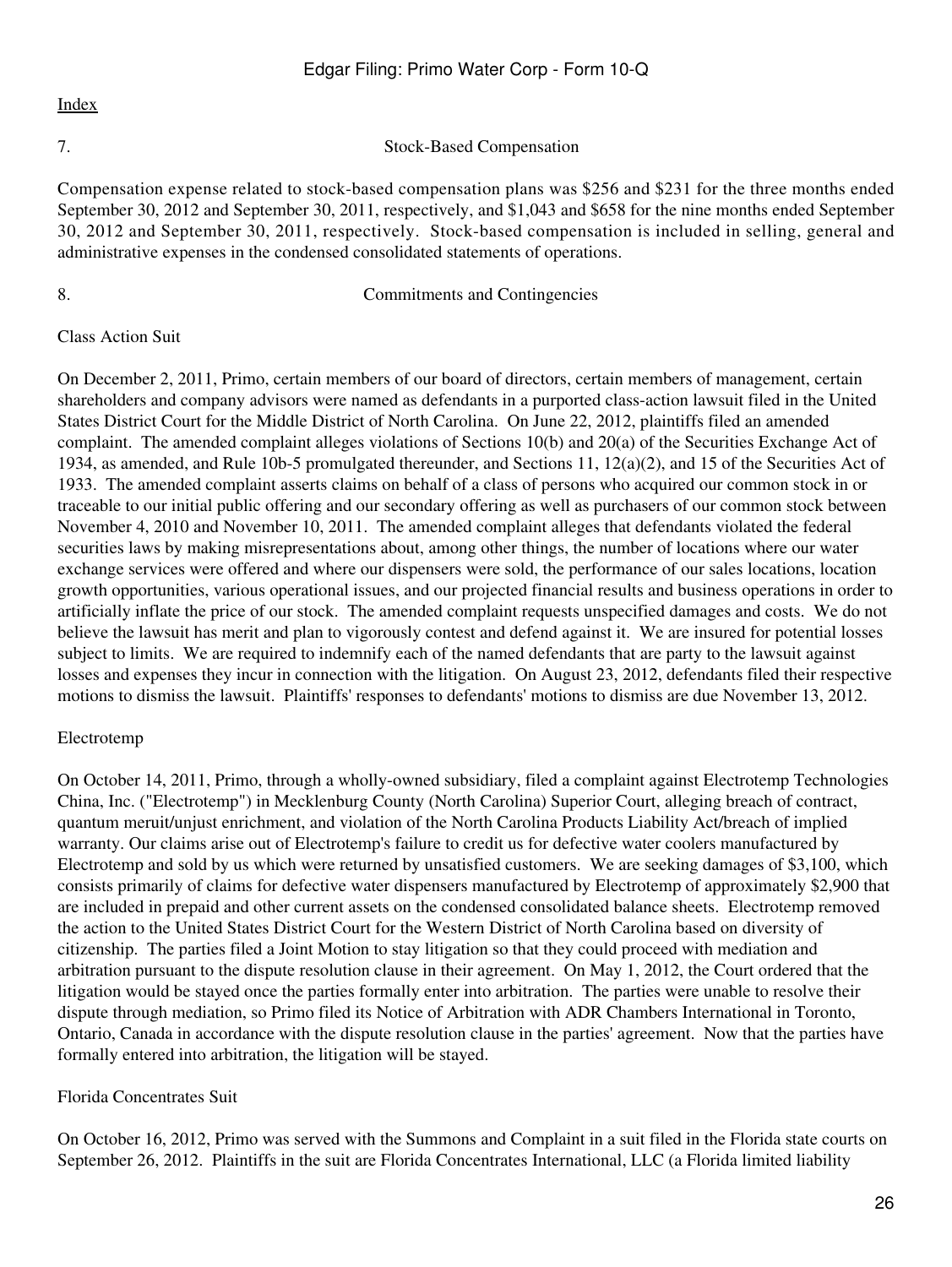company), Florida Sparkling DS, LLC (a Florida limited liability company), and Didier Hardy (a Florida resident and apparently the principal of the LLC plaintiffs). Also named as defendants are Susan and Scott Ballantyne (alleged to be Florida residents) and SDS-IC. The suit was filed in the Circuit Court for the Twentieth Judicial District (Collier County, Florida). Plaintiffs' allegations include breach of contract, misappropriation of trade secrets and certain additional claims and plaintiffs seek monetary damages. We do not believe that the suit has any merit whatsoever, and plan to vigorously contest and defend against it.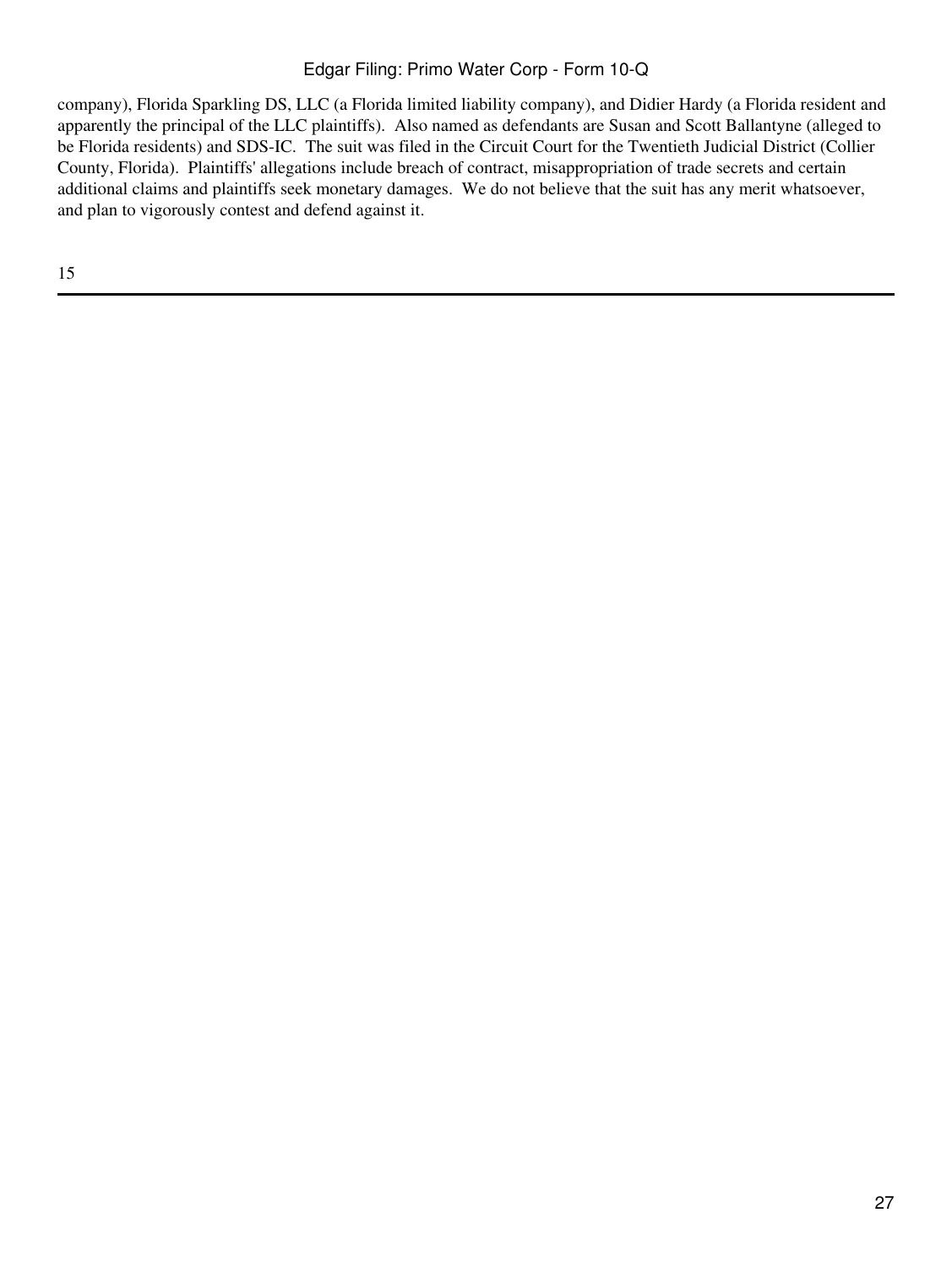## Sales Tax

We routinely purchase equipment for use in operations from various vendors. These purchases are subject to sales tax depending on the equipment type and local sales tax regulations; however, we believe certain vendors have not assessed the appropriate sales tax. For purchases that are subject to sales tax in which we believe the vendor did not assess the appropriate amount, we accrue an estimate of the sales tax liability we ultimately expect to pay.

## Other Contingencies

From time to time, we are involved in various claims and legal actions that arise in the normal course of business. Management believes that the outcome of such legal actions will not have a significant adverse effect on our financial position, results of operations or cash flows.

### 9. Income Taxes

We have incurred operating losses since inception. For the three months ended September 30, 2012 and 2011, there was an income tax provision of zero and \$166, respectively, and for the nine months ended September 30, 2012 and 2011, there was an income tax benefit of \$960 and an income tax provision of \$509, respectively. In 2011 the income tax provision was a result of the recognition of a deferred tax liability related to tax deductible goodwill. In 2012 the impairment of the goodwill (See Note 2) resulted in a reversal of the related deferred tax liability and the recognition of a deferred tax asset. We have provided valuation allowances to fully offset the net deferred tax assets at September 30, 2012.

Section 382 of the U.S. Internal Revenue Code imposes an annual limitation on the amount of net operating loss carryforwards that might be used to offset taxable income when a corporation has undergone significant changes in stock ownership. We believe our prior ownership changes have created an annual limit, imposed by Section 382, on the amount of net operating loss we can utilize in a given year, however, we believe the annual limit is such that we will be able to utilize our net operating loss carryforwards during their respective carryforward periods.

# 10. Fair Value Measurements

Fair value rules currently apply to all financial assets and liabilities and for certain nonfinancial assets and liabilities that are required to be recognized or disclosed at fair value. For this purpose, fair value is defined as the price that would be received to sell an asset or paid to transfer a liability in an orderly transaction between market participants at the measurement date. Valuation techniques used to measure fair value must maximize the use of observable inputs and minimize the use of unobservable inputs.

U.S. GAAP establishes a three-tier fair value hierarchy, which prioritizes the inputs used in measuring fair value. These tiers include:

Level 1 — quoted prices in active markets for identical assets and liabilities.

Level 2 — observable inputs other than quoted prices in active markets for identical assets and liabilities.

Level 3 — unobservable inputs in which there is little or no market data available, which require the reporting entity to develop its own assumptions.

As of September 30, 2012, the Omnifrio milestone payments were required to be measured at fair value on a recurring basis. The Omnifrio milestone payments are measured at fair value using significant unobservable inputs (Level 3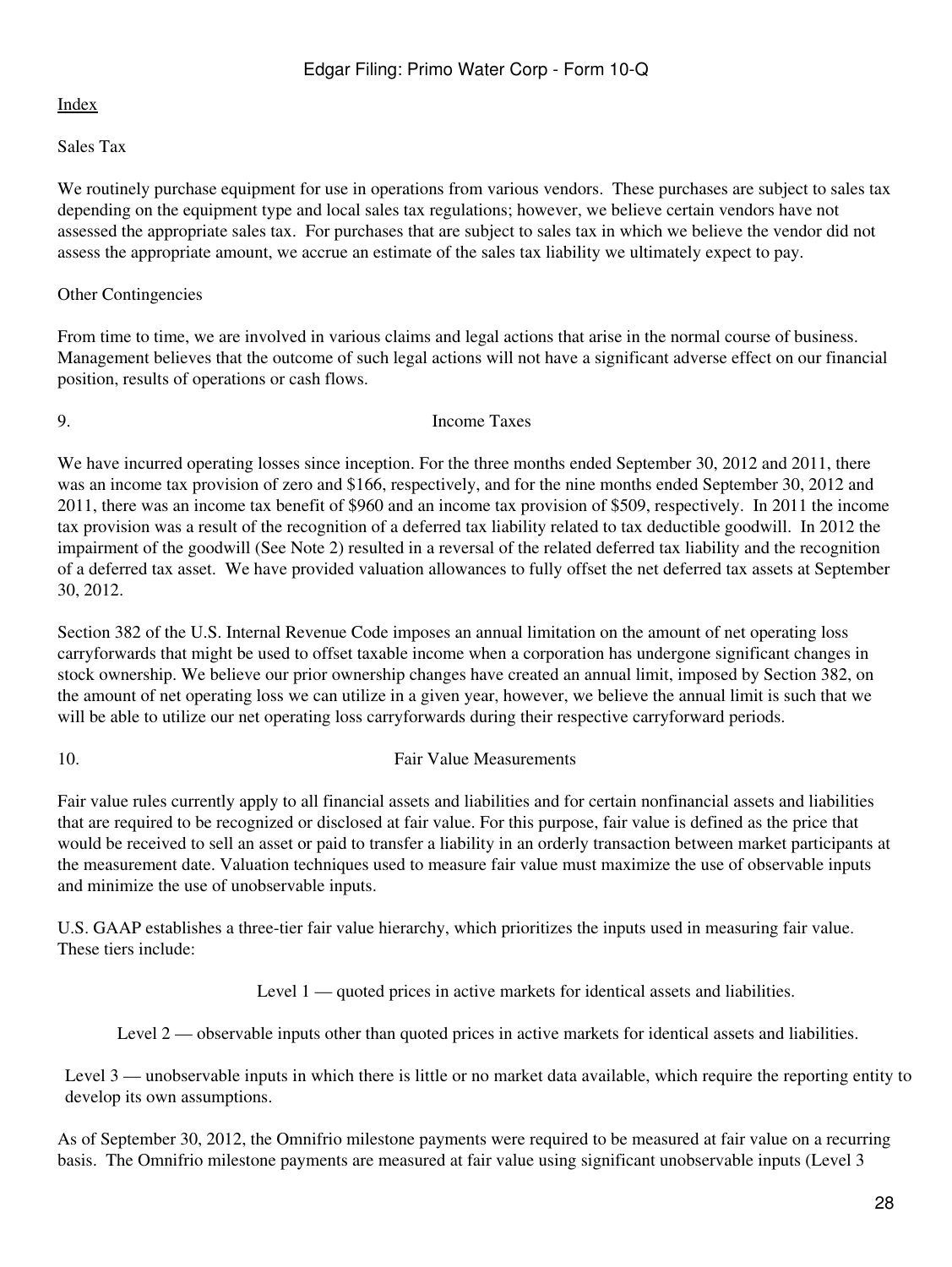inputs). As described more fully in Note 3, the milestone payments were estimated to have a fair value of zero as of September 30, 2012 and are now part of the Disposal Group and classified as discontinued operations.

At December 31, 2011, the estimated fair values of our Omnifrio milestone payments were as follows:

|                                    | December 31, |                 |                 |         |
|------------------------------------|--------------|-----------------|-----------------|---------|
| Description                        | 2011         | Level 1         | Level 2         | Level 3 |
| Liability:                         |              |                 |                 |         |
| <b>Omnifrio Milestone Payments</b> | \$2,559      | $\mathcal{S}$ - | $\mathsf{\$}$ - | \$2,559 |
| Total                              | \$2,559      | $S-$            | $S-$            | \$2,559 |
|                                    |              |                 |                 |         |

16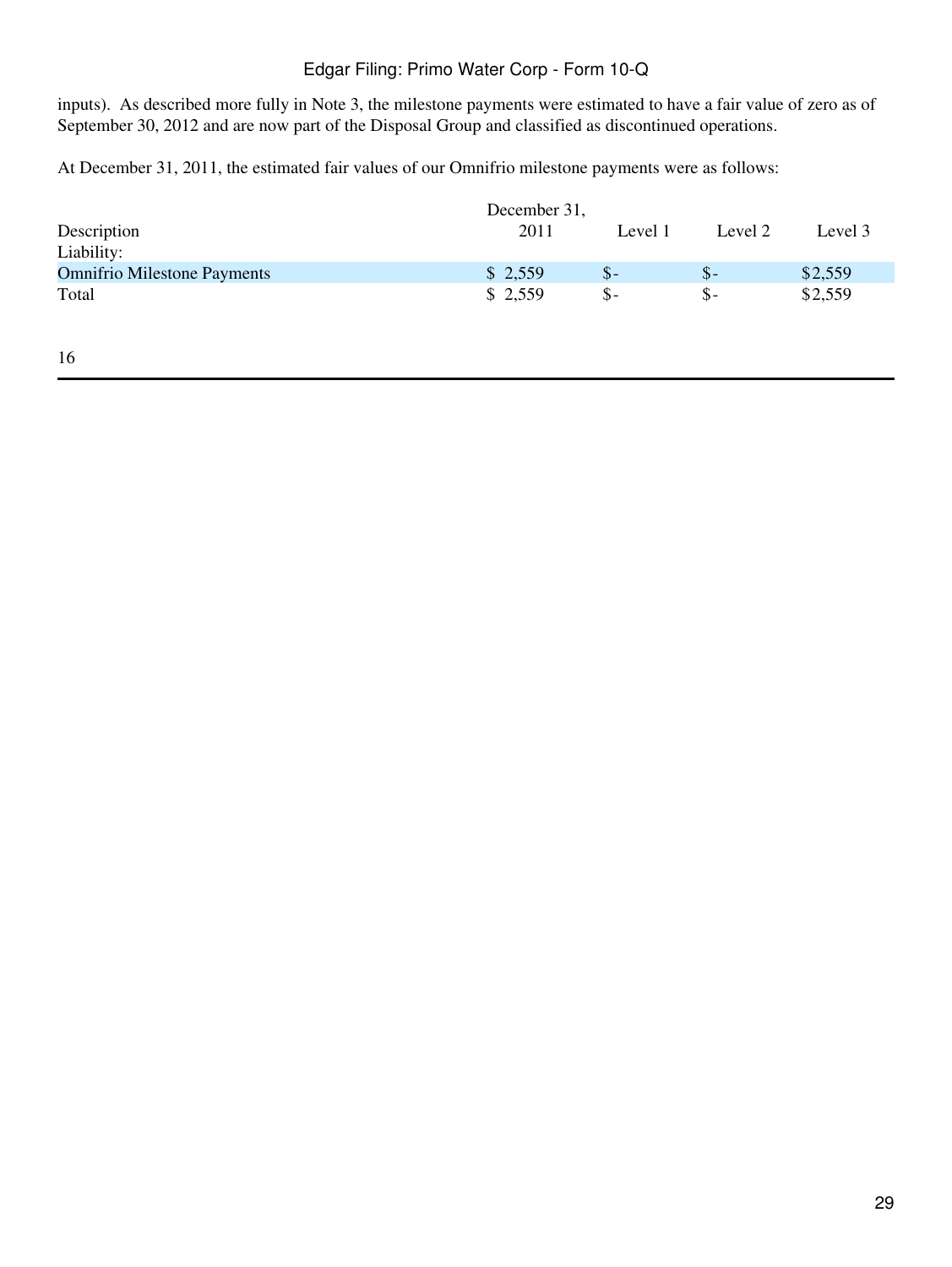The following tables present our activity for the Omnifrio Milestone payments, which are measured at fair value on a recurring basis using significant unobservable inputs (Level 3), for the three and nine months ended September 30, 2012:

|                                               |                  | Fair value measurements   |  |  |
|-----------------------------------------------|------------------|---------------------------|--|--|
|                                               | using signficant |                           |  |  |
|                                               | unobservable     |                           |  |  |
|                                               |                  | inputs (Level 3)          |  |  |
|                                               |                  | <b>Omnifrio Milestone</b> |  |  |
| Description                                   |                  | payments                  |  |  |
| Balance at June 30, 2012                      | \$               | (488)                     |  |  |
| Total gains (realized or unrealized)          |                  |                           |  |  |
| Included in loss from discontinued operations |                  | 488                       |  |  |
| Included in other comprehensive income        |                  |                           |  |  |
| Balance at September 30, 2012                 | S                |                           |  |  |

|                                               | Fair value measurements<br>using significant unobservable<br>inputs (Level 3)<br><b>Omnifrio Milestone</b> |          |  |
|-----------------------------------------------|------------------------------------------------------------------------------------------------------------|----------|--|
| Description                                   |                                                                                                            | payments |  |
| Balance at December 31, 2011                  | S                                                                                                          | (2,559)  |  |
| Total gains (realized or unrealized)          |                                                                                                            |          |  |
| Included in loss from discontinued operations |                                                                                                            | 2,559    |  |
| Included in other comprehensive income        |                                                                                                            |          |  |
| Balance at September 30, 2012                 | \$                                                                                                         | -        |  |

The carrying amounts of our financial instruments, which include cash and cash equivalents, accounts receivable, accounts payable, and other accrued expenses, approximate their fair values due to their short maturities. Assets and liabilities of the Disposal Group held for sale are presented at their carrying value, which approximates fair value based on current market rates. Based on borrowing rates currently available to us for loans with similar terms, the carrying value of debt, capital leases and notes payable approximates fair value.

11. Segments

At September 30, 2012, we had three operating segments and three reportable segments: Primo Water ("Water"), Primo Dispensers ("Dispensers") and Other.

Our Water segment sales consist of the sale of multi-gallon purified bottled water (exchange services), which includes the Canada Exchange Business acquired in March 2011, and our self-serve filtered drinking water vending service (refill services) offered through retailers in each of the contiguous United States and Canada. Our Water services are offered through point of purchase display racks or self-serve filtered water vending displays and recycling centers that are prominently located at major retailers in space that is often underutilized.

Our Dispensers segment sells water dispensers that are designed to dispense Primo and other dispenser-compatible bottled water. Our Dispensers sales are primarily generated through major U.S. retailers and are sold primarily through a direct-import model, where we recognize revenues for the sale of the water dispensers when title is transferred. We support retail sell-through with domestic inventory. We design, market and arrange for certification and inspection of our water dispensers.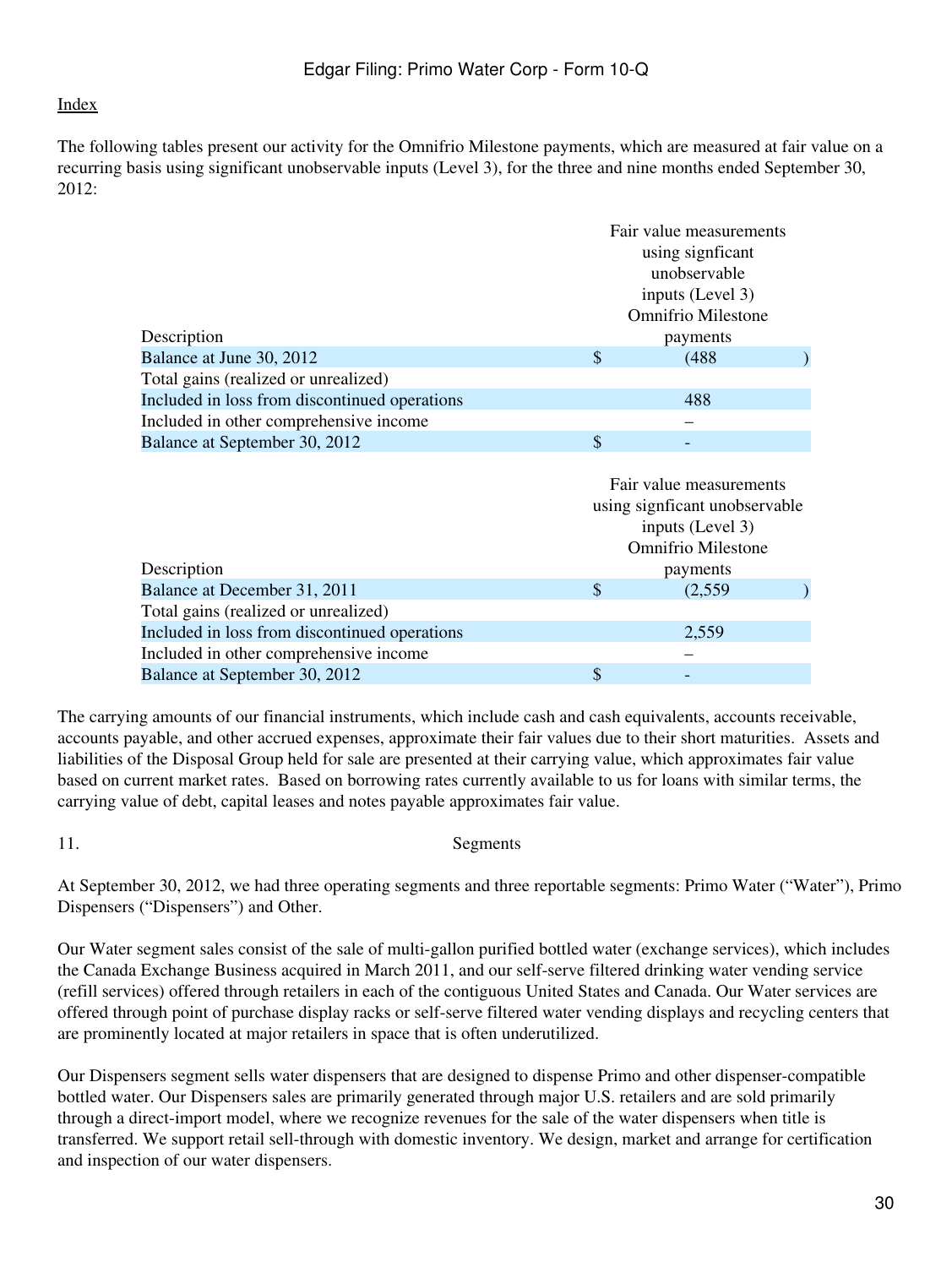The Other segment includes the income and expenses associated with the sale of CO2 cylinders for use in Flavorstation appliances, which during the first and second quarter of 2012 were included in the results of the Flavorstation segment. The sale of CO2 cylinders is not part of the Disposal Group and therefore not included in discontinued operations (see Note 3).

During the third quarter of 2012, we committed to a plan to sell the assets related to the Flavorstation home beverage appliances, flavor concentrates and accessories and as a result, we are no longer reporting Flavorstation as a separate business segment and current and prior year amounts and disclosures reflect these operations as discontinued operations. During the first and second quarters of 2012, the income and expenses associated with the sale of our Flavorstation home beverage appliances, flavor concentrates and accessories as well as the results of the Omnifrio Single-Serve Beverage Business acquired in 2011 were reported as the Flavorstation segment. Prior to 2012, Flavorstation was reported in "Other."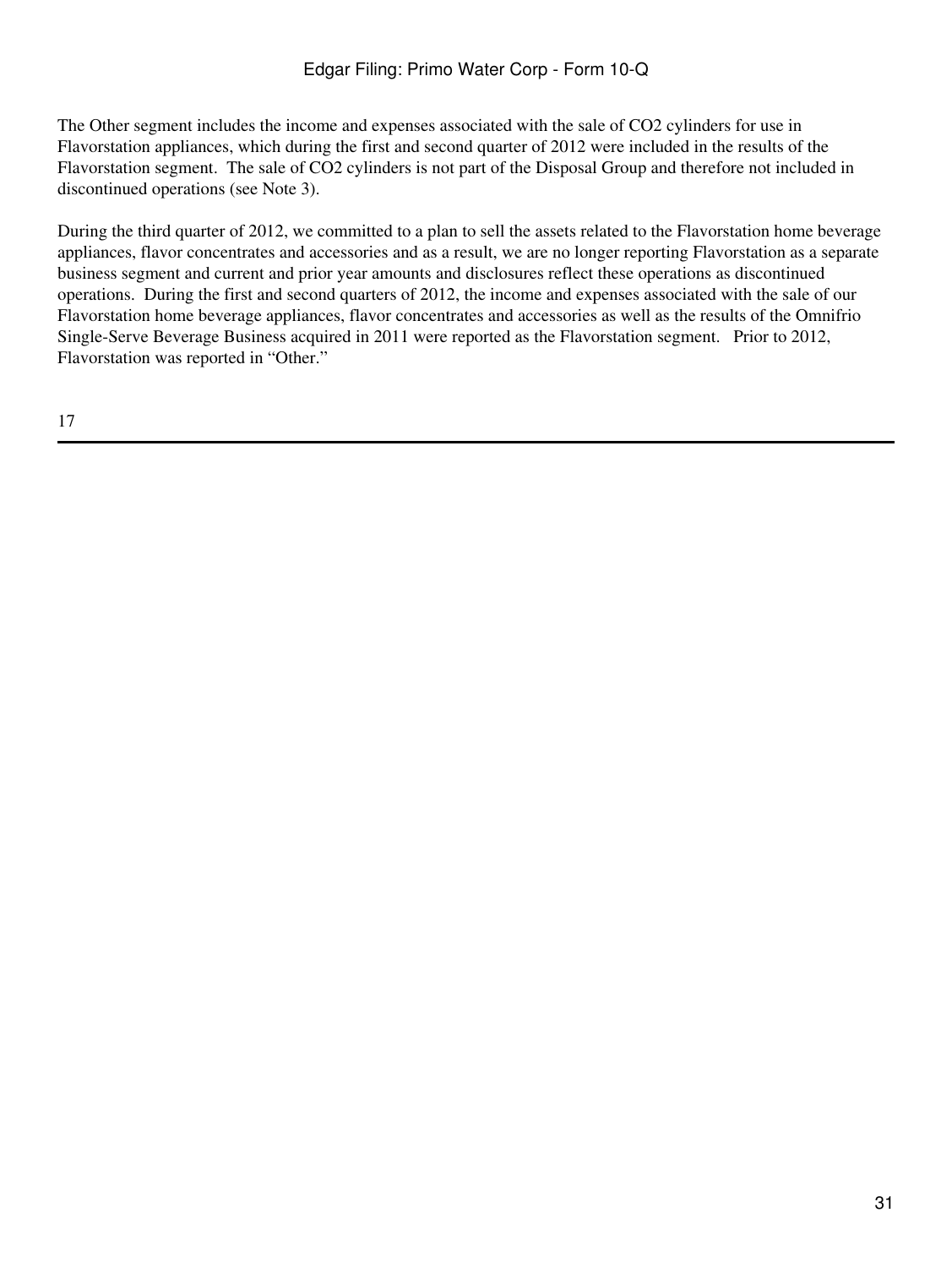We evaluate the financial results of these segments focusing primarily on segment net sales and segment income (loss) from operations before depreciation and amortization ("segment income (loss) from operations"). We utilize segment net sales and segment income (loss) from operations because we believe they provide useful information for effectively allocating our resources between business segments, evaluating the health of our business segments based on metrics that management can actively influence and gauging our investments and our ability to service, incur or pay down debt.

Cost of sales for Water consists of costs for distribution, bottles and related packaging materials for our exchange services and servicing and material costs for our refill services. Cost of sales for Dispensers consists of contract manufacturing, freight and duties. Cost of sales for the Other segment primarily consists of contract manufacturing, fulfillment and freight.

Selling, general and administrative expenses for all segments consist primarily of personnel costs for sales, marketing, operations support and customer service, as well as other supporting costs for operating each segment.

Expenses not specifically related to operating segments are shown separately as Corporate. Corporate expenses are comprised mainly of compensation and other related expenses for corporate support, information systems, and human resources and administration. Corporate expenses also include certain professional fees and expenses and compensation of our Board of Directors.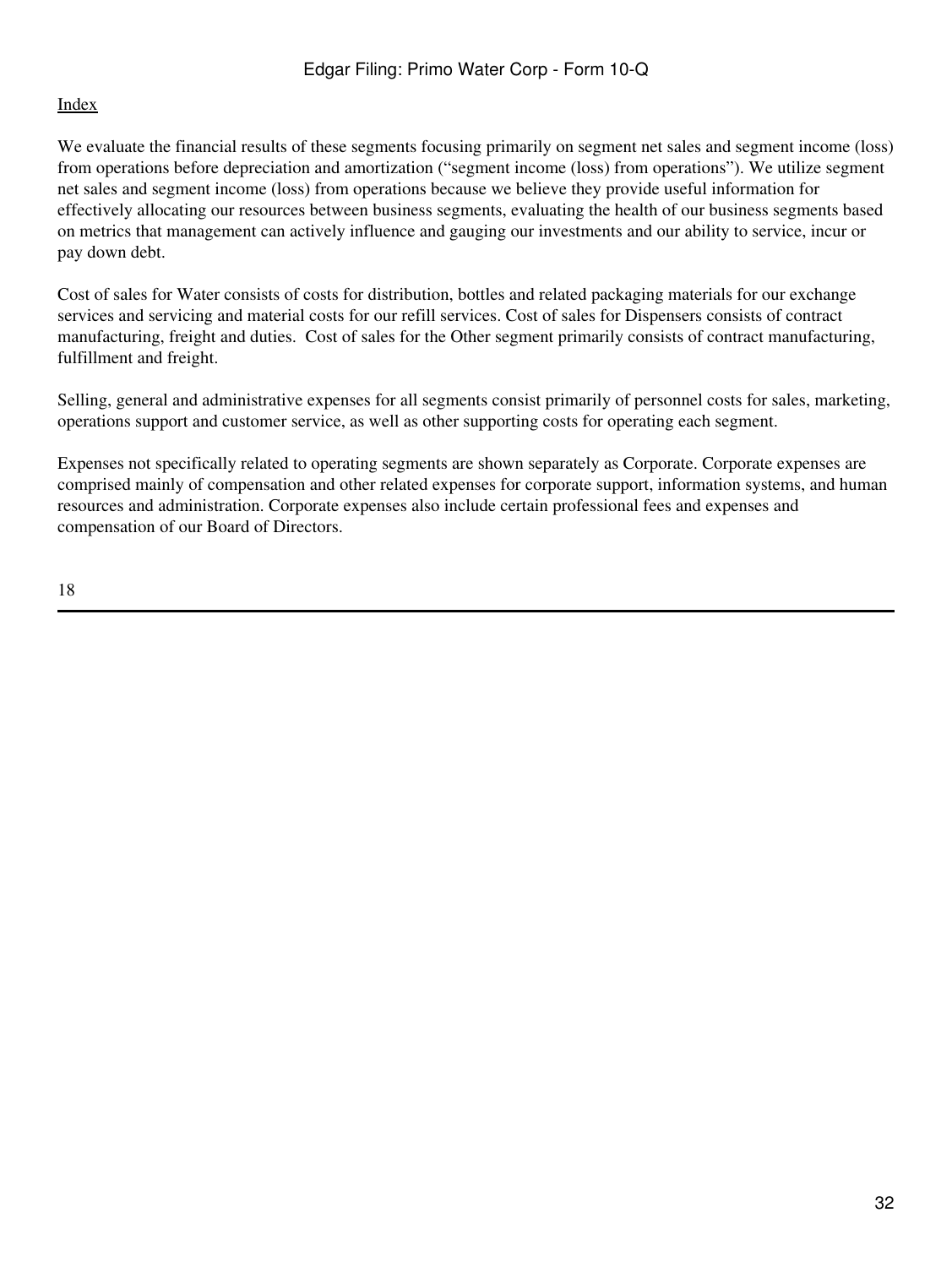The following table presents segment information for the following periods:

|                                             |                  | 30,                       | Three months ended September Nine months ended September |               |                   | 30,           |                          |               |
|---------------------------------------------|------------------|---------------------------|----------------------------------------------------------|---------------|-------------------|---------------|--------------------------|---------------|
|                                             | 2012             |                           | 2011                                                     |               | 2012              |               | 2011                     |               |
| Segment net sales                           |                  |                           |                                                          |               |                   |               |                          |               |
| Water                                       | \$17,265         |                           | \$16,793                                                 |               | \$47,624          |               | \$44,788                 |               |
| Dispensers                                  | 8,894            |                           | 7,317                                                    |               | 22,970            |               | 17,162                   |               |
| Other                                       | 26               |                           | $\equiv$                                                 |               | 116               |               | $\equiv$                 |               |
|                                             | \$26,185         |                           | \$24,110                                                 |               | \$70,710          |               | \$61,950                 |               |
|                                             |                  |                           |                                                          |               |                   |               |                          |               |
| Segment income (loss) from operations       |                  |                           |                                                          |               |                   |               |                          |               |
| Water                                       | \$4,549          |                           | \$3,733                                                  |               | \$12,335          |               | \$10,913                 |               |
| Dispensers                                  | (441)            | $\mathcal{E}$             | (458)                                                    | $\mathcal{L}$ | (1,223)           | $\mathcal{L}$ | (402)                    | $\mathcal{E}$ |
| Other                                       | (2)              | $\lambda$                 | (12)                                                     | $\lambda$     | 42                |               | (12)                     | $\mathcal{E}$ |
| Corporate                                   | (2,601)          |                           | (2,832)                                                  |               | (8,256)           | $\mathcal{E}$ | (7,684)                  | $\mathcal{L}$ |
| Non-recurring and acquisition-related costs | (170)            |                           | (249)                                                    |               | (565)             | $\lambda$     | (1,167)                  | $\mathcal{L}$ |
| Depreciation and amortization               | (2,898)          | $\mathcal{E}$             | (2,349)                                                  | $\lambda$     | (7,929)           | $\mathcal{E}$ | (6, 406)                 | $\mathcal{L}$ |
| Goodwill impairment                         | $\blacksquare$   |                           |                                                          |               | (11, 488)         | $\lambda$     | $\overline{\phantom{0}}$ |               |
|                                             | \$(1,563)        | $\mathcal{E}$             | \$(2,167)                                                |               | $)$ \$ $(17,084)$ | $\mathcal{L}$ | \$(4,758)                | $\mathcal{E}$ |
|                                             |                  |                           |                                                          |               |                   |               |                          |               |
| Depreciation and amortization expense:      |                  |                           |                                                          |               |                   |               |                          |               |
| Water                                       | \$2,553          |                           | \$2,132                                                  |               | \$6,946           |               | \$5,780                  |               |
| Dispensers                                  | 164              |                           | 303                                                      |               | 483               |               | 602                      |               |
| Other                                       |                  |                           |                                                          |               |                   |               |                          |               |
| Corporate                                   | 181              |                           | (86)                                                     | $\lambda$     | 500               |               | 24                       |               |
|                                             | \$2,898          |                           | \$2,349                                                  |               | \$7,929           |               | \$6,406                  |               |
|                                             |                  |                           |                                                          |               |                   |               |                          |               |
| Capital expenditures:<br>Water              |                  |                           |                                                          |               |                   |               |                          |               |
|                                             |                  |                           |                                                          |               | \$2,894<br>876    |               | \$15,301<br>468          |               |
| <b>Dispensers</b>                           |                  |                           |                                                          |               |                   |               |                          |               |
| Other                                       |                  |                           |                                                          |               |                   |               |                          |               |
| Corporate                                   |                  |                           |                                                          |               | 34                |               | 191                      |               |
|                                             |                  |                           |                                                          |               | \$3,804           |               | \$15,960                 |               |
|                                             | At September 30, |                           | At December 31,                                          |               |                   |               |                          |               |
| Identifiable assets:                        | 2012             |                           | 2011                                                     |               |                   |               |                          |               |
| Water                                       | \$<br>69,183     | $\boldsymbol{\mathsf{S}}$ | 72,709                                                   |               |                   |               |                          |               |

| .                                      | ≁  | 0, 100 | ↩  | $1 - 1 - 1 - 1$ |
|----------------------------------------|----|--------|----|-----------------|
| Dispensers                             |    | 14,630 |    | 11,346          |
| Other                                  |    | 1,046  |    | 1,073           |
| Corporate                              |    | 3,758  |    | 2,865           |
| Assets of disposal group held for sale |    | 3,625  |    | 17,633          |
|                                        | \$ | 92,242 | \$ | 105,626         |
|                                        |    |        |    |                 |
|                                        |    |        |    |                 |
| Goodwill:                              |    |        |    |                 |
| Water                                  | \$ | 67,740 | \$ | 78,823          |
| <b>Dispensers</b>                      |    |        |    |                 |
| Other                                  |    |        |    |                 |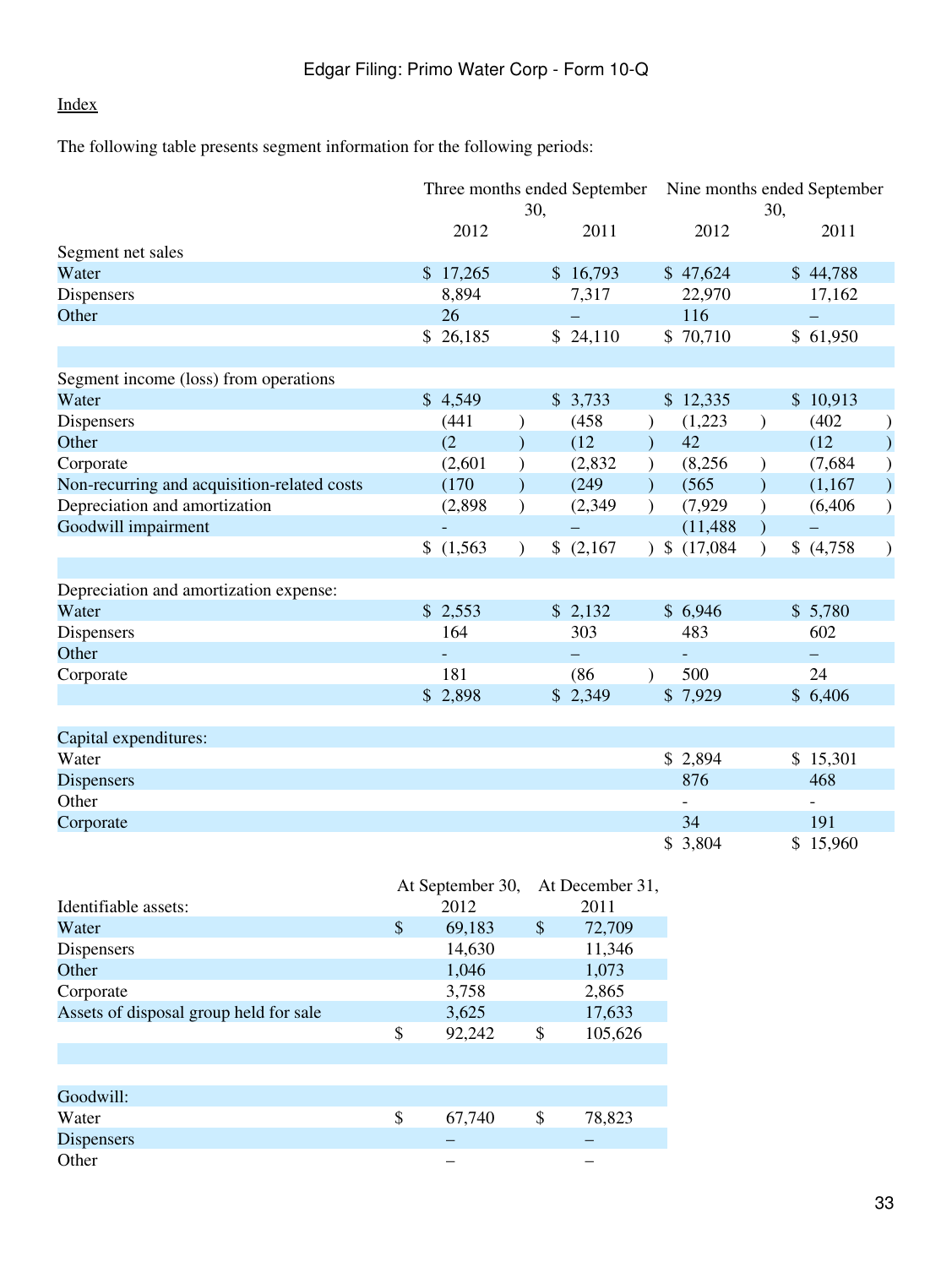\$ 67,740 \$ 78,823

19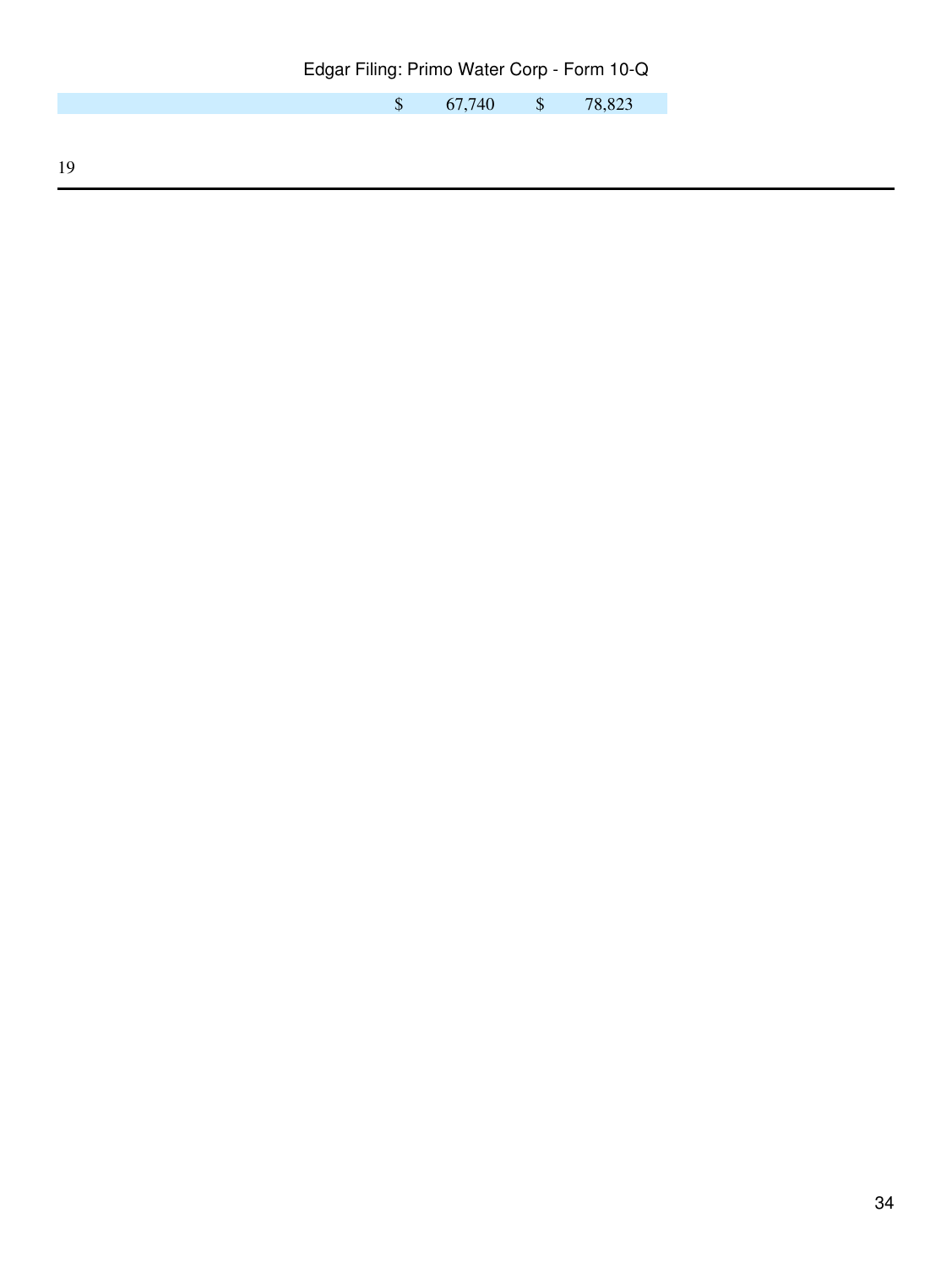# <span id="page-34-0"></span>Item 2. Management's Discussion and Analysis of Financial Condition and Results of Operations

The following discussion and analysis of our financial condition and results of operations should be read in conjunction with our historical consolidated financial statements and related notes thereto in this Quarterly Report on Form 10-Q and with our Annual Report on Form 10-K for the year ended December 31, 2011. The discussion below contains forward-looking statements that are based upon our current expectations and are subject to uncertainty and changes in circumstances. Actual results may differ materially from these expectations due to inaccurate assumptions and known or unknown risks and uncertainties, including those identified in "Cautionary Note Regarding Forward-Looking Statements" in this Item 2 and in "Risk Factors" in Item 1A of Part I of our Annual Report on Form 10-K for the year ended December 31, 2011.

# **Overview**

Primo Water Corporation (together with its consolidated subsidiaries, "Primo", "we", "our," "us") is a rapidly growing provider of multi-gallon purified bottled water, self-serve filtered drinking water and water dispensers sold through major retailers in the United States and Canada. We believe the market for purified water is growing due to evolving taste preferences, perceived health benefits and concerns regarding the quality of municipal tap water. Our products provide an environmentally friendly, economical, convenient and healthy solution for consuming purified and filtered water.

Our business is designed to generate recurring demand for our purified bottled water or self-serve filtered drinking water through the sale of innovative water dispensers. This business strategy is commonly referred to as "razor-razorblade" because the initial sale of a water dispenser creates a base of users who frequently purchase complementary water services. We believe dispenser owners consume an average of 35 multi-gallon bottles of water annually. Once our bottled water is consumed using a water dispenser, empty bottles are exchanged at our recycling center displays, which provide a recycling ticket that offers a discount toward the purchase of a new bottle of Primo purified water (exchange) or they are refilled at a self-serve filtered drinking water location (refill). Each of our multi-gallon water bottles can be sanitized and reused up to 40 times before being taken out of use, crushed and recycled, substantially reducing landfill waste compared to consumption of equivalent volumes of single-serve bottled water. As of September 30, 2012, our dispensers and water services were offered in each of the contiguous United States and in Canada at approximately 24,600 combined retail locations, including Lowe's Home Improvement, Walmart, Kroger, Safeway, Winn Dixie, H-E-B Grocery and Walgreens.

We provide major retailers throughout the United States and Canada with single-vendor solutions for water bottle exchange and refill vending services, addressing a market demand that we believe was previously unmet. Our solutions are easy for retailers to implement, require minimal management supervision and store-based labor, and provide centralized billing and detailed performance reports. Our exchange solution offers retailers attractive financial margins and the ability to optimize typically unused retail space with our displays. Our refill solution provides filtered water through the installation and servicing of reverse osmosis water filtration systems in the back room of the retailer's store location, which minimizes the usage of the customer's retail space. The refill vending machine, which is typically accompanied by a sales display containing empty reusable bottles, is located within the retailer customer's floor space. Additionally, due to the recurring nature of water consumption, retailers benefit from year-round customer traffic and highly predictable revenue.

# Business Segments

At September 30, 2012, we had three operating segments and three reportable segments: Primo Water ("Water"), Primo Dispensers ("Dispensers") and Other.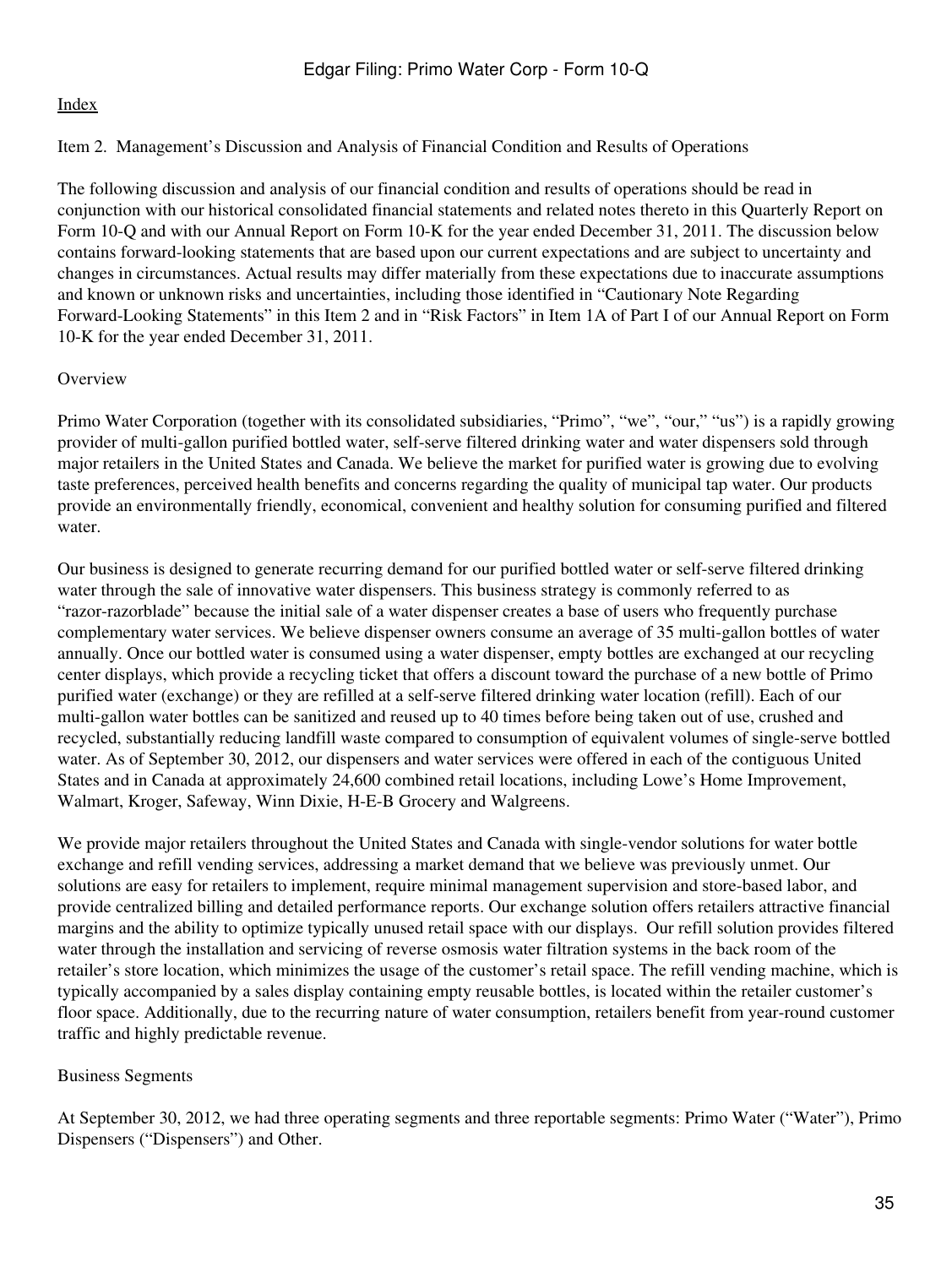Our Water segment sales consist of the sale of multi-gallon purified bottled water (exchange services), which includes the Canada Exchange Business acquired in March 2011, and our self-serve filtered drinking water vending service (refill services) offered through retailers in each of the contiguous United States and Canada. Our Water services are offered through point of purchase display racks or self-serve filtered water vending displays and recycling centers that are prominently located at major retailers in space that is often underutilized.

Our Dispensers segment sells water dispensers that are designed to dispense Primo and other dispenser-compatible bottled water. Our Dispensers sales are primarily generated through major U.S. retailers and are sold primarily through a direct-import model, where we recognize revenues for the sale of the water dispensers when title is transferred. We support retail sell-through with domestic inventory. We design, market and arrange for certification and inspection of our water dispensers.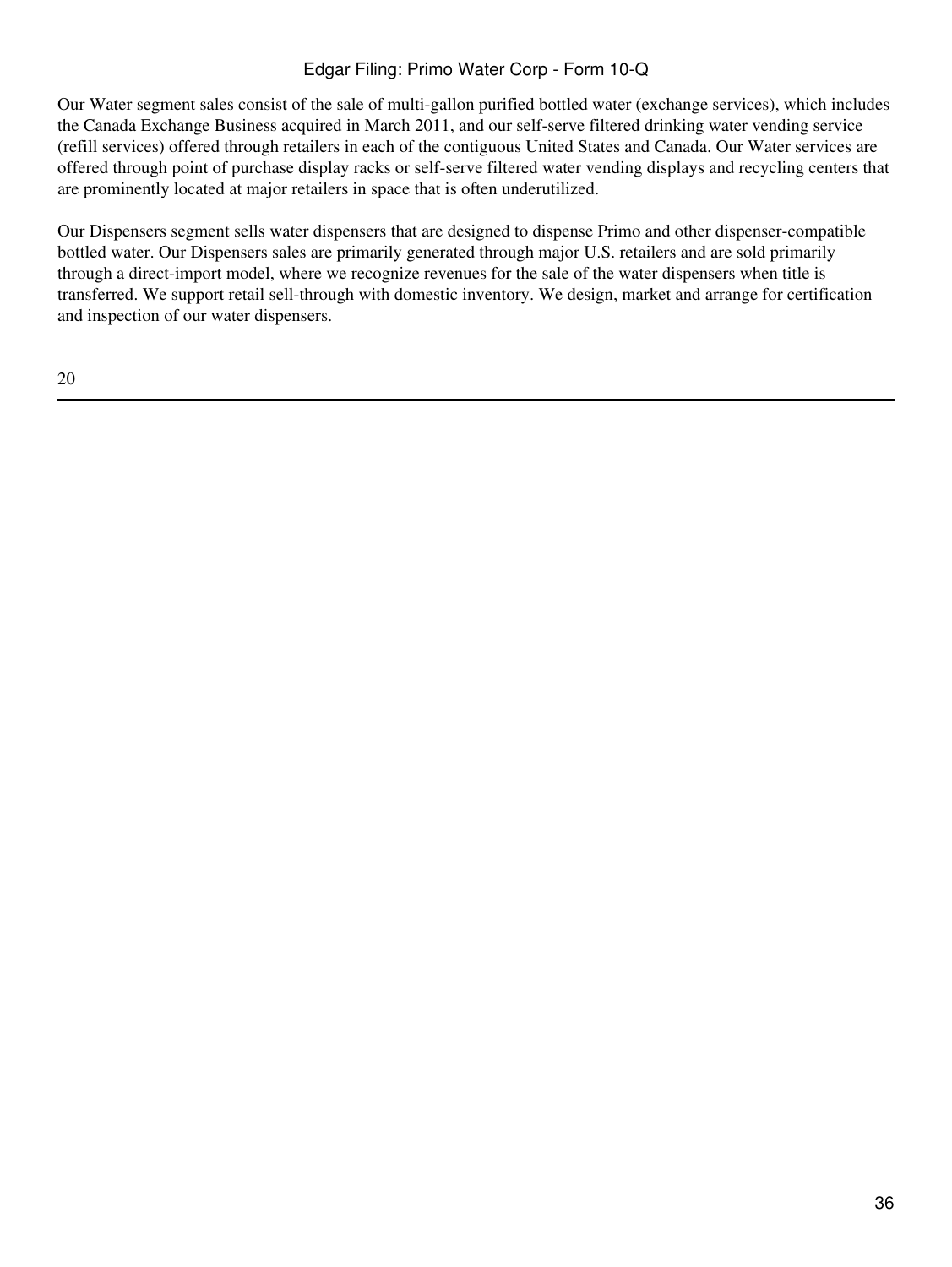The Other segment includes the income and expenses associated with the sale of CO2 cylinders for use in Flavorstation appliances, which during the first and second quarter of 2012 were included in the results of the Flavorstation segment.

During the third quarter of 2012, we committed to a plan to sell the assets related to the Flavorstation home beverage appliances, flavor concentrates and accessories, which included the Omnifrio Single-Serve Business acquired in April 2011 (the "Disposal Group") and as a result, current and prior year amounts and disclosures reflect these operations as discontinued operations. During the first and second quarters of 2012, the income and expenses associated with the sale of our Flavorstation home beverage appliances, flavor concentrates and accessories were reported as the Flavorstation segment. Prior to 2012, Flavorstation-related financial information was reported in "Other."

We evaluate the financial results of these segments focusing primarily on segment net sales and segment income (loss) from operations before depreciation and amortization ("segment income (loss) from operations"). We utilize segment net sales and segment income (loss) from operations because we believe they provide useful information for effectively allocating our resources between business segments, evaluating the health of our business segments based on metrics that management can actively influence and gauging our investments and our ability to service, incur or pay down debt.

Cost of sales for Water consists primarily of costs for distribution, bottles and related packaging materials for our exchange services and servicing and material costs for our refill services. Cost of sales for Dispensers and Other consist primarily of contract manufacturing, fulfillment, freight and duty costs.

Selling, general and administrative expenses for all segments consist primarily of personnel costs for operations support as well as other supporting costs for operating each segment.

Expenses not specifically related to operating segments are shown separately as Corporate. Corporate expenses are comprised mainly of compensation and other related expenses for corporate support, information systems, sales, marketing, and human resources and administration. Corporate expenses also include certain professional fees and expenses and compensation of our Board of Directors.

In this Management's Discussion and Analysis of Financial Condition and Results of Operations, when we refer to "same-store unit growth" for our Water segment, we are comparing retail locations at which our services have been available for at least 12 months at the beginning of the relevant period. In addition, "gross margin percentage" is defined as net sales less cost of sales, as a percentage of net sales.

Recent Transactions

## Goodwill Impairment

Effective June 30, 2012, we performed a step one interim impairment test of our goodwill and other identifiable intangible assets due to events and changes in circumstances that indicated impairment might have occurred. This test was performed for each of our reporting units that have goodwill: Water and Flavorstation. The Flavorstation reporting unit is now part of the Disposal Group and reported as discontinued operations. See below under "Discontinued Operations" for further discussion of the impairment recorded for the Disposal Group. The factor deemed by management to have constituted a potential impairment triggering event was the sustained decrease in our stock price relative to our book value. The first step involves a comparison of the fair value of a reporting unit to its carrying value. The fair value is estimated based on a number of factors including operating results, business plans and future cash flows.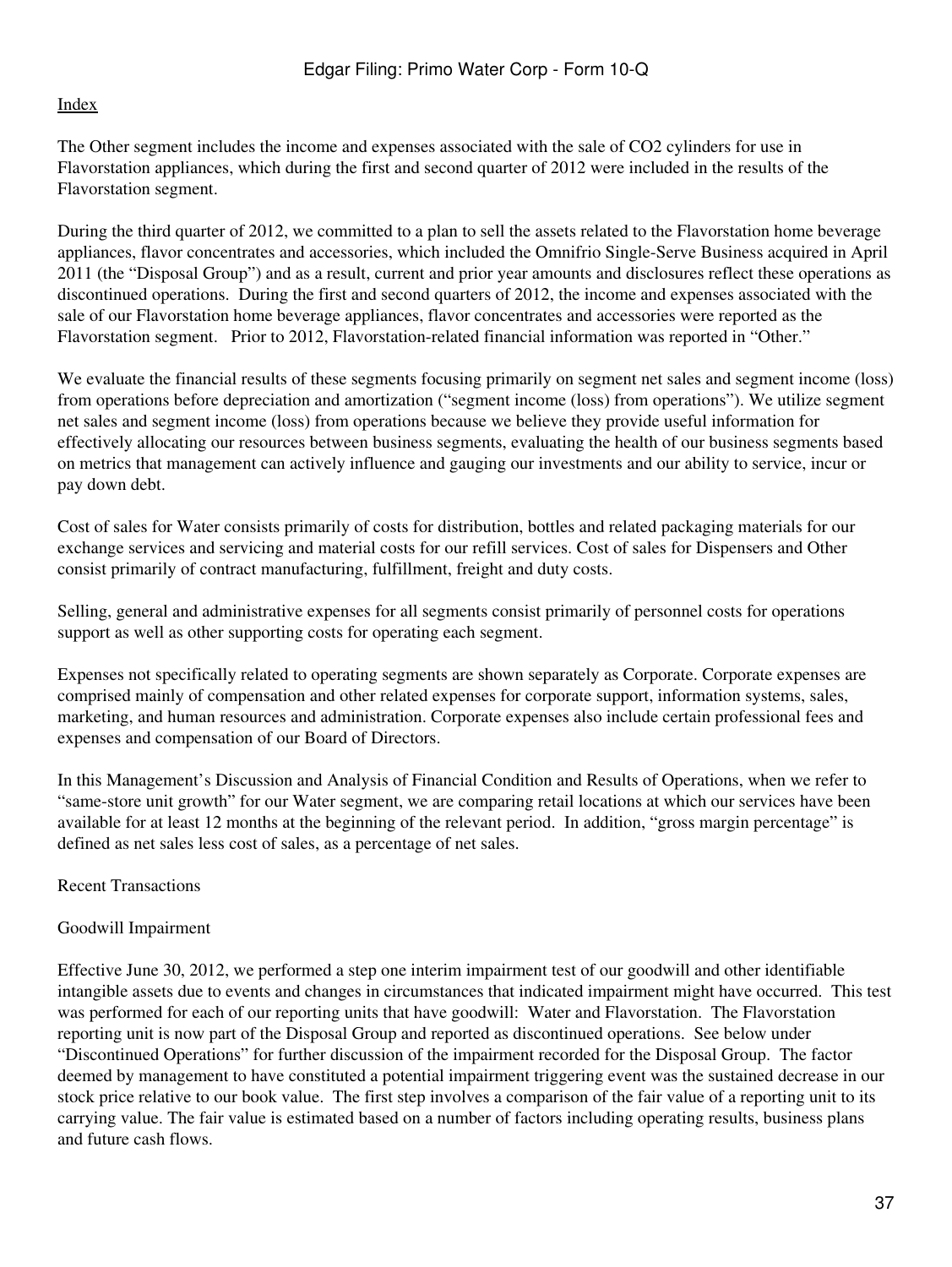Based on the results of the step one test we determined that our Water reporting unit had a carrying value higher than its estimated fair value. We performed the second step of impairment test which required us to compare the implied value of the reporting unit goodwill to its carrying value. If the carrying value of the goodwill of a reporting unit exceeds the implied fair value of that goodwill, an impairment loss is recognized in an amount equal to that excess. We had to determine the implied fair value of goodwill in the same manner as if we had acquired the reporting unit in an arm's length transaction as of the testing date of June 30, 2012. We performed this analysis by deducting the estimated fair value of all tangible and identifiable intangible net assets of the reporting unit from the estimated fair value of the reporting unit. Because the recorded amount of goodwill exceeded the amount of goodwill that would have been recorded under the second step as of the impairment testing date, we recorded a non-cash goodwill impairment charge of \$11.5 million for the Water reporting unit. The impairment was the result of lower projected growth in store locations due to capital restraints related to the Term Loan and the Senior Revolving Credit Facility (see Note 6 of the Notes to the Condensed Consolidated Financial Statements). The results of our impairment test for the other identifiable intangible assets of the Disposal Group are described below under "Discontinued Operations."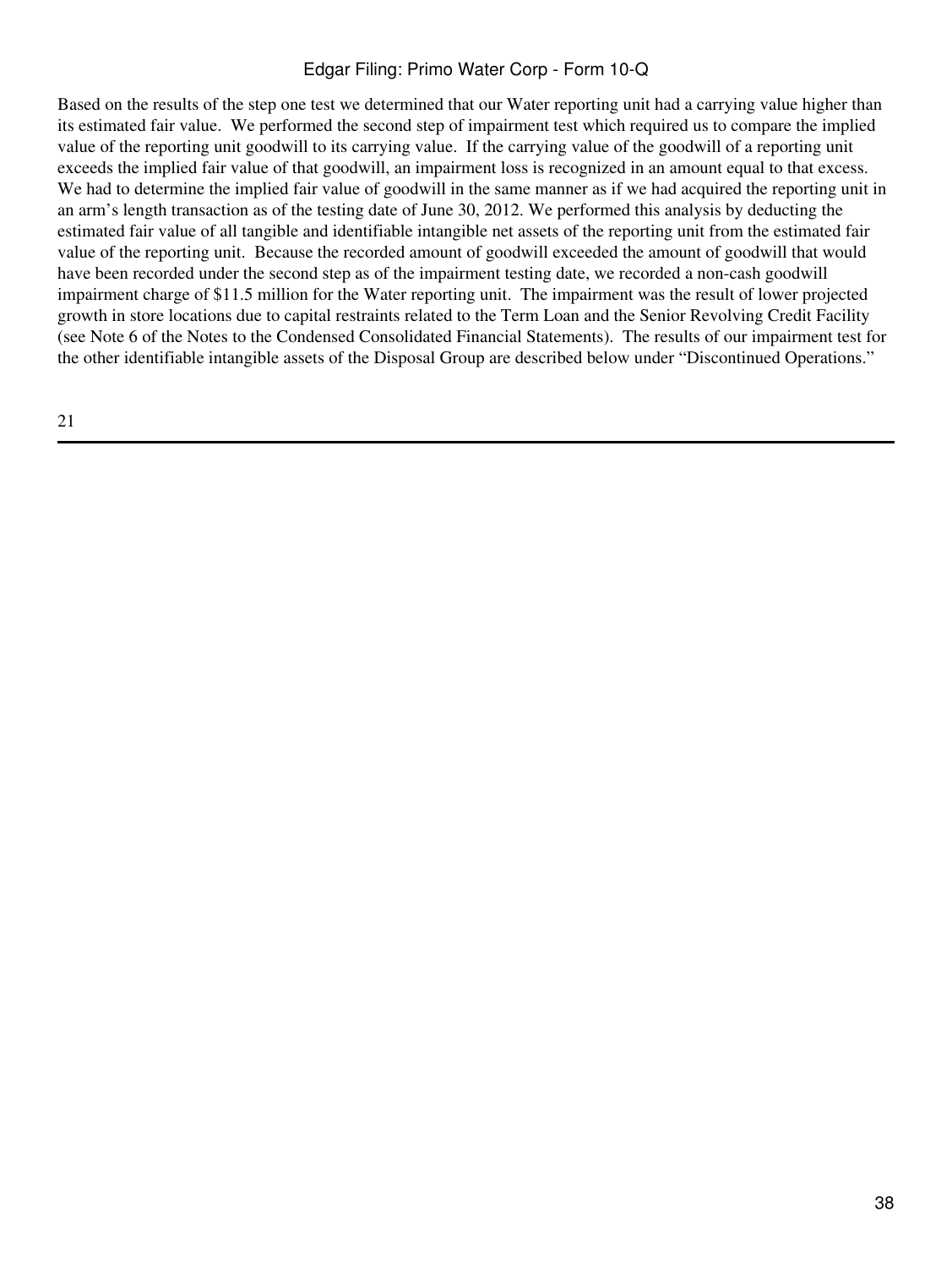We perform our annual impairment test as of the first day of the fourth quarter (October 1) and have not yet completed our analysis.

## Discontinued Operations

During the third quarter of 2012, we committed to a plan to sell the assets of the Disposal Group and initiated an active program to execute this plan. In addition, we determined that the Disposal Group met all of the criteria for classification as discontinued operations. As a result, current and prior year amounts and disclosures reflect these operations as discontinued operations. The CO2 exchange portion of the Flavorstation business is not included in the Disposal Group and is now part of the "Other" segment (see Note 11).

As described in Note 2, effective June 30, 2012, we performed goodwill and other intangible asset impairment tests. In addition to the sustained decrease in our stock price relative to our book value, we noted that delays in product development and manufacturing of the Omnifrio Single-Serve Business appliance created an indication of impairment in the related goodwill and developed technology definite-lived intangible asset. As a result of the delays, we determined that the appliance would not be available for this 2012 holiday season. We recorded a non-cash goodwill impairment of \$6.4 million. The developed technology intangible asset was also considered impaired as its carrying value exceeded its undiscounted cash flows. We recorded a non-cash impairment charge of \$7.0 million for the developed technology intangible asset. These impairment charges were previously reported in the Flavorstation segment and are now included in the results of discontinued operations.

## Results of Operations

The following table sets forth our results of operations:

|                                                  |          | Three months ended September |                | Nine months ended September |
|--------------------------------------------------|----------|------------------------------|----------------|-----------------------------|
|                                                  |          | 30,                          |                | 30,                         |
|                                                  | 2012     | 2011                         | 2012           | 2011                        |
| Consolidated statements of operations data:      |          |                              |                |                             |
| Net sales                                        | \$26,185 | \$24,110                     | \$70,710       | \$61,950                    |
| Operating costs and expenses:                    |          |                              |                |                             |
| Cost of sales                                    | 19,897   | 18,727                       | 54,145         | 45,925                      |
| Selling, general and administrative expenses     | 4,783    | 4,952                        | 13,667         | 13,210                      |
| Non-recurring and acquisition-related costs      | 170      | 249                          | 565            | 1,167                       |
| Depreciation and amortization                    | 2,898    | 2,349                        | 7,929          | 6,406                       |
| Goodwill impairment                              |          |                              | 11,488         |                             |
| Total operating costs and expenses               | 27,748   | 26,277                       | 87,794         | 66,708                      |
| Loss from operations                             | (1, 563) | (2,167)                      | (17,084)       | (4,758)                     |
| Interest expense and other, net                  | 905      | 190                          | 3,082          | 956                         |
| Loss from continuing operations before income    |          |                              |                |                             |
| taxes                                            | (2, 468) | (2, 357)                     | (20, 166)      | (5,714)                     |
| Income tax (benefit) provision                   |          | 166                          | (960)          | 509                         |
| Loss from continuing operations                  | (2, 468) | (2,523)                      | (19,206)       | (6,223)                     |
| Loss from discontinued operations, net of income |          |                              |                |                             |
| taxes                                            | (1, 367) | (774)                        | (14,799)       | (1,163)                     |
| Net loss                                         | (3,835)  | \$<br>(3,297)                | \$<br>(34,005) | (7, 386)<br>S.              |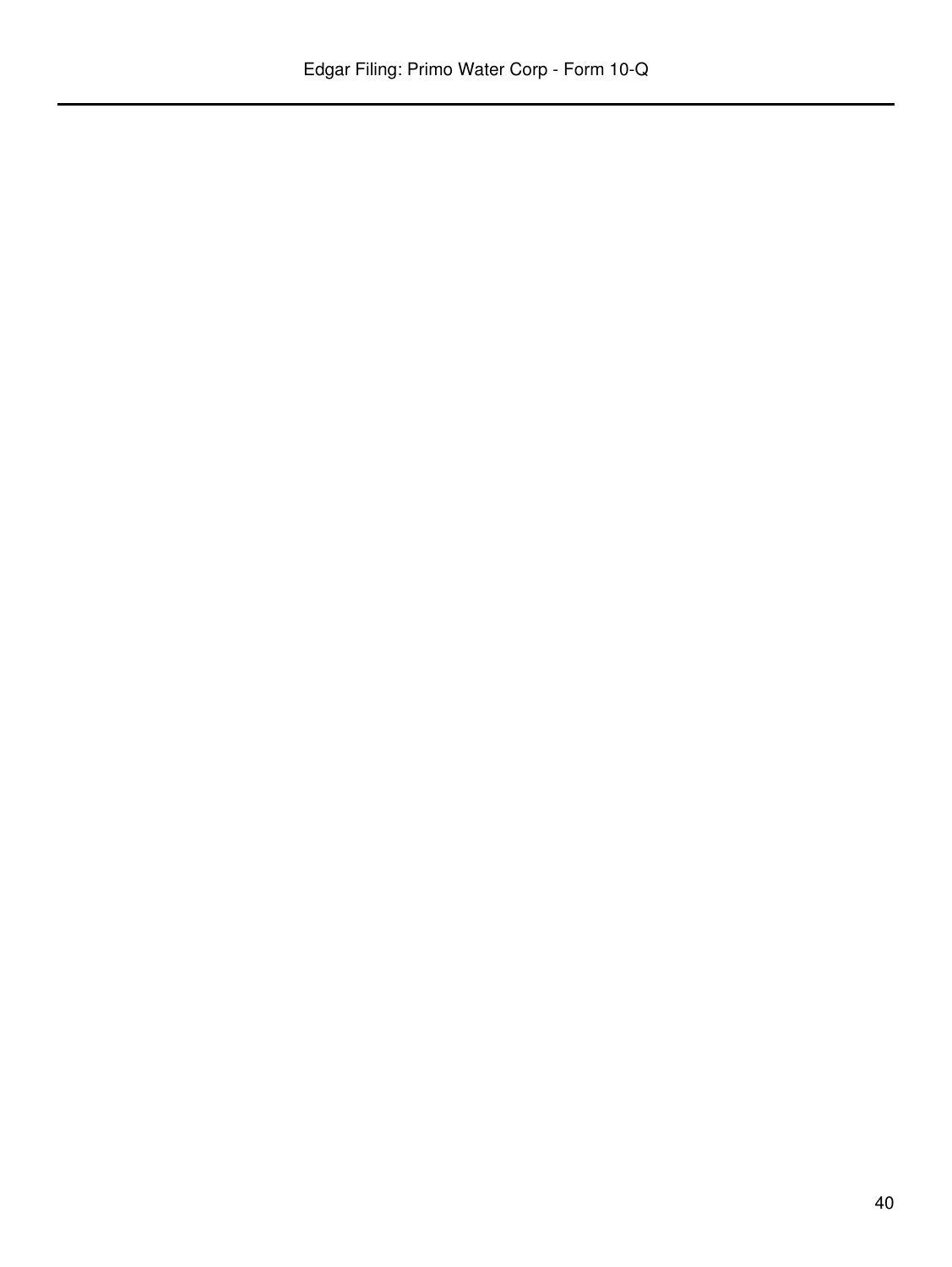The following table sets forth our results of operations expressed as a percentage of net sales:

|                                                  | Three months ended<br>September 30, |      | Nine months ended<br>September 30, |      |         |      |         |      |
|--------------------------------------------------|-------------------------------------|------|------------------------------------|------|---------|------|---------|------|
|                                                  | 2012                                |      | 2011                               |      | 2012    |      | 2011    |      |
| Consolidated statements of operations data:      |                                     |      |                                    |      |         |      |         |      |
| Net sales                                        | 100.0                               | $\%$ | 100.0                              | $\%$ | 100.0   | $\%$ | 100.0   | $\%$ |
| Operating costs and expenses:                    |                                     |      |                                    |      |         |      |         |      |
| Cost of sales                                    | 76.0                                |      | 77.7                               |      | 76.6    |      | 74.1    |      |
| Selling, general and administrative expenses     | 18.3                                |      | 20.5                               |      | 19.3    |      | 21.3    |      |
| Non-recurring and acquisition-related costs      | 0.6                                 |      | 1.0                                |      | 0.8     |      | 1.9     |      |
| Depreciation and amortization                    | 11.1                                |      | 9.8                                |      | 11.3    |      | 10.4    |      |
| Goodwill impairment                              |                                     |      |                                    |      | 16.2    |      |         |      |
| Total operating costs and expenses               | 106.0                               |      | 109.0                              |      | 124.2   |      | 107.7   |      |
| Loss from operations                             | (6.0)                               |      | (9.0)                              |      | (24.2)  |      | (7.7)   |      |
| Interest expense and other, net                  | 3.4                                 |      | 0.8                                |      | 4.4     |      | 1.5     |      |
| Loss from continuing operations before income    |                                     |      |                                    |      |         |      |         |      |
| taxes                                            | (9.4)                               |      | (9.8)                              |      | (28.6)  |      | (9.2)   |      |
| Income tax (benefit) provision                   |                                     |      | 0.7                                |      | (1.4)   |      | 0.8     |      |
| Loss from continuing operations                  | (9.4)                               |      | (10.5)                             |      | (27.2)  |      | (10.0)  |      |
| Loss from discontinued operations, net of income |                                     |      |                                    |      |         |      |         |      |
| taxes                                            | (5.2)                               |      | (3.2)                              |      | (20.9)  |      | (1.9)   |      |
| Net loss                                         | $-14.6$                             | $\%$ | $-13.7$                            | $\%$ | $-48.1$ | $\%$ | $-11.9$ | $\%$ |

The following table sets forth our segment net sales and segment income (loss) from operations presented on a segment basis and reconciled to our consolidated loss from operations.

|                                             | Three months ended<br>September 30, |           |            | Nine months ended<br>September 30, |  |
|---------------------------------------------|-------------------------------------|-----------|------------|------------------------------------|--|
|                                             | 2012                                | 2011      | 2012       | 2011                               |  |
| Segment net sales                           |                                     |           |            |                                    |  |
| Water                                       | \$17,265                            | \$16,793  | \$47,624   | \$44,788                           |  |
| Dispensers                                  | 8,894                               | 7,317     | 22,970     | 17,162                             |  |
| Other                                       | 26                                  |           | 116        |                                    |  |
| Total net sales                             | \$26,185                            | \$24,110  | \$70,710   | \$61,950                           |  |
|                                             |                                     |           |            |                                    |  |
| Segment income (loss) from operations       |                                     |           |            |                                    |  |
| Water                                       | \$4,549                             | \$3,733   | \$12,335   | \$10,913                           |  |
| Dispensers                                  | (441                                | (458)     | (1,223)    | (402)                              |  |
| Other                                       | (2)                                 | (12)      | 42         | (12)                               |  |
| Corporate                                   | (2,601)                             | (2,832)   | (8,256)    | (7,684)                            |  |
| Non-recurring and acquisition-related costs | (170)                               | (249)     | (565)      | (1,167)                            |  |
| Depreciation and amortization               | (2,898)                             | (2,349)   | (7,929)    | (6, 406)                           |  |
| Goodwill impairment                         |                                     |           | (11, 488)  |                                    |  |
| Loss from operations                        | \$(1,563)                           | \$(2,167) | \$(17,084) | \$(4,758)                          |  |

Three Months Ended September 30, 2012 Compared to Three Months Ended September 30, 2011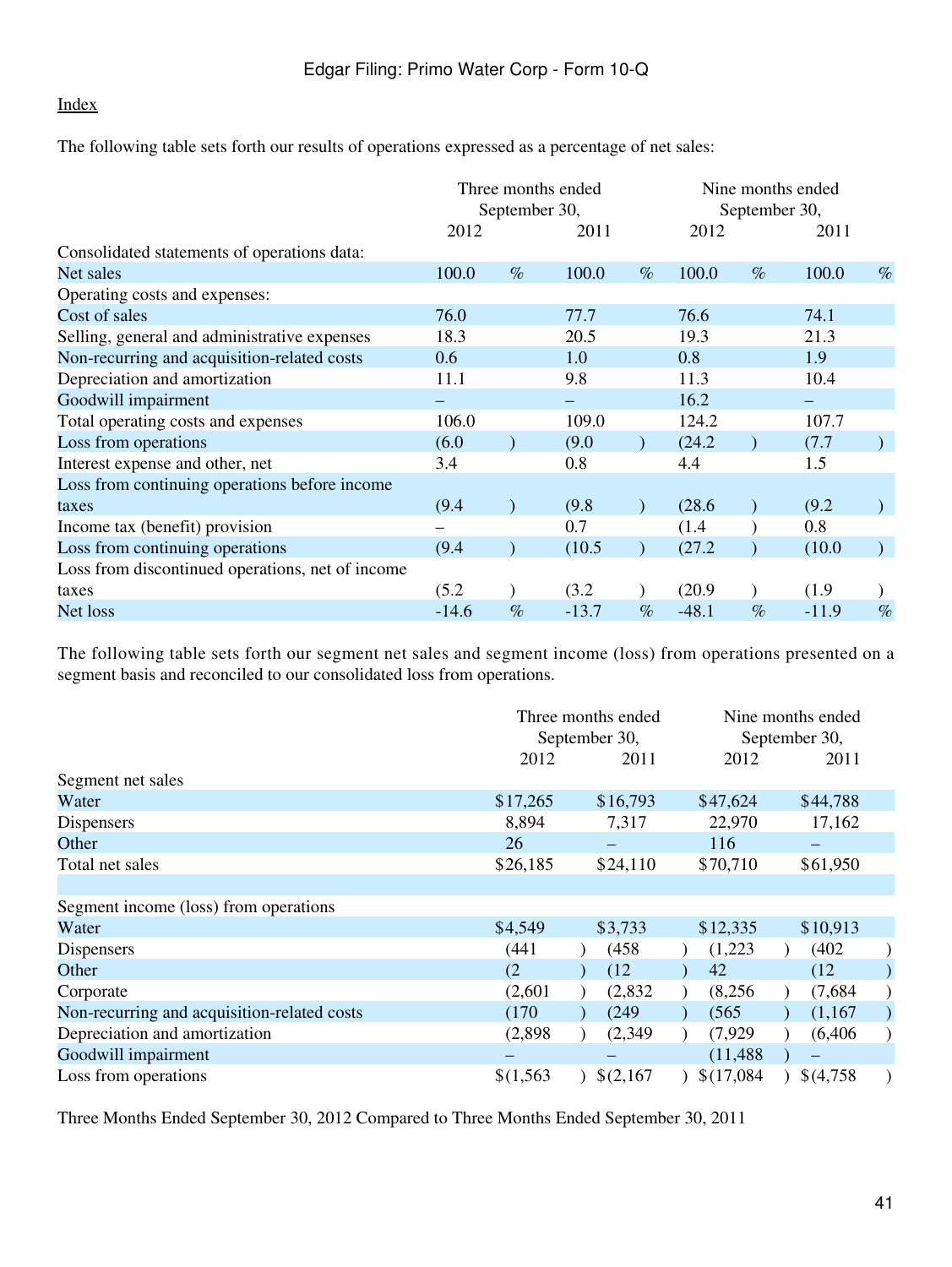Net Sales. Net sales increased 8.6%, or \$2.1 million, to \$26.2 million for the three months ended September 30, 2012 from \$24.1 million for the three months ended September 30, 2011. The increase in net sales resulted from a \$1.6 million increase in Dispenser sales and a \$0.5 million increase in Water sales.

Water. Water net sales increased 2.8% to \$17.3 million, representing 65.9% of our total net sales, for the three months ended September 30, 2012. Five-gallon equivalent units for Water increased 0.2% and were 7.5 million units for both the third quarter of 2012 and 2011, respectively. The increase in Water net sales was primarily due to a 7.9% increase in exchange sales, driven by a 9.1% increase in U.S. exchange sales that resulted from same-store unit growth of 13.0% in our exchange services compared to the third quarter of 2011. The increase in U.S. exchange sales was partially offset by a reduction of 3.4% in refill sales, primarily due to the positive impact of hurricane demand in the prior year as compared to the current year third quarter.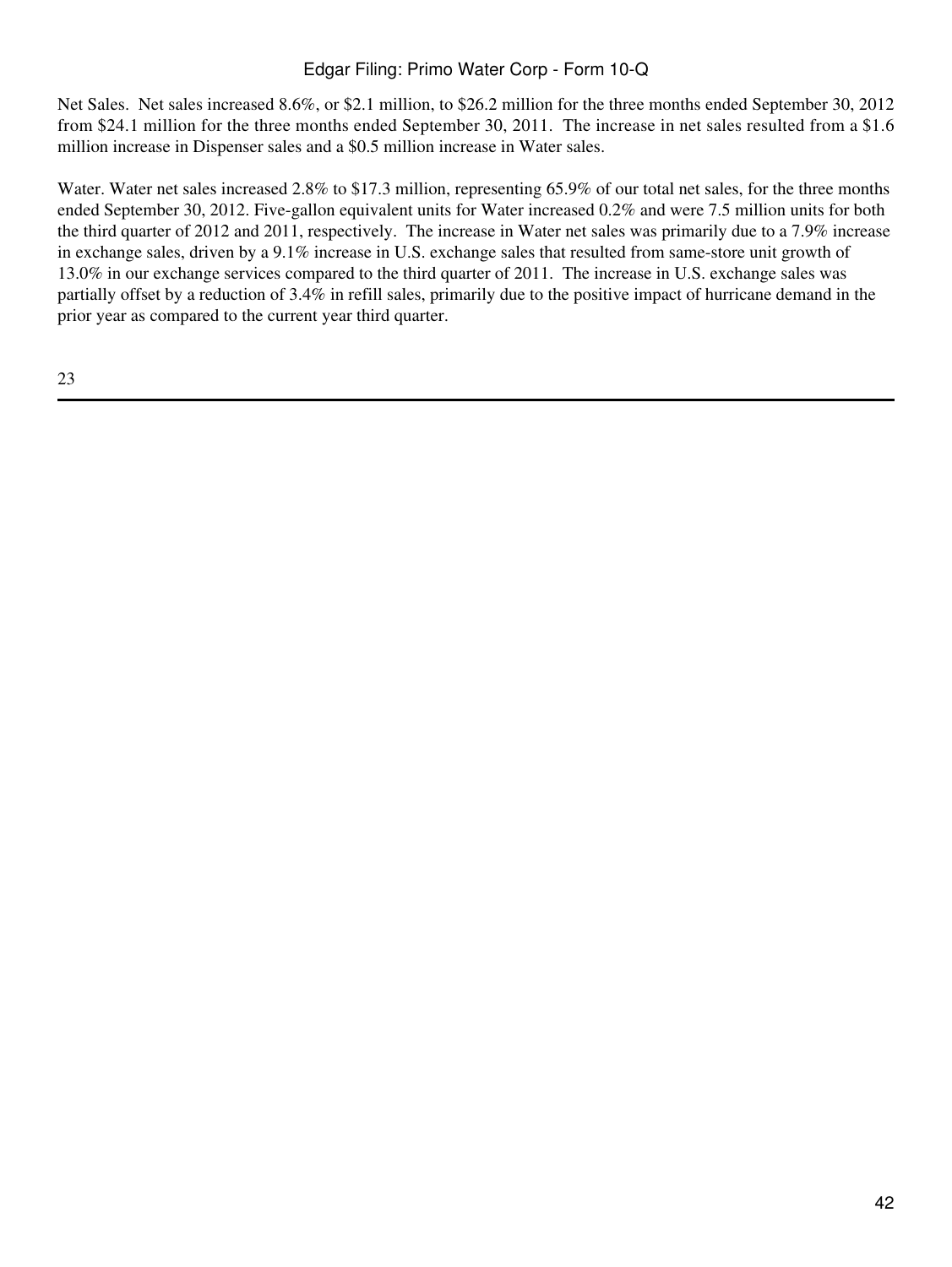Dispensers. Dispensers net sales increased 21.6% to \$8.9 million, representing 34.0% of our total net sales, for the three months ended September 30, 2012. Our dispenser unit sales to retailers decreased by 4.1% for the three months ended September 30, 2012 compared to the same period in the prior year. Despite the decrease in unit sales, net sales increased due to the increase in sales mix for higher value dispensers and the increase in prices to retail customers.

Gross Margin Percentage. Our overall gross margin percentage increased to 24.0% for the three months ended September 30, 2012 from 22.3% for the three months ended September 30, 2011. The increase in margin was a result of margin improvements for both the Dispensers and Water segments.

Water. Gross margin as a percentage of net sales in our Water segment increased to 32.3% for the three months ended September 30, 2012 from 31.9% for the same period in the prior year. The increase in gross margin percentage for the three months ended September 30, 2012 was primarily due to improvements in exchange margins.

Dispensers. Gross margin as a percentage of net sales in our Dispensers segment increased to 8.0% for the three months ended September 30, 2012 from 0.5% for the same period in the prior year. The increase in gross margin percentage for the three months ended September 30, 2012 was primarily due to recent price increases to our retail customers.

Selling, General and Administrative Expenses ("SG&A"). SG&A decreased 3.4% to \$4.8 million for the three months ended September 30, 2012 from \$5.0 million for the three months ended September 30, 2011. As a percentage of net sales, SG&A decreased to 18.3% for the three months ended September 30, 2012 from 20.5% for the three months ended September 30, 2011. We currently expect that SG&A as a percentage of net sales for the remainder of 2012 will continue to compare favorably with 2011 as we leverage costs with increased sales growth.

Water. SG&A for our Water segment decreased 36.4% to \$1.0 million for the three months ended September 30, 2012 from \$1.6 million for the three months ended September 30, 2011. Water SG&A as a percentage of Water net sales decreased to 5.9% for the three months ended September 30, 2012 compared to 9.6% for the three months ended September 30, 2011. The decrease in Water SG&A was primarily a result of a reduction in duplicate costs related to the refill business acquisition, which occurred in November 2010. We expect to continue to leverage costs with sales growth.

Dispensers. SG&A for our Dispensers segment increased 128.7% to \$1.2 million for the three months ended September 30, 2012 from \$0.5 million for the three months ended September 30, 2011. This increase was primarily due to a one-time expense of \$0.35 million related to the rollout of new dispenser locations for the three months ended September 30, 2012. SG&A, excluding the one-time marketing related expenses, as a percentage of Dispensers segment net sales increased to 13.0% for the three months ended September 30, 2012 from 6.9% for the three months ended September 30, 2011. Going forward we expect SG&A for Dispensers to be more in line with 2011.

Corporate. Corporate SG&A decreased 8.2% to \$2.6 million for the three months ended September 30, 2012 from \$2.8 million for the three months ended September 30, 2011. Corporate SG&A as a percentage of consolidated net sales decreased to 9.9% for the three months ended September 30, 2012 from 11.7% for the three months ended September 30, 2011. We currently expect Corporate SG&A as a percentage of consolidated net sales to decrease for the remainder of 2012 as we leverage expenses with sales growth.

Non-Recurring and Acquisition-Related Costs. Non-recurring and acquisition-related costs were \$0.2 million for the three months ended September 30, 2012 and 2011. Non-recurring and acquisition-related costs during 2012 consisted primarily of litigation-related expenses. Non-recurring and acquisition-related costs during 2011 consisted primarily of costs associated with the acquisitions of the refill business, the Canada Exchange Business and the Omnifrio Single-Serve Beverage Business.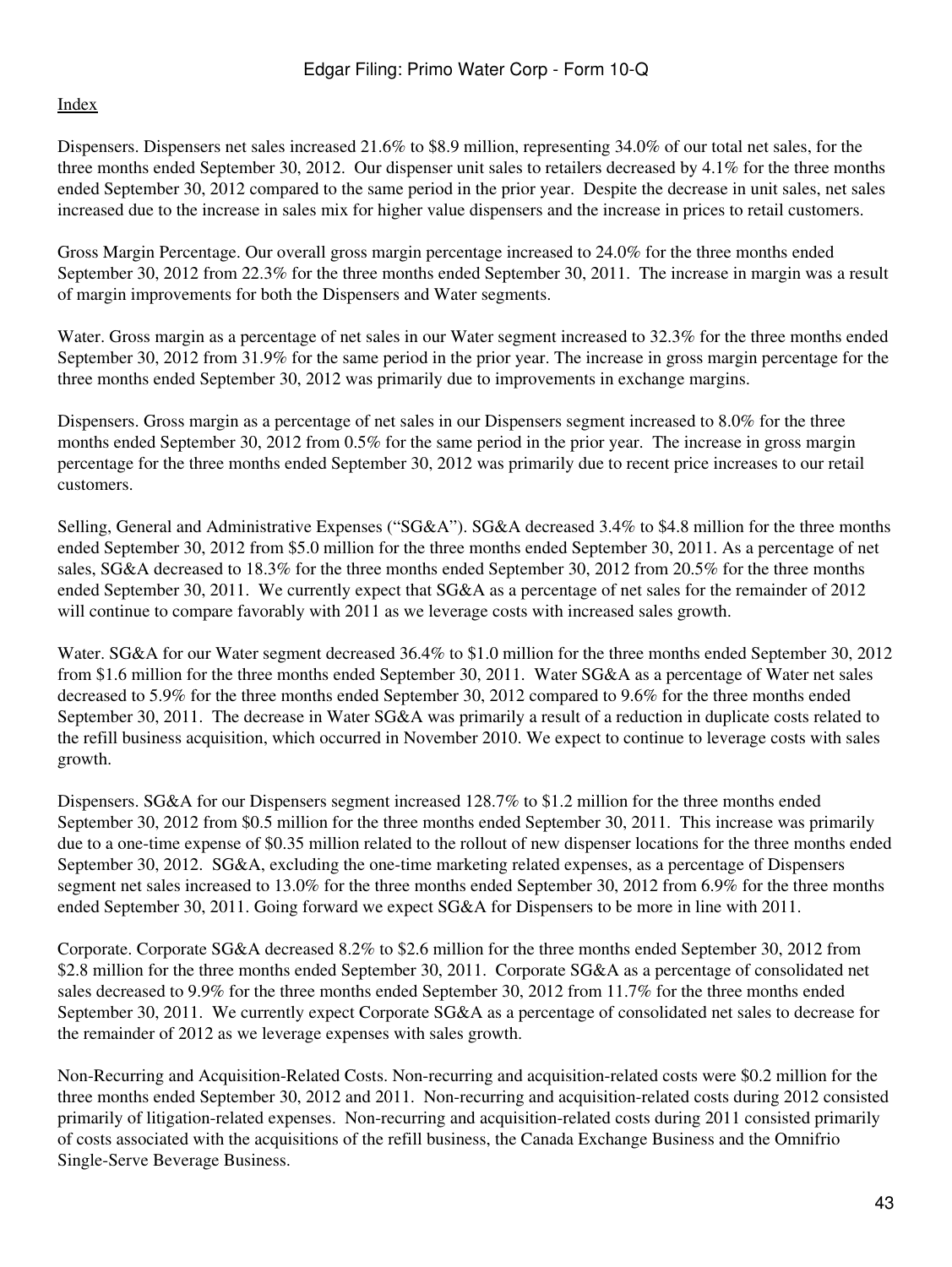Depreciation and Amortization. Depreciation and amortization increased 23.4% to \$2.9 million for the three months ended September 30, 2012 from \$2.3 million for the three months ended September 30, 2011. The increase was primarily due to depreciation on additional property and equipment.

Interest Expense and Other, net. Interest expense increased to \$0.9 million for the three months ended September 30, 2012 from \$0.2 million for the three months ended September 30, 2011. The increase was primarily due to increased overall debt balances and increased interest rates for our Term Loan compared to our prior senior revolving credit facility.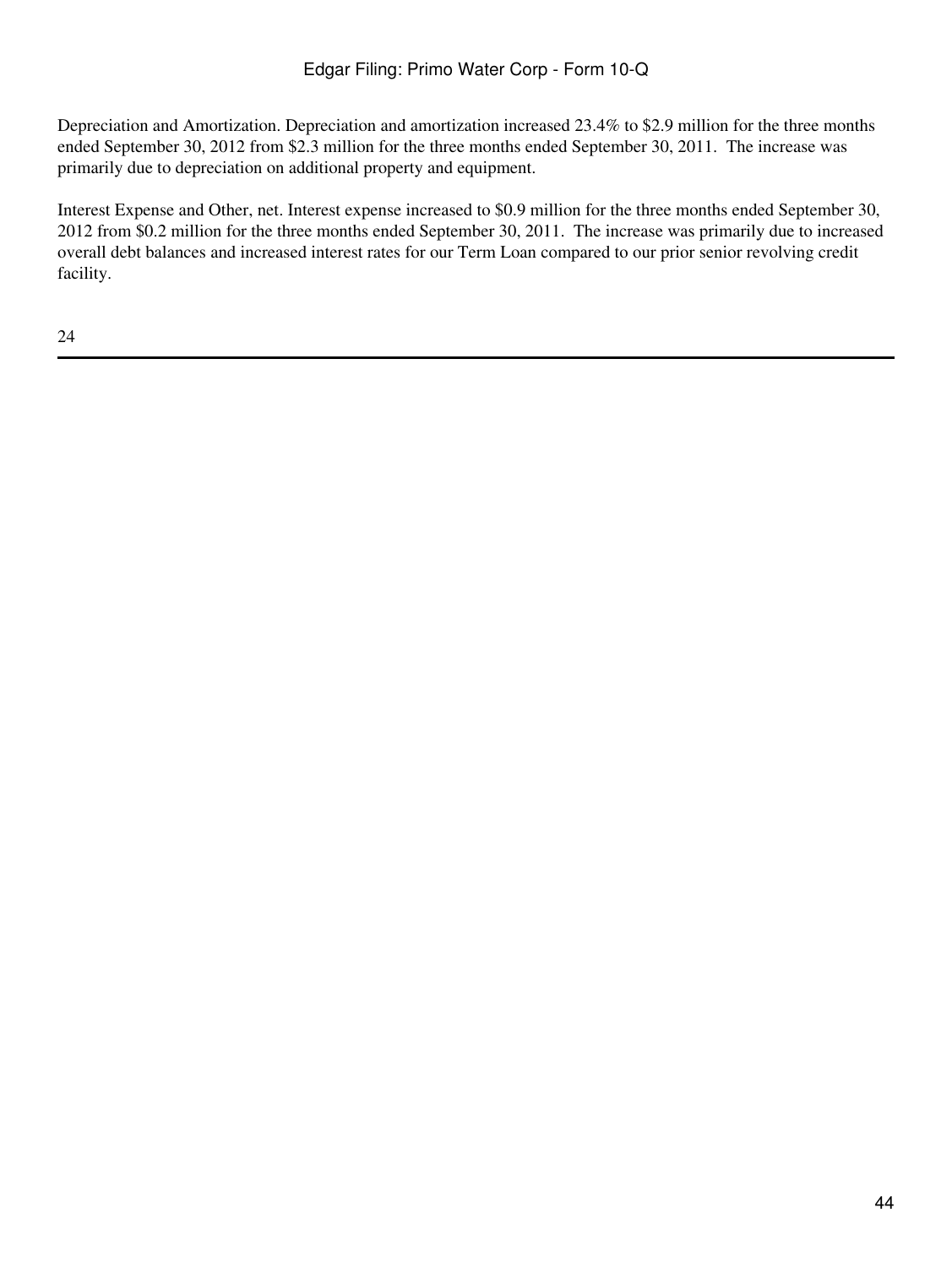Income Taxes (Benefit) Provision. We recorded an income tax provision for the three months ended September 30, 2011. In 2011 the income tax provision was a result of the recognition of a deferred tax liability related to tax deductible goodwill. In the second quarter of 2012, the impairment of the goodwill (See Notes 2 and 3 of the Notes to the Condensed Consolidated Financial Statements) resulted in a reversal of the related deferred tax liability and the recognition of a deferred tax asset. We have provided valuation allowances to fully offset the net deferred tax assets at September 30, 2012.

Discontinued Operations. As we did not begin selling Flavorstation products until the fourth quarter of 2011, loss from discontinued operations for the three months ended September 30, 2011 consisted only of selling, general and administrative costs and depreciation and amortization. Loss from discontinued operations was \$1.4 million for the three months ended September 30, 2012 compared to \$0.8 million for the three months ended September 30, 2011.

Nine Months Ended September 30, 2012 Compared to Nine Months Ended September 30, 2011

Net Sales. Net sales increased 14.1%, or \$8.8 million, to \$70.7 million for the nine months ended September 30, 2012 from \$62.0 million for the nine months ended September 30, 2011. The increase in net sales resulted from a \$5.8 million increase in Dispenser sales, a \$2.9 million increase in Water sales and from \$0.1 million in Other sales.

Water. Water net sales increased 6.3% to \$47.6 million, representing 67.4% of our total net sales, for the nine months ended September 30, 2012. Five-gallon equivalent units for Water increased 3.3% to 21.0 million units for the first nine months of 2012 from 20.4 million units in the same period of the prior year. The increase in Water net sales was primarily due to a 15.0% increase in exchange sales, driven by a 14.7% increase in U.S. exchange sales that resulted from new location growth and same-store unit growth of 5.0% in our exchange services compared to the first nine months of 2011.

Dispensers. Dispensers net sales increased 33.8% to \$23.0 million, representing 32.5% of our total net sales, for the nine months ended September 30, 2012. The increase was due primarily to the increase in the number of retail locations offering our dispensers. Our dispenser unit sales to retailers increased by 18.6% for the nine months ended September 30, 2012 compared to the same period in the prior year. Sales increased at a greater level than unit sales due to the increase in sales mix for higher value dispensers.

Other. Other net sales were \$0.1 million for the nine months ended September 30, 2012.

Gross Margin Percentage. Our overall gross margin percentage decreased to 23.4% for the nine months ended September 30, 2012 from 25.9% for the nine months ended September 30, 2011.

Water. Gross margin as a percentage of net sales in our Water segment decreased to 32.9% for the nine months ended September 30, 2012 from 34.2% for the same period in the prior year. The decrease in gross margin percentage for the nine months ended September 30, 2012 was primarily due to a greater mix of lower margin exchange net sales as well as increased costs related to the transition of service providers in refill. Gross margin percentages improved in the third quarter of 2012 compared to the second quarter of 2012, and we expect gross margin percentages for Water to continue to improve over the remainder of 2012.

Dispensers. Gross margin as a percentage of net sales in our Dispensers segment decreased to 3.6% for the nine months ended September 30, 2012 from 4.3% for the same period in the prior year. The decrease in gross margin percentage was primarily due to increased third-party manufacturing costs that were initiated in the fourth quarter of 2011. To improve our margins, we initiated price increases to our customers late in the second quarter of 2012.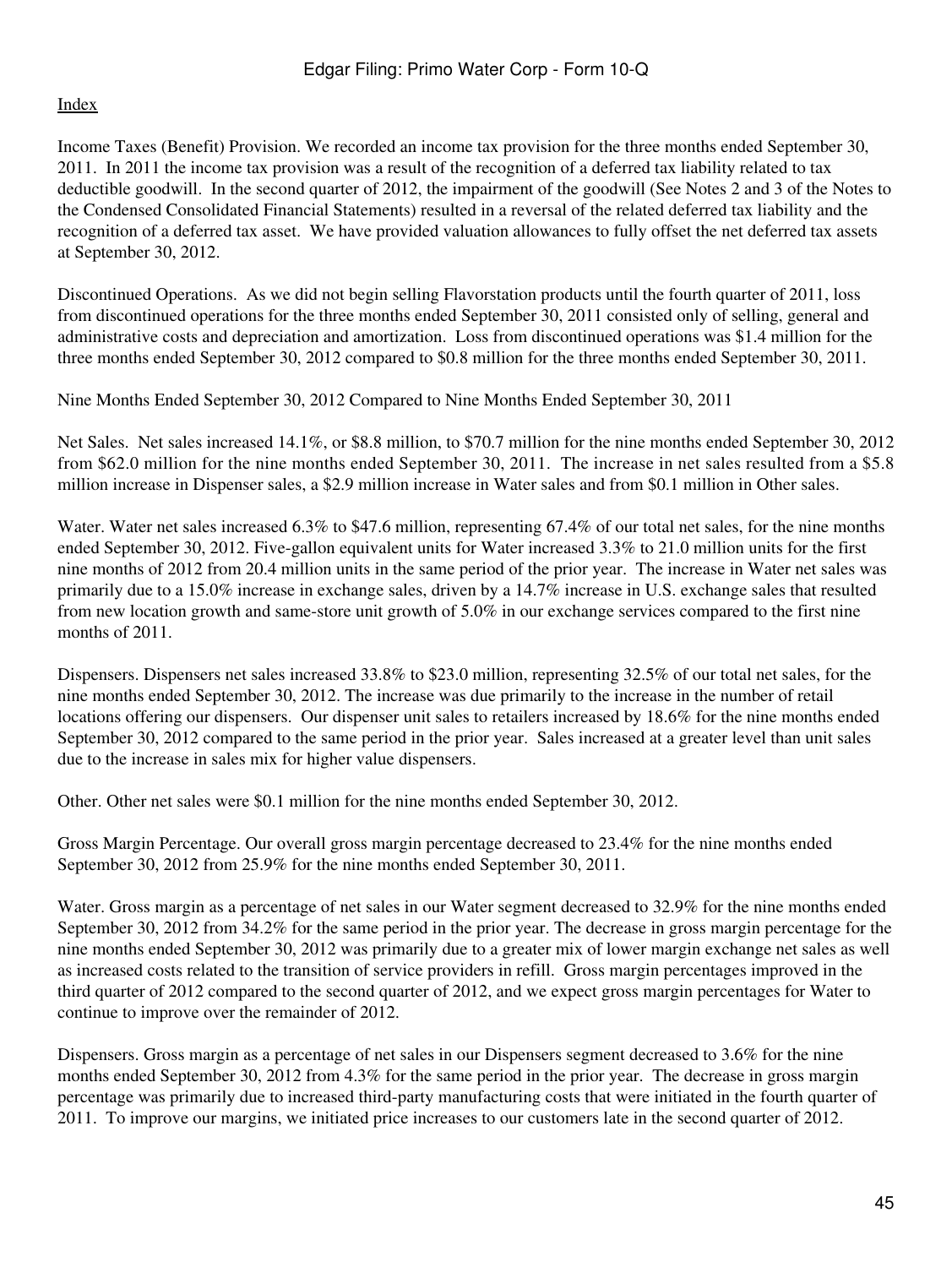Other. Gross margin as a percentage of net sales in our Other segment was 44.8% for the nine months ended September 30, 2012.

Selling, General and Administrative Expenses ("SG&A"). SG&A increased 3.5% to \$13.7 million for the nine months ended September 30, 2012 from \$13.2 million for the nine months ended September 30, 2011. As a percentage of net sales, SG&A decreased to 19.3% for the nine months ended September 30, 2012 from 21.3% for the nine months ended September 30, 2011. We currently expect that SG&A as a percentage of net sales for the remainder of 2012 will compare favorably with 2011 as we leverage costs with increased sales growth.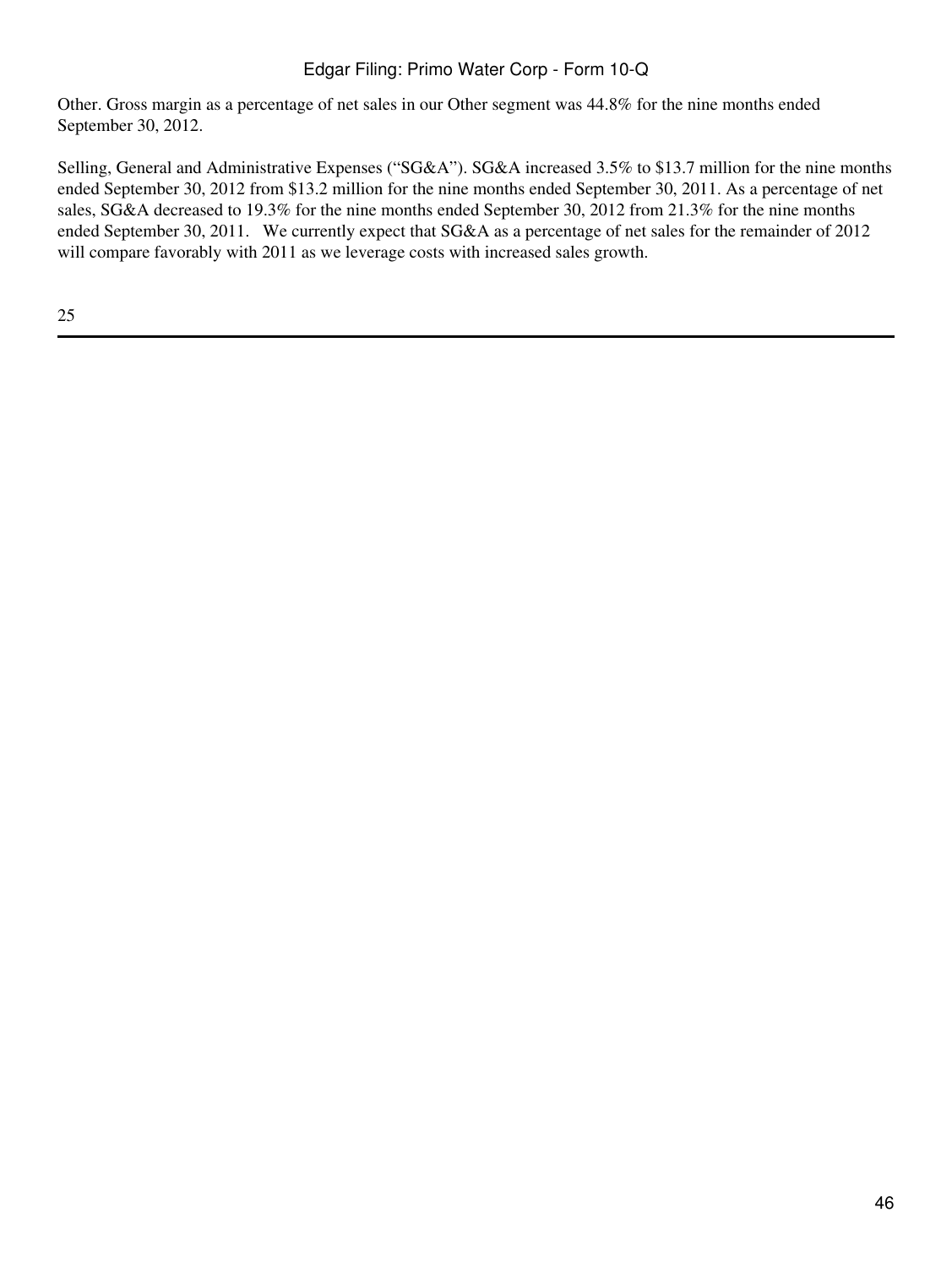Water. SG&A for our Water segment decreased 23.4% to \$3.4 million for the nine months ended September 30, 2012 from \$4.4 million for the nine months ended September 30, 2011. Water SG&A as a percentage of Water net sales decreased to 7.0% for the nine months ended September 30, 2012 compared to 9.8% for the nine months ended September 30, 2011. The decrease in Water SG&A was primarily a result of a reduction in duplicate costs related to the refill business acquisition, which occurred in November 2010. We expect to continue to leverage costs with sales growth.

Dispensers. SG&A for our Dispensers segment increased 78.9% to \$2.0 million for the nine months ended September 30, 2012 from \$1.1 million for the nine months ended September 30, 2011. This increase was primarily due to a one-time expense of \$0.35 million related to the rollout of new dispenser locations for the nine months ended September 30, 2012. SG&A, excluding the one-time expenses, as a percentage of Dispensers net sales increased to 8.9% for the nine months ended September 30, 2012 from 6.7% for the nine months ended September 30, 2011.

Corporate. Corporate SG&A increased 7.5% to \$8.3 million for the nine months ended September 30, 2012 from \$7.7 million for the nine months ended September 30, 2011. Corporate SG&A as a percentage of consolidated net sales decreased to 11.7% for the nine months ended September 30, 2012 from 12.4% for the nine months ended September 30, 2011. The increase in Corporate SG&A was primarily the result of a \$0.4 million increase in non-cash stock-based compensation expense. We currently expect Corporate SG&A as a percentage of consolidated net sales to decrease for the remainder of 2012 as we leverage expenses with sales growth.

Non-Recurring and Acquisition-Related Costs. Non-recurring and acquisition-related costs decreased to \$0.6 million for the nine months ended September 30, 2012 from \$1.2 million for the nine months ended September 30, 2011. Non-recurring and acquisition-related costs for the nine months ended September 30, 2012 was primarily related to employee severance costs associated with the elimination of duplicate management roles related to the refill services business, the restructuring and consolidation of Water operations and litigation-related expenses. We expect these changes to result in annual savings of approximately \$2.0 million. Non-recurring and acquisition-related costs during 2011 consisted primarily of costs associated with the acquisitions of the refill business, the Canada Exchange Business and the Omnifrio Single-Serve Beverage Business.

Depreciation and Amortization. Depreciation and amortization increased 23.8% to \$7.9 million for the nine months ended September 30, 2012 from \$6.4 million for the nine months ended September 30, 2011. The increase was primarily due to depreciation on additional property and equipment from new locations and amortization for identifiable intangible assets related to our 2011 business acquisition.

Goodwill Impairment. We recorded non-cash goodwill impairment charges of \$11.5 million for the Water reporting unit for the nine months ended September 30, 2012.

Interest Expense and Other, net. Interest expense increased to \$3.1 million for the nine months ended September 30, 2012 from \$1.0 million for the nine months ended September 30, 2011. The increase was primarily due to increased overall debt balances and increased interest rates for our Term Loan compared to our prior senior revolving credit facility and to increased amortization of deferred loan costs as a result of the accelerated maturity of our prior senior revolving credit facility. Interest expense related to deferred loan costs amortization increased to \$1.4 for the nine months ended September 30, 2012 from \$0.4 million for the same period in the prior year.

Income Taxes (Benefit) Provision. We recorded an income tax benefit for the nine months ended September 30, 2012 compared to a provision for the nine months ended September 30, 2011. In 2011 the income tax provision was a result of the recognition of a deferred tax liability related to tax deductible goodwill. In 2012 the impairment of the goodwill (See Note 2 of the Notes to the Condensed Consolidated Financial Statements) resulted in a reversal of the related deferred tax liability and the recognition of a deferred tax asset. We have provided valuation allowances to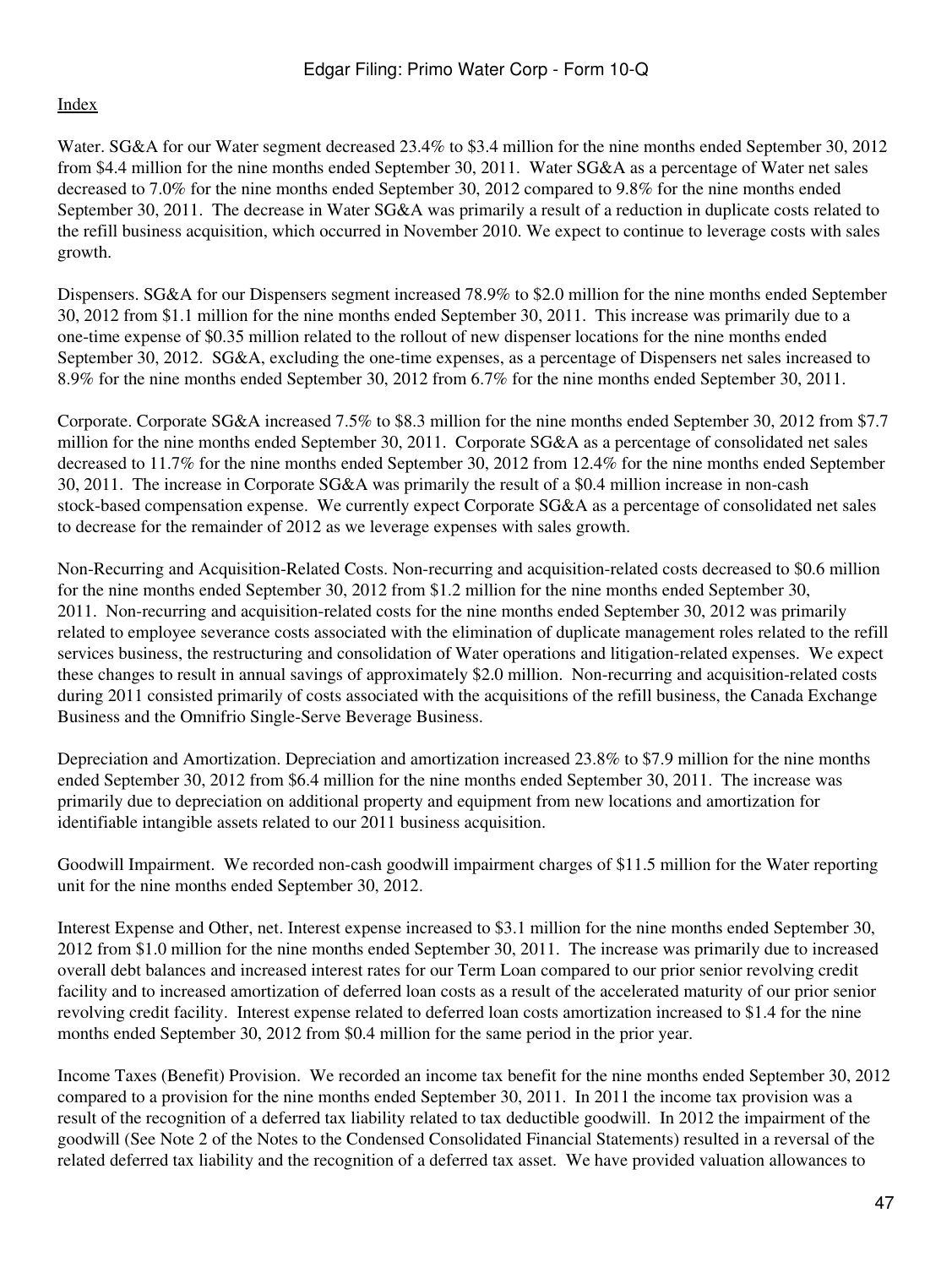fully offset the net deferred tax assets at September 30, 2012.

Discontinued Operations. As we did not begin selling Flavorstation products until the fourth quarter of 2011, loss from discontinued operations for the nine months ended September 30, 2011 consisted only of selling, general and administrative costs and depreciation and amortization. Loss from discontinued operations was \$14.8 million for the nine months ended September 30, 2012 compared to \$1.2 million for the nine months ended September 30, 2011.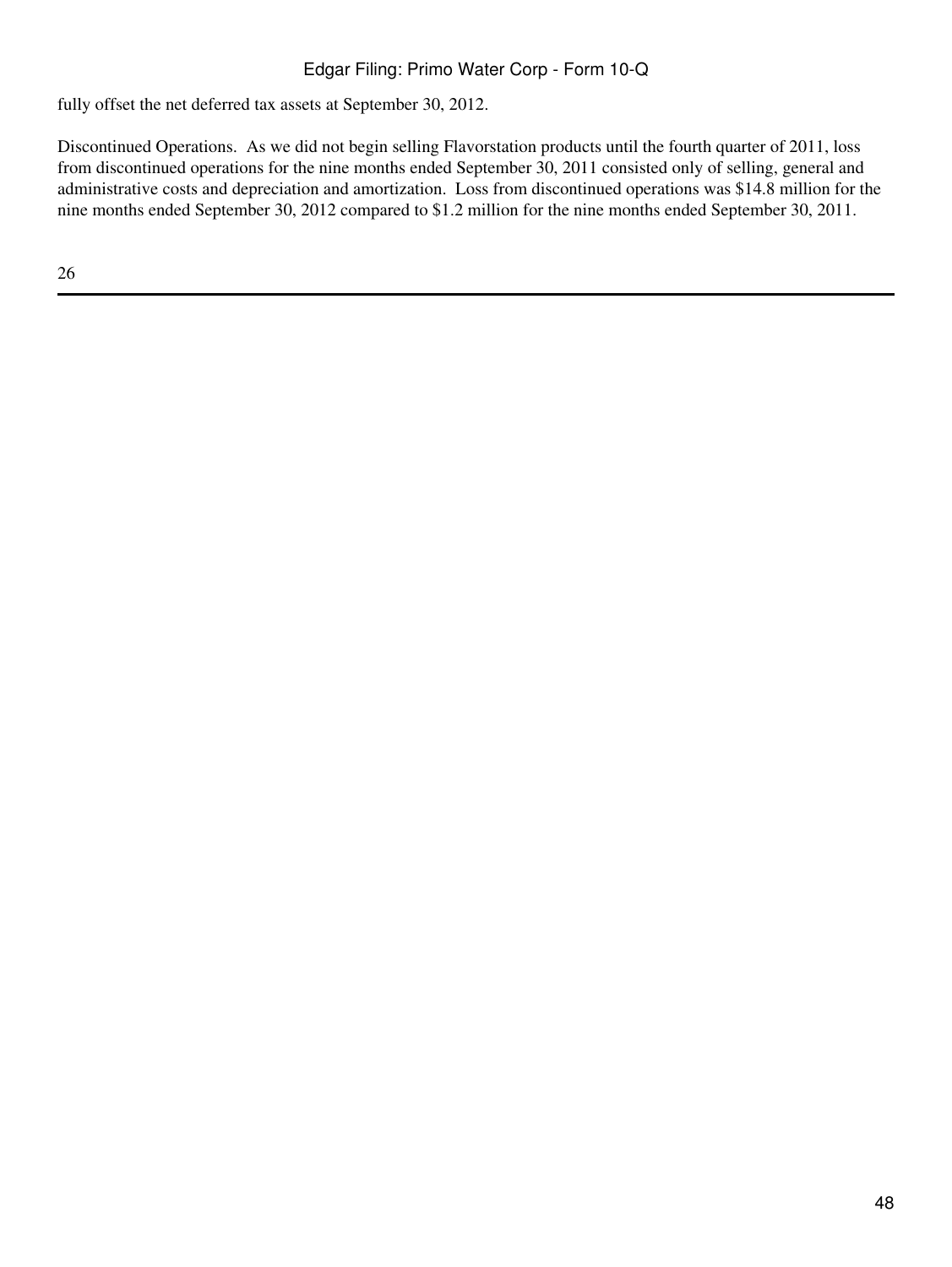Liquidity and Capital Resources

# Adequacy of Capital Resources

Since our inception, we have financed our operations primarily through the sale of stock, the issuance of debt and borrowings under credit facilities. While we had no material commitments for capital expenditures as of September 30, 2012, we do anticipate capital expenditures to range between \$1.0 million and \$1.5 million for the remainder of 2012. Anticipated capital expenditures are related primarily to growth in Water locations and new Dispenser product lines.

At September 30, 2012, our cash totaled \$0.6 million and we had approximately \$3.6 million in additional availability under the Senior Revolving Credit Facility. This availability is subject to borrowing base requirements related to our eligible accounts receivable and inventory.

Our future capital requirements may vary materially from those now anticipated and will depend on many factors including: the rate of growth in new Water locations and related display and rack costs, cost to develop new Dispenser product lines, sales and marketing resources needed to further penetrate our markets, the expansion of our operations in the United States and Canada, the response of competitors to our solutions and products, as well as acquisitions of other businesses. Historically, we have experienced increases in our capital expenditures consistent with the growth in our operations and personnel, and we anticipate that our expenditures will continue to increase as we grow our business, subject to limits related to our Term Loan and Senior Revolving Credit Facility.

Our ability to satisfy our obligations or to fund planned capital expenditures will depend on our future performance, which to a certain extent is subject to general economic, financial, competitive, legislative, regulatory and other factors beyond our control. We also believe that if we pursue any material acquisitions in the foreseeable future we will need to finance this activity through additional equity or debt financing.

## Changes in Cash Flows

The following table shows the components of our cash flows for the periods presented (in millions):

|                                                     | Nine Months Ended<br>September 30, |       |  |  |        |  |
|-----------------------------------------------------|------------------------------------|-------|--|--|--------|--|
|                                                     |                                    | 2012  |  |  | 2011   |  |
| Net cash provided by (used in) operating activities | S.                                 | 3.6   |  |  | (1.1)  |  |
| Net cash used in investing activities               |                                    | (4.5) |  |  | (17.7) |  |
| Net cash provided by financing activities           |                                    | 5.0   |  |  | 22.9   |  |

## Net Cash Flows from Operating Activities

Net cash provided by operating activities was \$3.6 million for the nine months ended September 30, 2012, compared to net cash used in operating activities of \$1.1 million for the nine months ended September 30, 2011. The increase in cash flow from operations is primarily due to a \$5.0 million decrease in cash used to fund net working capital components.

For the nine months ended September 30, 2012, cash flows from operating activities include an \$11.5 million goodwill impairment charge that has no current or expected future impact on cash flows and is shown as a reconciling item to net cash used in operating activities.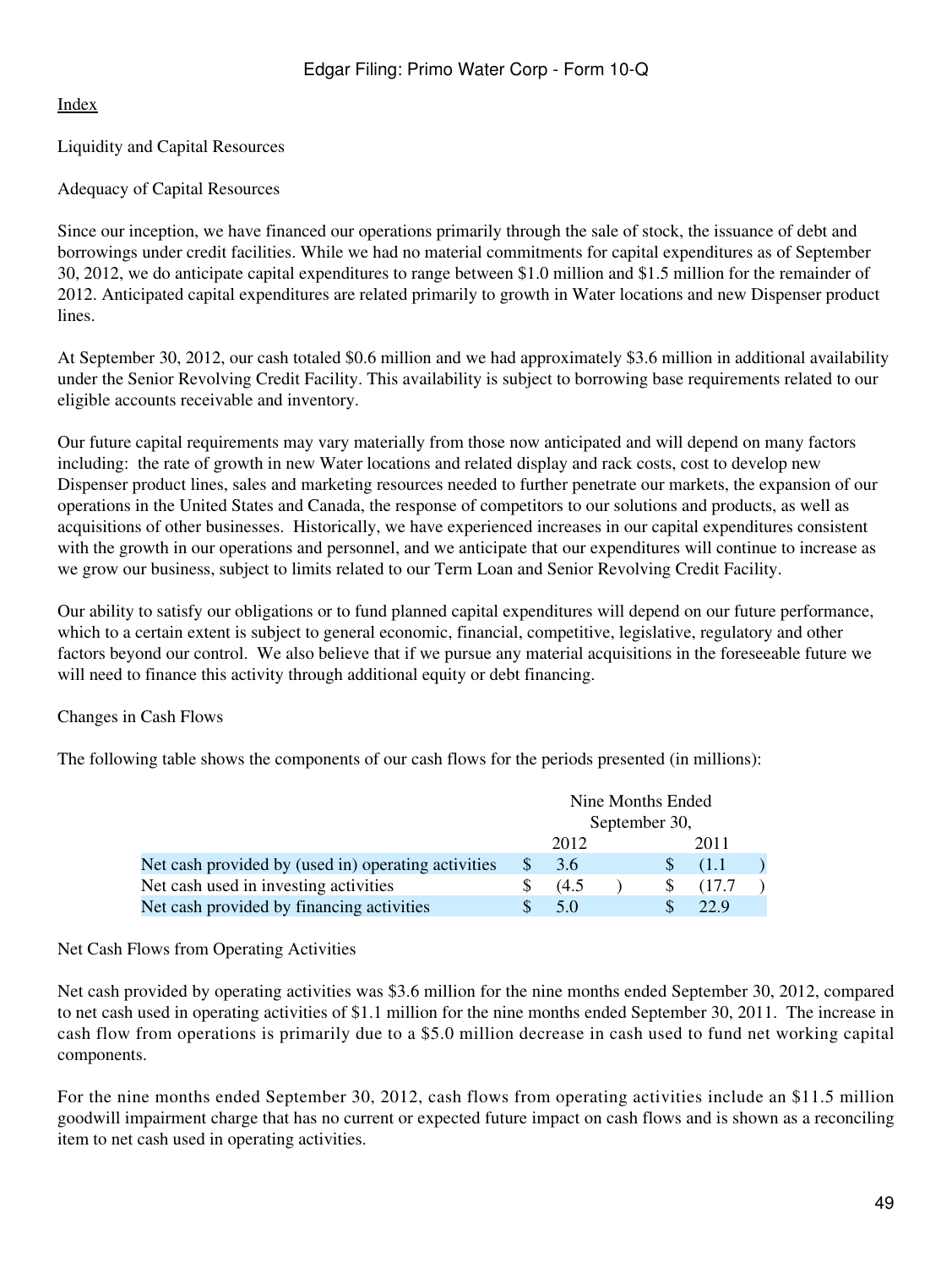Net Cash Flows from Investing Activities

Net cash used in investing activities decreased to \$4.5 million for the nine months ended September 30, 2012 from \$17.7 million for the nine months ended September 30, 2011, caused by decreases in cash used for capital expenditures.

Our primary investing activities are typically capital expenditures for business acquisitions, property, equipment and bottles and include expenditures related to the installation of our recycle centers, display racks and reverse osmosis filtration systems at new Water locations.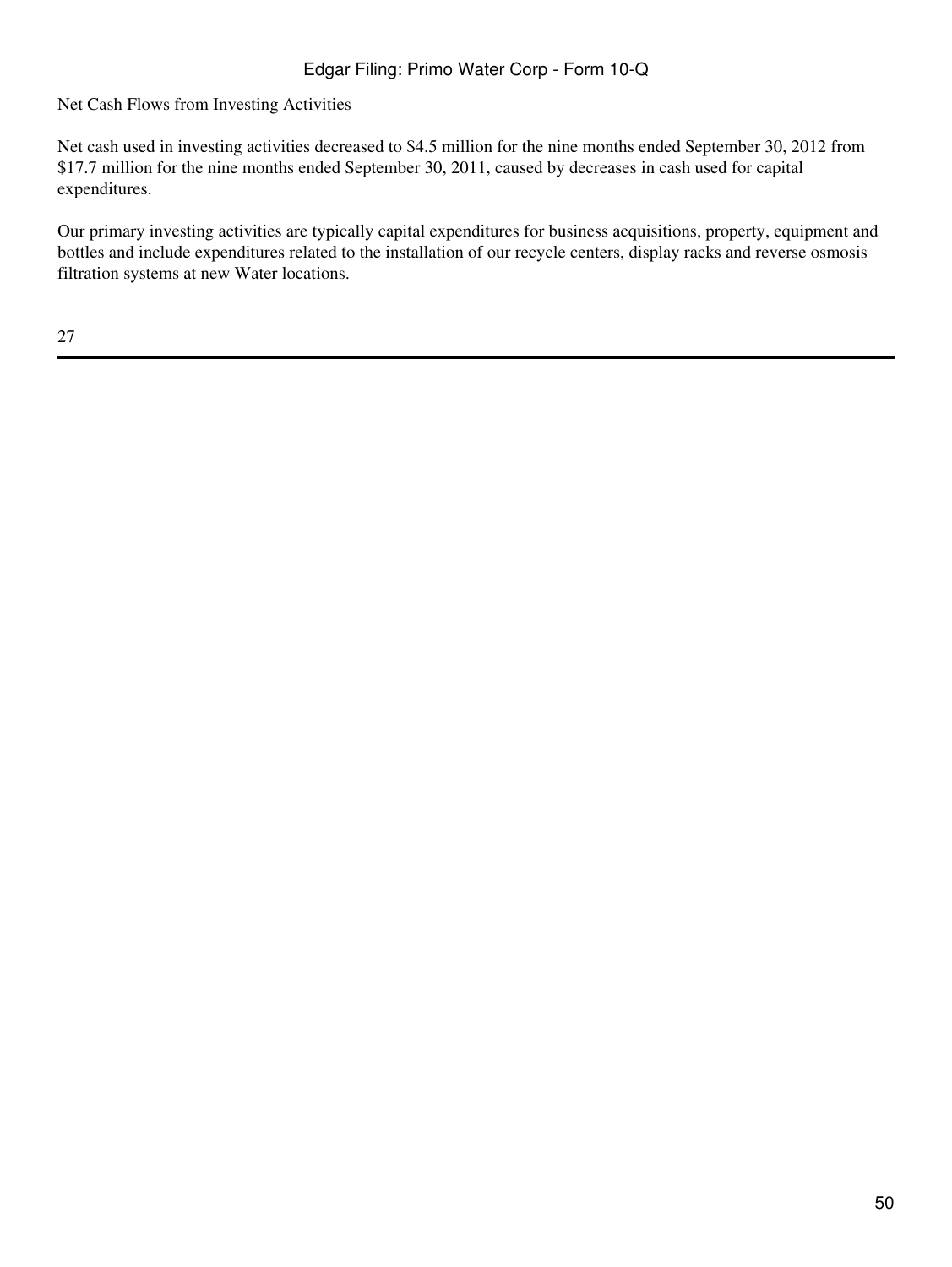## Net Cash Flows from Financing Activities

Net cash provided by financing activities decreased to \$5.0 million for the nine months ended September 30, 2012 from \$22.9 million for the nine months ended September 30, 2011. For the nine months ended September 30, 2012, cash provided by financing activities was primarily related to net borrowings on our credit facilities of \$7.2 million, which were partially offset by debt issuance costs of \$2.0 million.

During the first nine months of 2011, cash provided by financing activities was primarily from our issuance of common stock in connection with our secondary public offering. The proceeds to us from the secondary public offering, net of underwriting discounts, commissions and issuance costs were \$39.5 million. Partially offsetting those proceeds were net payments of \$16.4 million under our prior revolving credit facility.

## Senior Revolving Credit Facility

We entered into the Senior Revolving Credit Facility on April 30, 2012 that replaced our prior senior credit facility. The Senior Revolving Credit Facility provides for total borrowing availability of up to \$20.0 million, subject to borrowing base requirements related to our eligible accounts receivable and inventory and subject to a \$2.0 million reserve requirement. The Senior Revolving Credit Facility has a three and one-half year term and is secured either on a first priority or second priority basis by substantially all of our assets. The term of the Senior Revolving Credit Facility may be extended up to April 30, 2017 so long as the maturity of the Term Loan (as defined below) is extended to at least October 30, 2017. At September 30, 2012, our outstanding balance under our Senior Revolving Credit Facility was \$6.6 million and we had approximately \$3.6 million in additional availability. The Senior Revolving Credit Facility contains a limit on capital expenditures of \$5.5 million for the year ended December 31, 2012 and \$6.0 million for each year thereafter. The limit for capital expenditures may be increased for 2013 and thereafter based upon meeting the fixed charge coverage ratio, as stipulated and defined in the Senior Revolving Credit Facility. In addition, the Senior Revolving Credit Facility does cross default to the Term Loan.

### Term Loan

We entered into a credit and security agreement on April 30, 2012 (the "Credit Agreement") pursuant to which a \$15.2 million term loan (the "Term Loan") was provided. The Credit Agreement was amended on November 6, 2012 to contemplate the plan to exit the Flavorstation business (see Note 3 to the Notes to the Condensed Consolidated Financial Statements) and provide for the classification of the operating results related to the Flavorstation business as discontinued operations. In connection with the amendment, the lender consented to our sale of inventory and other assets related to the Flavorstation business outside the ordinary course of business. Also in connection with the amendment, we paid the lender a \$150,000 fee and agreed to a higher prepayment penalty. In addition, the amendment adjusted certain financial covenants to correspond with our continuing water and dispenser businesses effective September 30, 2012. Interest on outstanding amounts owed under the Term Loan is payable at the rate of 14% per annum in cash plus 2% per annum which will be paid by increasing the outstanding principal balance owed rather than being paid in cash on a current basis.

The outstanding balance of the Term Loan is due and payable in a single installment on April 30, 2016, subject to prepayment in specified circumstances, including sales or dispositions of assets outside the ordinary course of business and sales of equity or debt securities by Primo. The Term Loan is secured by substantially all of our assets on either a first priority or second priority basis. The first priority assets consist of substantially all of the assets related to our refill services business. The security interest in all of our other assets is subordinate to the security interest securing the Senior Revolving Credit Facility. At September 30, 2012, our outstanding balance under our Term Loan was \$15.3 million.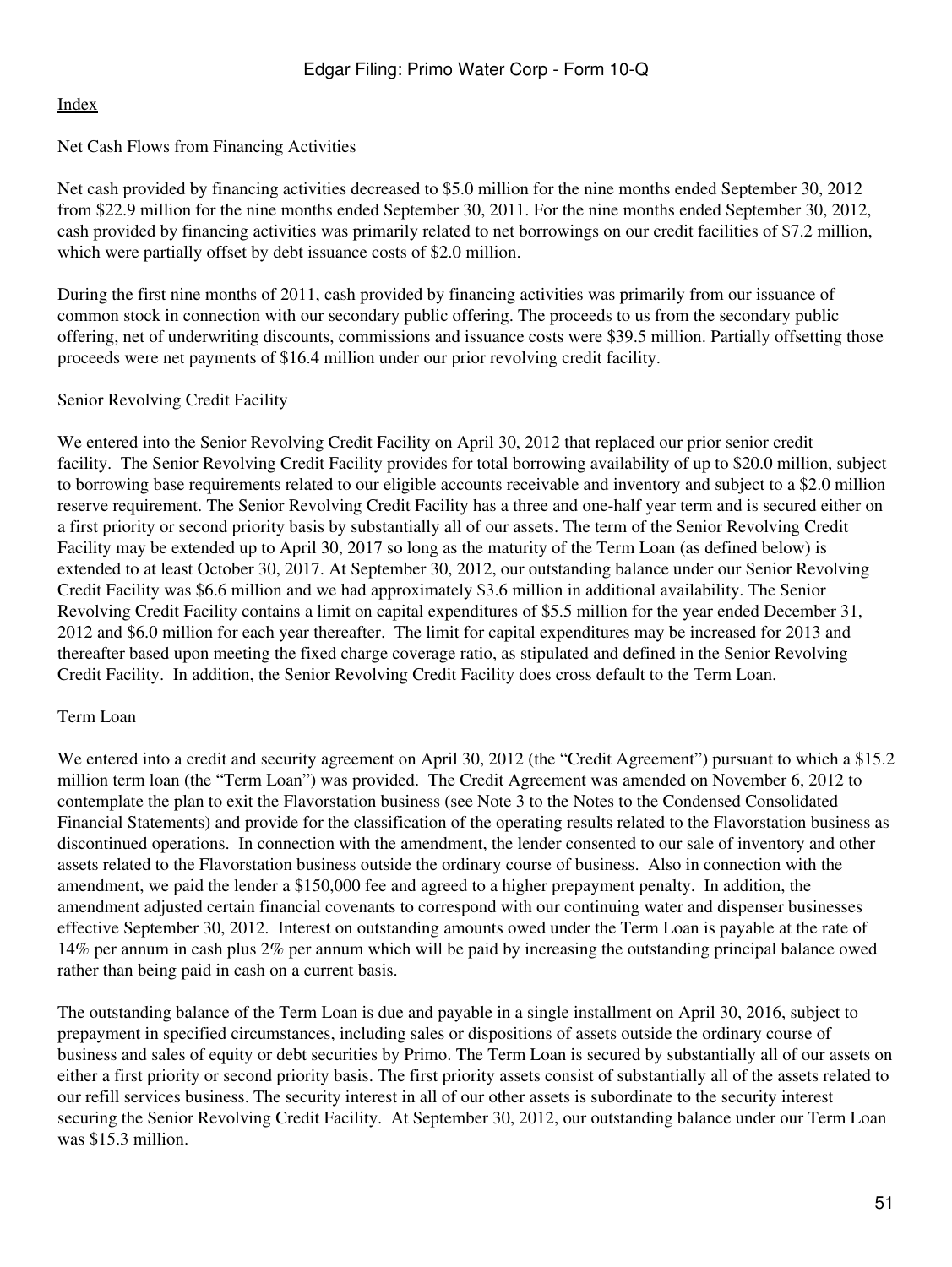The Term Loan contains the following financial covenants: (i) a limit on capital expenditures of \$5.5 million for the year ended December 31, 2012 and \$12.0 million for each year thereafter; (ii) an increasing minimum EBITDA threshold that is measured at the end of each quarter, (iii) a decreasing total debt to EBITDA ratio that is measured at the end of each quarter, and (iv) a requirement that the gross profit of our refill services business for the trailing 12-month period measured at the end of each quarter be no less than \$10.5 million.

Interest on outstanding amounts owed will be adjusted to 13% per annum (all payable in cash) if and when our adjusted earnings before interest, taxes, depreciation and amortization ("EBITDA") is \$10.0 million or greater for a trailing 12-month period. At September 30, 2012 our trailing 12-month EBITDA was below the \$10.0 million threshold for reduced interest charges.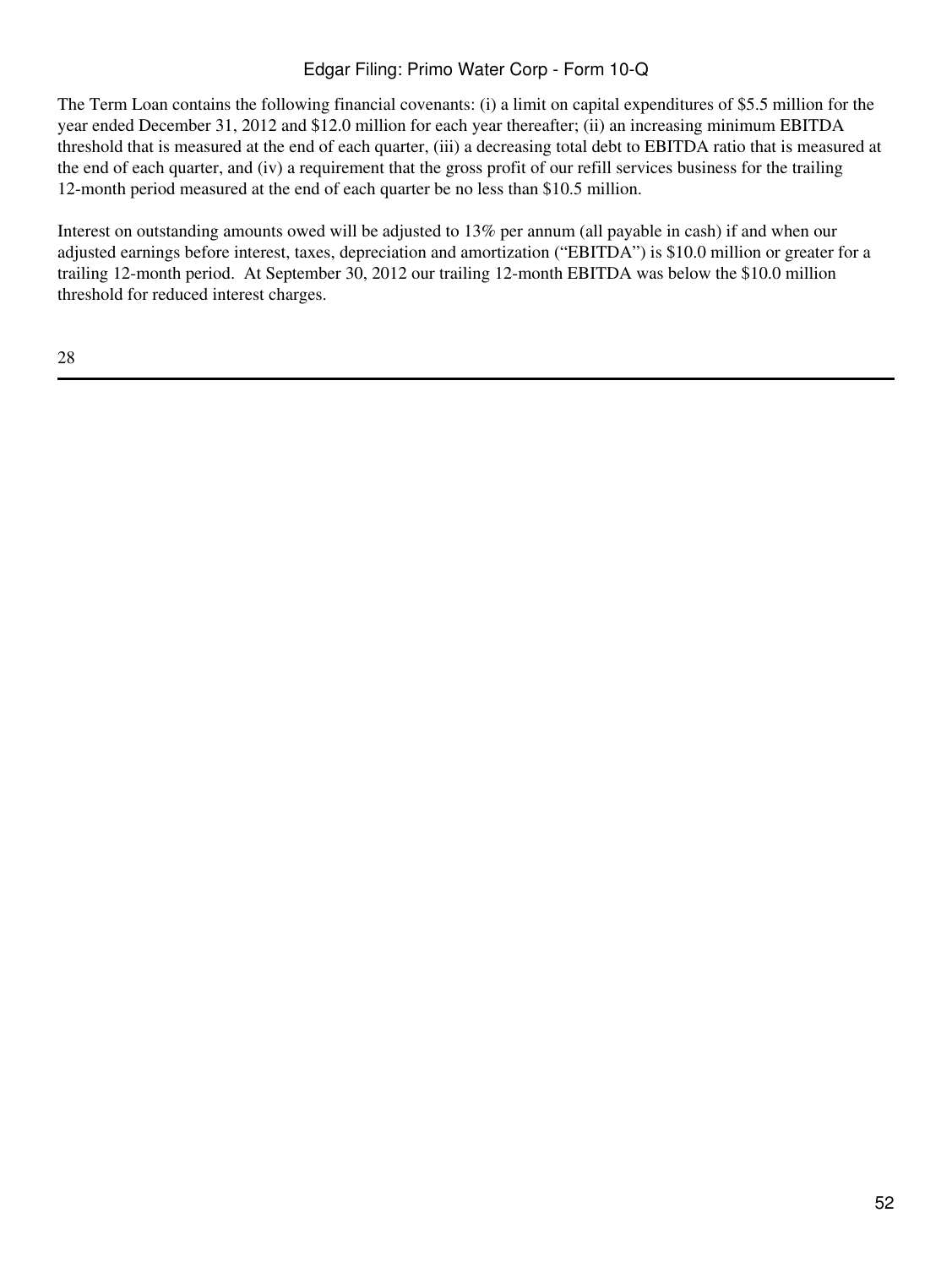## Off-Balance Sheet Arrangements

We do not have any off-balance sheet arrangements, investments in special purpose entities or undisclosed borrowings or debt. Additionally, we are not a party to any derivative contracts or synthetic leases.

## Inflation

During the last three years, inflation and changing prices have not had a material effect on our business and we do not expect that inflation or changing prices will materially affect our business in the foreseeable future.

## Seasonality; Fluctuations of Results

We have experienced and expect to continue to experience seasonal fluctuations in our sales and operating income. Our sales and operating income have been highest in the spring and summer and lowest in the fall and winter. Our Water segment, which generally enjoys higher margins than our Dispensers segment, experiences higher sales and operating income in the spring and summer. Our Dispensers segment had historically experienced higher sales and operating income in spring and summer; however, we believe the seasonality of this segment will be more dependent on retailer inventory management and purchasing cycles and not correlated to weather. Sustained periods of poor weather, particularly in the spring and summer, can negatively impact our sales in our higher margin Water segment. Accordingly, our results of operations in any quarter will not necessarily be indicative of the results that we may achieve for a year or any future quarter.

Critical Accounting Policies and Estimates

Other than the goodwill impairment discussion below, there have been no material changes to our critical accounting policies and estimates from the information provided in Item 7, "Management's Discussion and Analysis of Financial Condition and Results of Operations," included in our Annual Report on Form 10-K for the year ended December 31, 2011.

## Goodwill and Other Identifiable Intangible Assets Impairment

Effective June 30, 2012, we performed a step one interim impairment test of our goodwill and other identifiable intangible assets due to events and changes in circumstances that indicated impairment might have occurred. The factor deemed by management to have constituted a potential impairment triggering event was the sustained decrease in our stock price relative to our book value. The first step involves a comparison of the fair value of a reporting unit to its carrying value. The fair value is estimated based on a number of factors including operating results, business plans and future cash flows.

Based on the results of the step one test we determined that our Water reporting unit had a carrying value higher than its estimated fair value. We performed the second step of impairment test which required us to compare the implied value of the reporting unit goodwill to its carrying value. If the carrying value of the goodwill of a reporting unit exceeds the implied fair value of that goodwill, an impairment loss is recognized in an amount equal to that excess. We had to determine the implied fair value of goodwill in the same manner as if we had acquired the reporting unit in an arm's length transaction as of the testing date of June 30, 2012. We performed this analysis by deducting the estimated fair value of all tangible and identifiable intangible net assets of the reporting unit from the estimated fair value of the reporting unit. Because the recorded amount of goodwill exceeded the amount of goodwill that would have been recorded under the second step as of the impairment testing date, we recorded a non-cash goodwill impairment charge of \$11.5 million for the Water reporting unit. The impairment was the result of lower projected growth in store locations due to capital restraints related to the Term Loan and the Senior Revolving Credit Facility.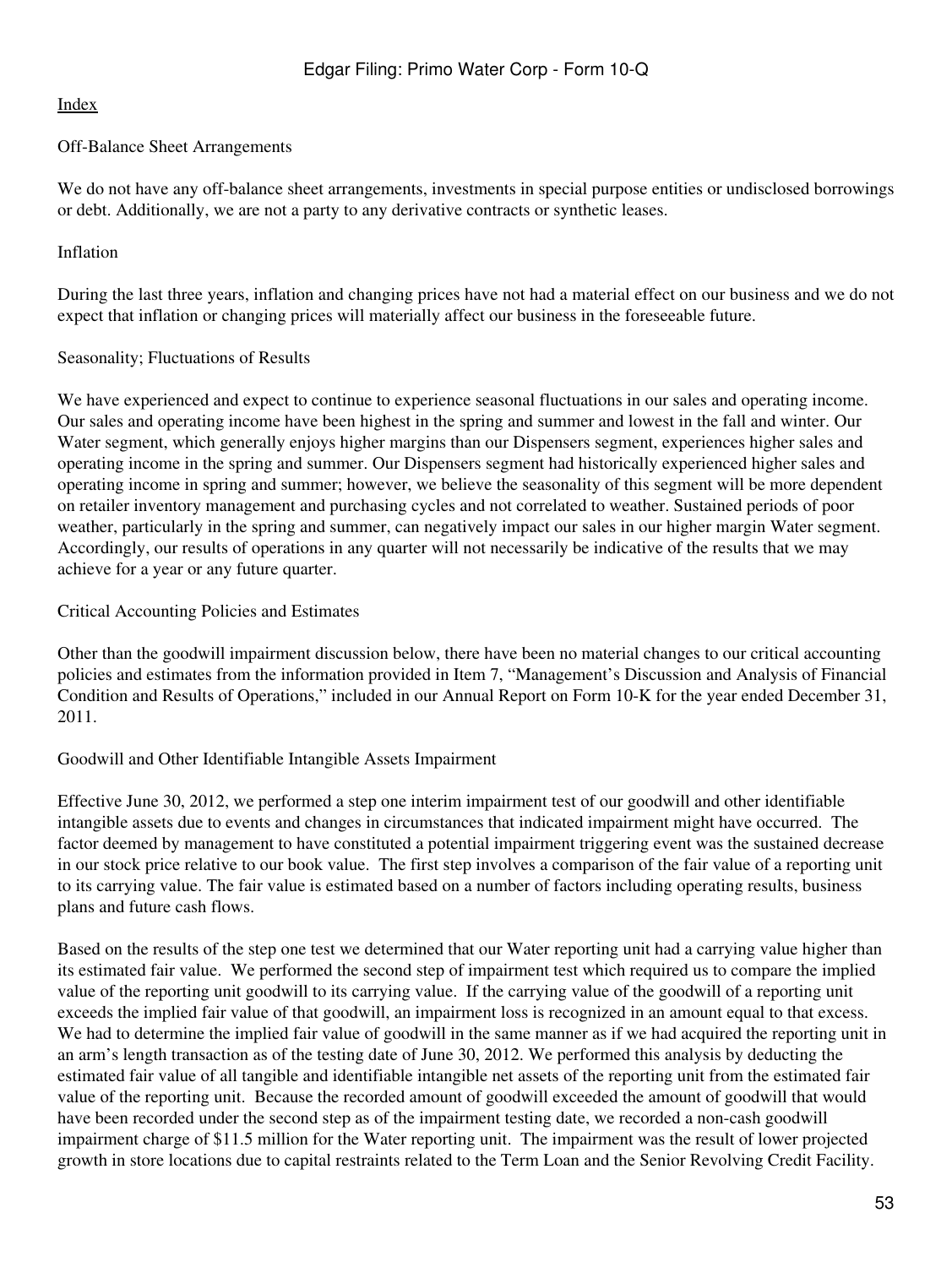As of June 30, 2012, we also performed impairment tests on the goodwill and other intangible assets resulting from the Omnifrio Single-Serve Beverage Business acquisition which at that time were in the Flavorstation segment, but are now classified as discontinued operations. In addition to the sustained decrease in our stock price relative to our book value, we noted that delays in product development and manufacturing of the Omnifrio Single-Serve Business appliance created an indication of impairment in the related goodwill and developed technology definite-lived intangible asset. As a result of the delays, we determined that the appliance would not be available for this 2012 holiday season. We recorded a non-cash goodwill impairment of \$6.4 million. The developed technology intangible asset was also considered impaired as its carrying value exceeded its undiscounted cash flows. We recorded a non-cash impairment charge of \$7.0 million for the developed technology intangible asset.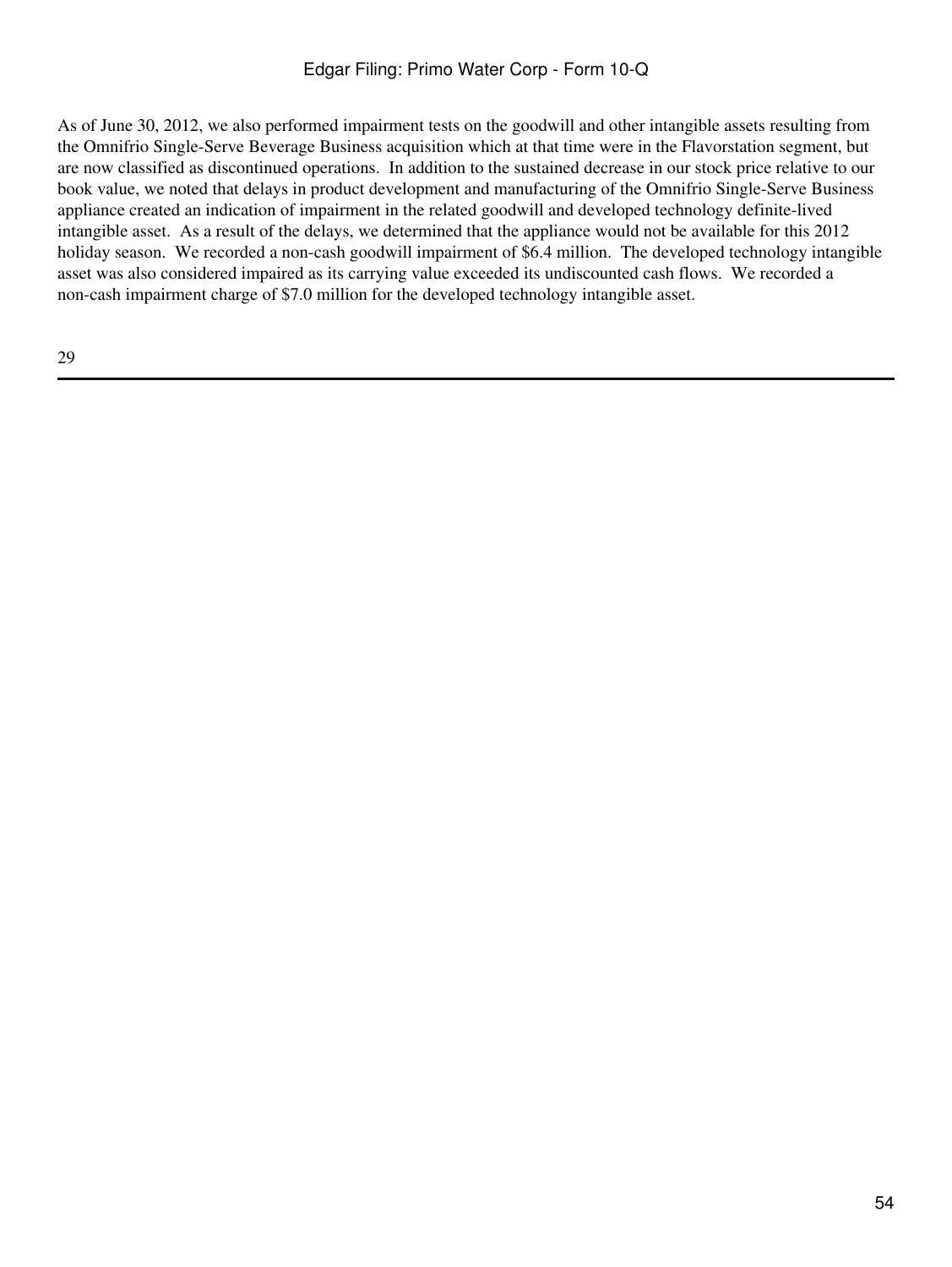A summary of the significant assumptions used in our impairment analyses of goodwill and developed technology as of June 30, 2012 is presented below.

|                                                                | As of June 30, 2012 |                   |
|----------------------------------------------------------------|---------------------|-------------------|
|                                                                |                     | Disposal          |
|                                                                |                     | Group             |
|                                                                |                     | (Formally)        |
|                                                                | Water               | Flavorstation)    |
| Reporting unit significant assumptions:                        |                     |                   |
| Forecast period                                                | 9.5 Years           | 9.5 Years         |
| Increase in net sales for projection year 1 compared to latest |                     |                   |
| historical period                                              | 4.3\% to 9.9\%      | 3.0\% to 117.6 \% |
| Gross margin                                                   | 30.9% to 32.6%      | 13.3\% to 22.0\%  |
|                                                                |                     | $(12.5)\%$ to     |
| Operating cash flow margin                                     | 1.1\% to 15.5\%     | $12.4\%$          |
| Discount rate                                                  | $14.2\%$            | $40.0\%$          |

When estimating the fair value of our goodwill and developed technology, we make assumptions regarding net sales growth rates, gross margins and discount rates. These assumptions require substantial judgment, and actual rates and margins may differ materially. The use of judgments and estimates involves inherent uncertainties. The measurement of the fair values of our reporting units is dependent on the accuracy of the assumptions used and how the estimates compare to our future operating performance.

The \$11.5 million impairment charge recorded in our Water reporting unit for the nine months ended September 30, 2012 would vary if we had changed certain assumptions. The following table contains a sensitivity analysis of the Water reporting unit assumptions and a hypothetical increase in the impairment charge that would have resulted if our Water reporting unit revenue growth rate and gross margin had been revised lower or if the discount rate had been revised higher.

|                                                                                            | <b>Water Reporting</b> |
|--------------------------------------------------------------------------------------------|------------------------|
|                                                                                            | Unit Hypothetical      |
|                                                                                            | Increase in            |
|                                                                                            | Impairment             |
|                                                                                            | Charge                 |
|                                                                                            | as of June 30, 2012    |
| Hypothetical change:                                                                       | (In thousands)         |
| An annual 100 basis point decrease in net sales growth rate throughout the forecast period | 6,760<br>\$            |
| An annual 100 basis point decrease in gross margins throughout the forecast period         | \$<br>4,386            |
| A 100 basis point increase in the applicable discount rate                                 | \$<br>7,255            |
|                                                                                            |                        |

These hypothetical non-cash impairment charges would not have any direct impact on our liquidity, debt covenant compliance or future results of operations. Our historical operating results may not be indicative of our future operating results. Our future ten-year discounted cash flow analysis reflected certain assumptions relating to the expected impact of the current general economic environment.

## Market Capitalization

When we test our goodwill for impairment, we also consider our market capitalization. As of last goodwill impairment test as of June 30, 2012, our market capitalization was less than our book value and it remains less than book value as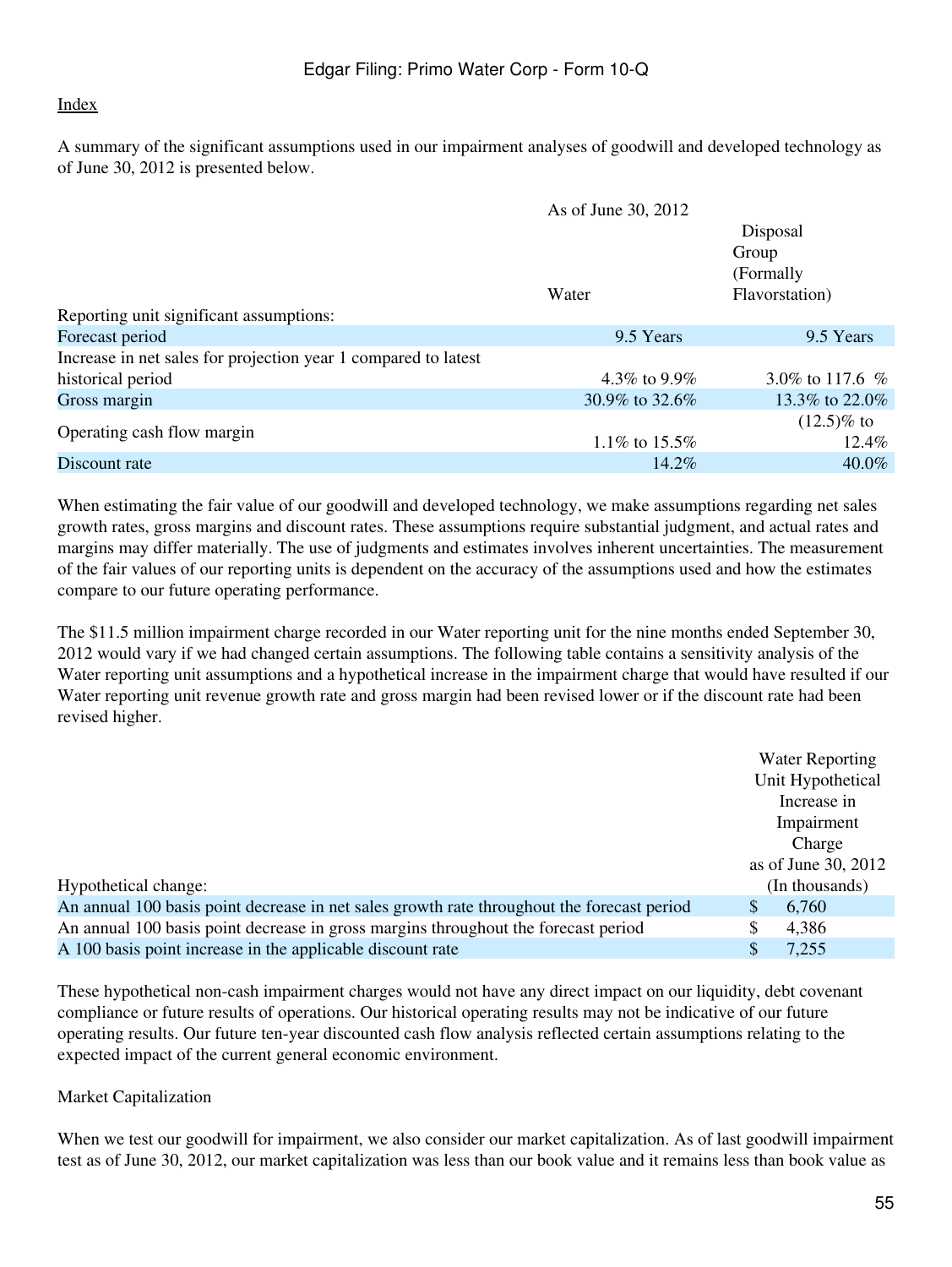of the date of this filing. We believe the decline in and sustained level of our stock price has been influenced, in part, by uncertainties related to our Flavorstation business (formerly a business segment, but now classified as discontinued operations; see Note 3 of the Notes to Condensed Consolidated Financial Statements for more details). Additionally, we believe the stock price has been negatively influenced by the risk that our current debt structure could further limit our ability to execute our growth plan and the risk that a covenant violation could impair the stockholders' value. We believe that it is appropriate to view the risks and uncertainties related to our Flavorstation business (as of the filing date of this Form 10-Q) and debt structure as relatively temporary in relation to the established business and operations of our Water reporting unit. Accordingly, we believe that a variance between market capitalization and fair value can exist and such variance could be significant at points in time due to intervening influences. Further sustained negative market place indicators such as a continued price of our common stock less than book value or limitations in obtaining liquidity to carry out our growth plans may reflect a reduced estimate of the implied fair value of goodwill in the Water unit resulting in future impairment charges.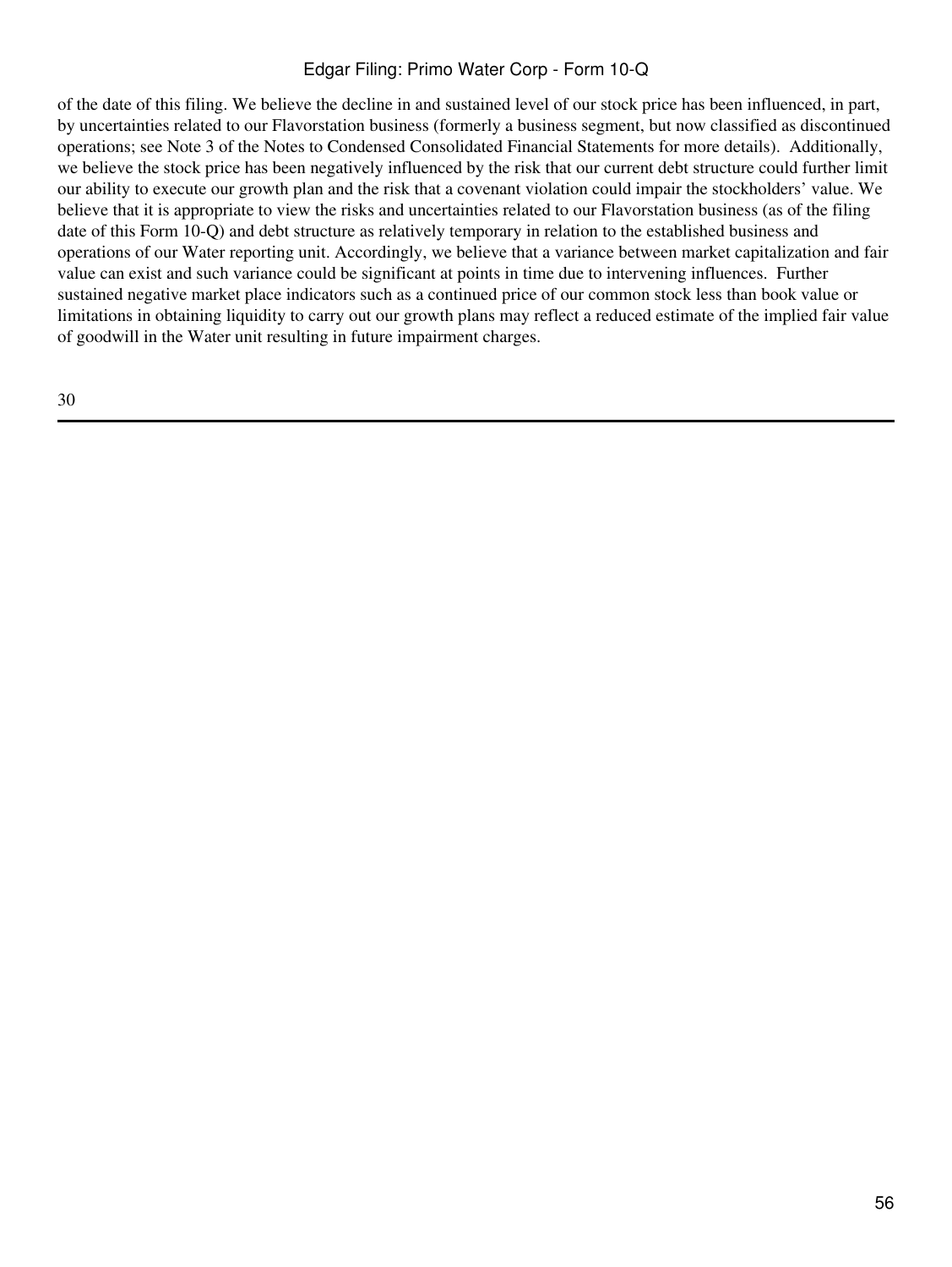## Recent Accounting Pronouncements

In June 2011, the Financial Accounting Standards Board ("FASB") issued guidance to amend the presentation of comprehensive income to allow an entity the option to present the total of comprehensive income, the components of net income, and the components of other comprehensive income either in a single continuous statement of comprehensive income or in two separate but consecutive statements. In both instances, an entity is required to present each component of net income along with total net income, each component of other comprehensive income along with a total for other comprehensive income, and a total amount for comprehensive income. The guidance eliminates the option to present the components of other comprehensive income as part of the statement of changes in stockholders' equity. In December 2011, the FASB issued guidance to indefinitely defer provisions requiring reclassification adjustments out of other comprehensive income to be presented on the face of the financial statements. The other portions of the original guidance remain unchanged. These standards are effective for interim and annual periods beginning after December 15, 2011, and are to be applied retrospectively. We have included such disclosures within this quarterly report.

In July 2012, the FASB issued updated guidance concerning the testing of indefinite-lived intangible assets for impairment. This guidance allows an entity to first perform a qualitative assessment to determine whether it is necessary to perform the quantitative impairment test described in the existing guidance. If an entity elects to perform a qualitative assessment, it shall assess qualitative factors to determine whether it is more likely than not that an indefinite-lived intangible asset is impaired. If after assessing relevant events and circumstances an entity determines that it is more likely than not that the indefinite-lived intangible asset is impaired, the entity shall calculate the fair value of the asset and perform the quantitative impairment test described in the existing guidance. These amendments are effective for annual and interim impairment tests performed for fiscal years beginning after September 15, 2012, with early adoption permitted. The amendments are not expected to have a significant impact on our consolidated financial statements.

### Cautionary Note Regarding Forward-Looking Statements

This document includes and other information we make public from time to time may include "forward-looking statements" within the meaning of the Private Securities Litigation Reform Act of 1995. Forward-looking statements include statements about our estimates, expectations, projections, beliefs, intentions or strategies for the future, and the assumptions underlying such statements. We use the words "anticipates," "believes," "estimates," "expects," "intends," "forecasts," "may," "will," "should," and similar expressions to identify our forward-looking statements. Forward-looking statements involve risks and uncertainties that could cause actual results to differ materially from historical experience or our present expectations. Factors that could cause these differences include, but are not limited to, the factors set forth below in Part II, Item 1A "Risk Factors" as well as those set forth in Part I, Item 1A, "Risk Factors" of our Annual Report on Form 10-K for the fiscal year ended December 31, 2011 and in Part II, Item 1A "Risk Factors" of our Quarterly Report on Form 10-Q for the quarterly periods ended March 31, 2012 and June 30, 2012.

<span id="page-56-0"></span>Item 3. Quantitative and Qualitative Disclosure About Market Risk

For quantitative and qualitative disclosures about our market risks, see Item 7A of our Annual Report on Form 10-K for the fiscal year ended December 31, 2011. Through September 30, 2012, there have been no material changes to our market risk since our Annual Report on Form 10-K for the fiscal year ended December 31, 2011.

<span id="page-56-1"></span>Item 4. Controls and Procedures

Evaluation of Disclosure Controls and Procedures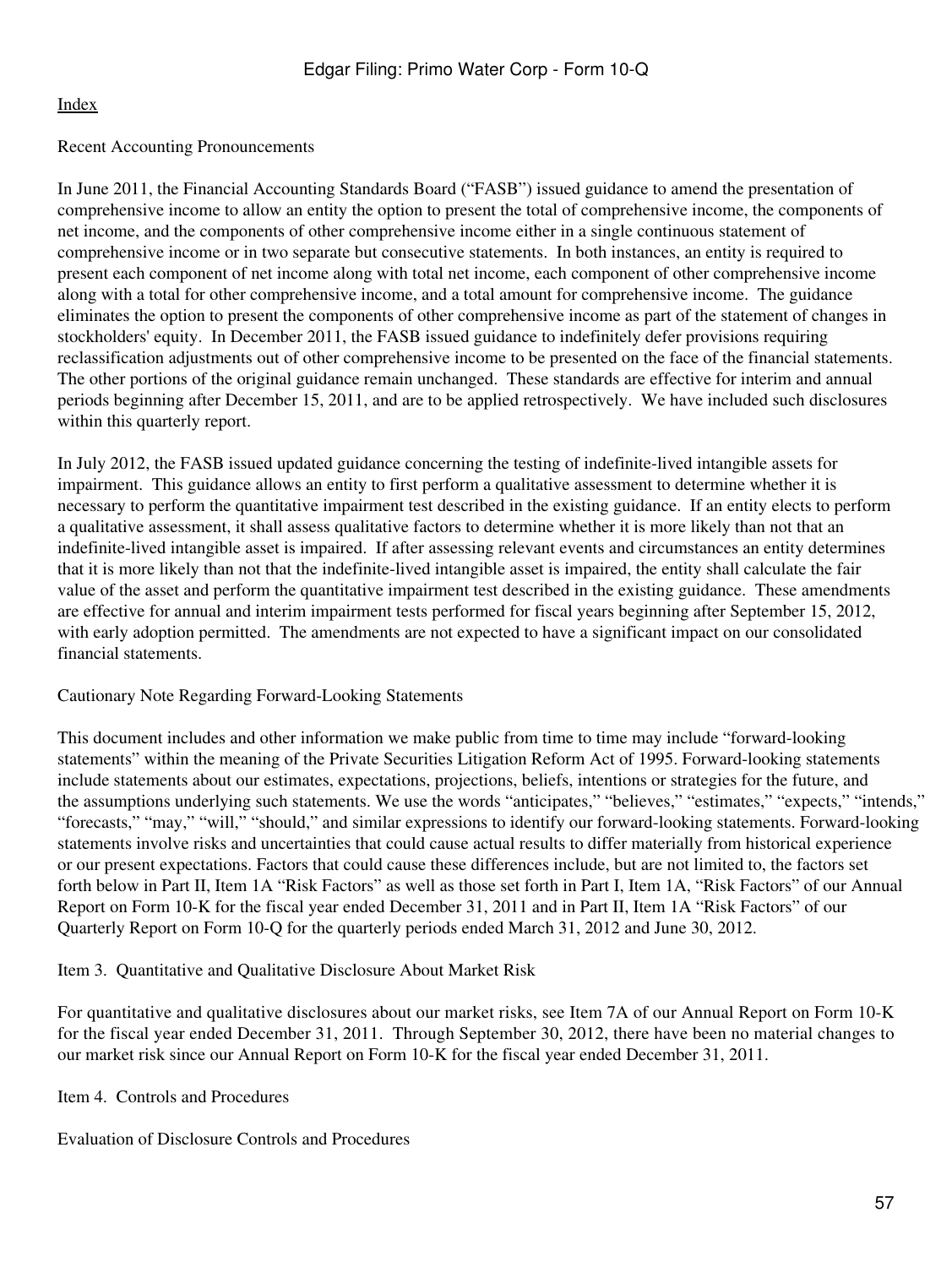As of the end of the period covered by this report, an evaluation was performed under the supervision and with the participation of our management, including the chief executive officer ("CEO") and chief financial officer ("CFO"), of the effectiveness of the design and operation of our "disclosure controls and procedures" (as defined in Rule 13a-15(e) of the Securities Exchange Act of 1934 (the "Exchange Act")) pursuant to Rule 13a-15(b) of the Exchange Act. Based on that evaluation, our management, including the CEO and CFO, concluded that our disclosure controls and procedures are effective for the purpose of providing reasonable assurance that the information required to be disclosed in the reports we file or submit under the Exchange Act (i) is recorded, processed, summarized and reported within the time periods specified in the SEC's rules and forms and (ii) is accumulated and communicated to our management, including our CEO and CFO, as appropriate to allow timely decisions regarding required disclosures.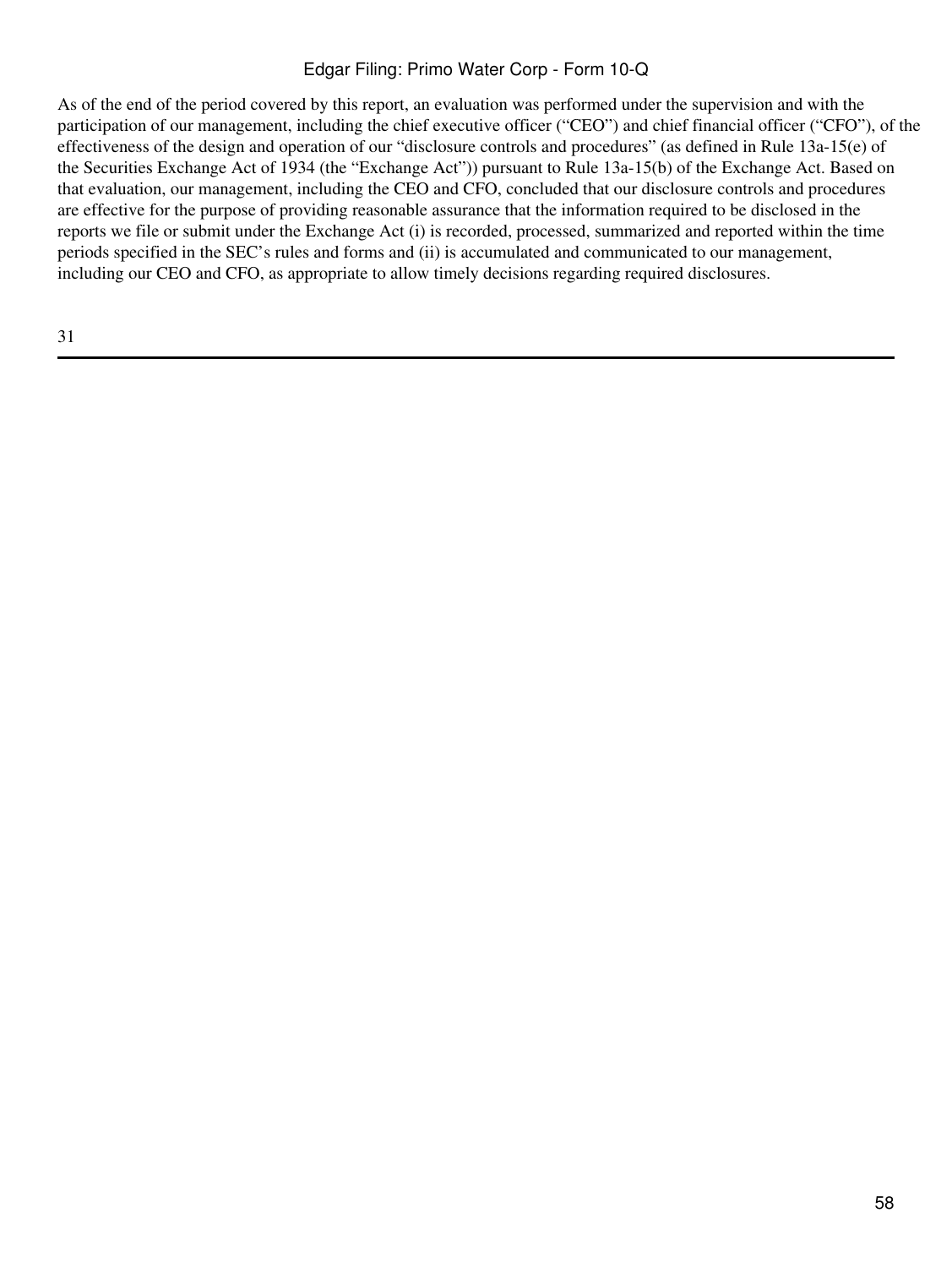## Changes in Internal Control over Financial Reporting

There was no change in our internal control over financial reporting identified in connection with the evaluation required by Rule 13a-15(d) and 15d-15(d) of the Exchange Act that occurred during the period covered by this report that has materially affected, or is reasonably likely to materially affect, our internal control over financial reporting.

32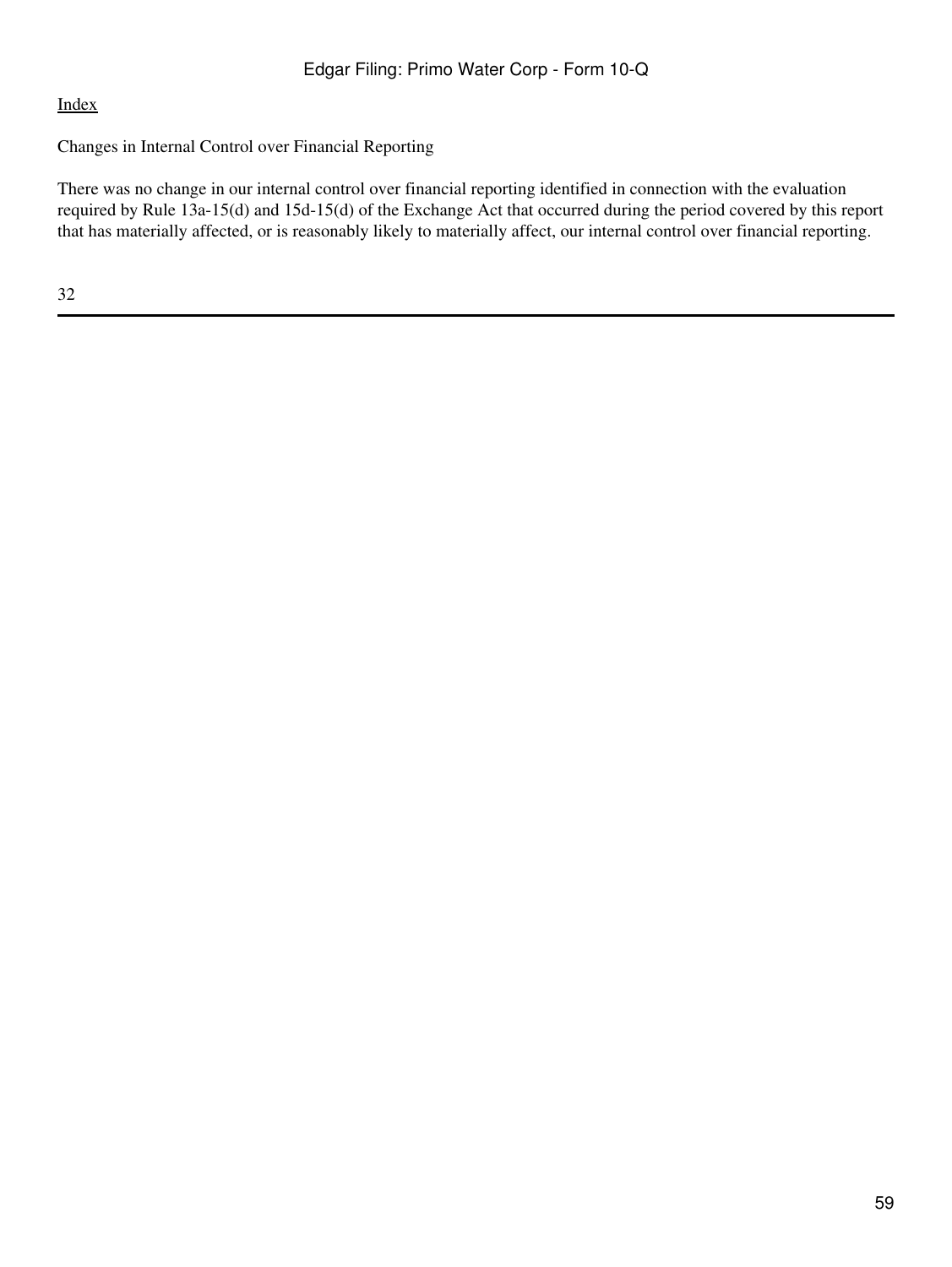## PART II – OTHER INFORMATION

## <span id="page-59-0"></span>Item 1. Legal Proceedings

### Class Action Suit

On December 2, 2011, Primo, certain members of our board of directors, certain members of management, certain shareholders and company advisors were named as defendants in a purported class-action lawsuit filed in the United States District Court for the Middle District of North Carolina. On June 22, 2012, plaintiffs filed an amended complaint. The amended complaint alleges violations of Sections 10(b) and 20(a) of the Securities Exchange Act of 1934, as amended, and Rule 10b-5 promulgated thereunder, and Sections 11, 12(a)(2), and 15 of the Securities Act of 1933. The amended complaint asserts claims on behalf of a class of persons who acquired our common stock in or traceable to our initial public offering and our secondary offering as well as purchasers of our common stock between November 4, 2010 and November 10, 2011. The amended complaint alleges that defendants violated the federal securities laws by making misrepresentations about, among other things, the number of locations where our water exchange services were offered and where our dispensers were sold, the performance of our sales locations, location growth opportunities, various operational issues, and our projected financial results and business operations in order to artificially inflate the price of our stock. The amended complaint requests unspecified damages and costs. We do not believe the lawsuit has merit and plan to vigorously contest and defend against it. We are insured for potential losses subject to limits. We are required to indemnify each of the named defendants that are party to the lawsuit against losses and expenses they incur in connection with the litigation. On August 23, 2012, defendants filed their respective motions to dismiss the lawsuit. Plaintiffs' responses to defendants' motions to dismiss are due November 13, 2012.

## Electrotemp

On October 14, 2011, Primo, through a wholly-owned subsidiary, filed a complaint against Electrotemp Technologies China, Inc. ("Electrotemp") in Mecklenburg County (North Carolina) Superior Court, alleging breach of contract, quantum meruit/unjust enrichment, and violation of the North Carolina Products Liability Act/breach of implied warranty. Our claims arise out of Electrotemp's failure to credit us for defective water coolers manufactured by Electrotemp and sold by us which were returned by unsatisfied customers. We are seeking damages of \$3.1 million, which consists primarily of claims for defective water dispensers manufactured by Electrotemp of approximately \$2.9 million that are included in prepaid and other current assets on the condensed consolidated balance sheets. Electrotemp removed the action to the United States District Court for the Western District of North Carolina based on diversity of citizenship. The parties filed a Joint Motion to Stay litigation so that they could proceed with mediation and arbitration pursuant to the dispute resolution clause in their agreement. On May 1, 2012, the Court ordered that the litigation would be stayed once the parties formally enter into arbitration. The parties were unable to resolve their dispute through mediation, so Primo filed its Notice of Arbitration with ADR Chambers International in Toronto, Ontario, Canada in accordance with the dispute resolution clause in the parties' agreement. Now that the parties have formally entered into arbitration, the litigation will be stayed.

## Florida Concentrates suit

On October 16, 2012, Primo was served with the Summons and Complaint in a suit filed in the Florida state courts on September 26, 2012. Plaintiffs in the suit are Florida Concentrates International, LLC (a Florida limited liability company), Florida Sparkling DS, LLC (a Florida limited liability company), and Didier Hardy (a Florida resident and apparently the principal of the LLC plaintiffs). Also named as defendants are Susan and Scott Ballantyne (alleged to be Florida residents) and SDS-IC. The suit was filed in the Circuit Court for the Twentieth Judicial District (Collier County, Florida). Plaintiffs' allegations include breach of contract, misappropriation of trade secrets and certain additional claims and plaintiffs seek monetary damages. We do not believe that the suit has any merit whatsoever,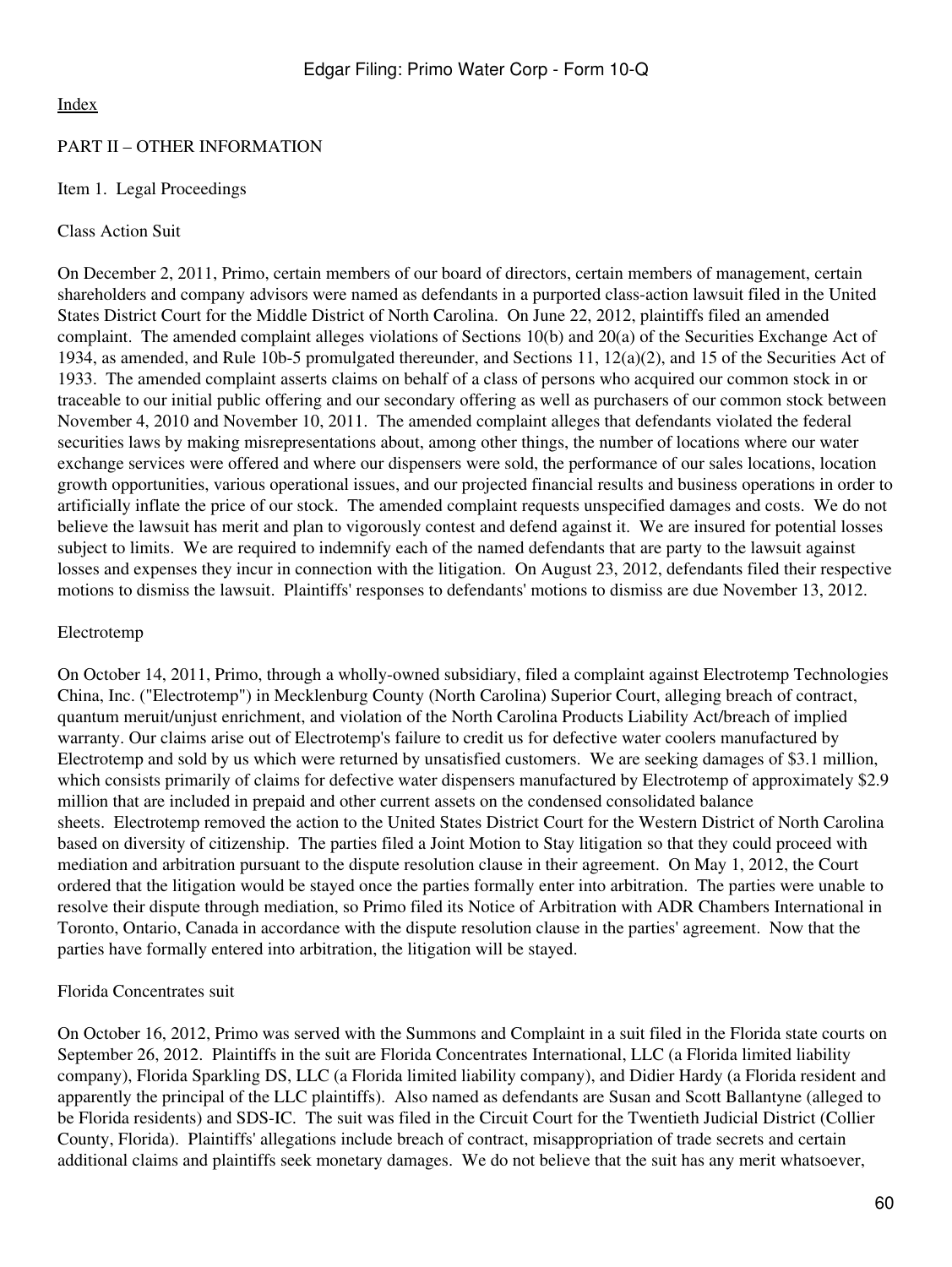and plan to vigorously contest and defend against it.

# <span id="page-60-0"></span>Item 1A. Risk Factors

In addition to the other information set forth in this report, you should carefully consider the factors discussed under Part I, Item 1A, "Risk Factors" in our Annual Report on Form 10-K for the year ended December 31, 2011, and in Part II, Item 1A of our Quarterly Report on Form 10-Q for the quarterly periods ended March 31 and June 30, 2012. These factors could materially adversely affect our business, financial condition, liquidity, results of operations and capital position, and could cause our actual results to differ materially from our historical results or the results contemplated by the forward-looking statements contained in this report.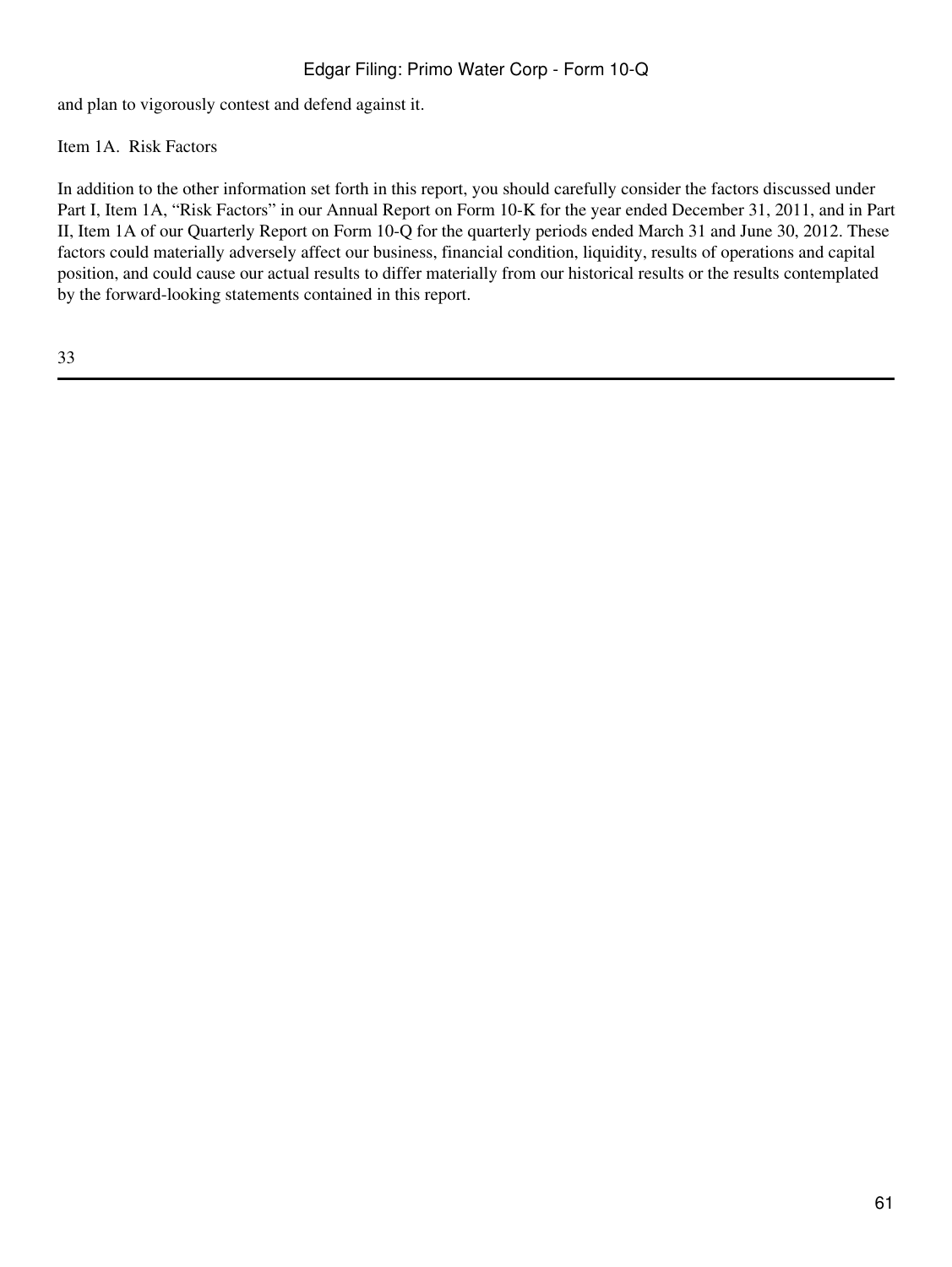<span id="page-61-0"></span>Item 2. Recent Sales of Unregistered Securities; Use of Proceeds From Registered Securities

Not applicable.

<span id="page-61-1"></span>Item 3. Defaults Upon Senior Securities

Not applicable.

<span id="page-61-2"></span>Item 4. Mine Safety Disclosures.

Not applicable.

<span id="page-61-3"></span>Item 5. Other Information

Amendment to Credit and Security Agreement with Comvest

On November 6, 2012, in connection with our plan to exit the Flavorstation business and the classification of our operating results relating to the Flavorstation business as discontinued operations, we entered into a First Amendment to Credit and Security Agreement (the "First Amendment") relating to the Credit and Security Agreement (the "Credit Agreement") and Term Loan (the "Term Loan"), both originally dated April 30, 2012 and both among Primo, certain subsidiaries of Primo party thereto and Comvest Capital II, L.P. ("Comvest").

Pursuant to the First Amendment, the Credit Agreement was amended to contemplate our plan to exit the Flavorstation business and provide for the classification of our operating results related to the Flavorstation business as discontinued operations. In connection with the First Amendment, Comvest consented to our sale of inventory and other assets related to the Flavorstation business outside the ordinary course of business. Also in connection with the First Amendment, Comvest received a \$150,000 fee, we agreed to a higher prepayment penalty, and certain financial covenants were revised to correspond with our continuing water and dispenser businesses effective September 30, 2012.

The foregoing description of the First Amendment is not complete and is qualified in its entirety by reference to the First Amendment, which is filed as Exhibit 10.1 to this Quarterly Report on Form 10-Q, and is incorporated herein by reference.

## Amendment to Comvest Warrant

On November 6, 2012, in connection with the First Amendment described above, we agreed to amend (the "Warrant Amendment") the warrant to purchase 1,600,000 shares of our common stock originally issued to Comvest on April 30, 2012 (the "Comvest Warrant") in connection with our entry into of the Credit Agreement and Term Loan with Comvest. The sole change to the Comvest Warrant made by the Warrant Amendment is an adjustment of the exercise price of the Comvest Warrant from \$2.30 per share to \$1.20 per share. The revised warrant exercise price was set at 150% of the 30 day trailing average stock price. No changes were made to the warrants we issued to the five directors and stockholders of Primo on April 30, 2012 in connection with their purchase of an aggregate of \$1,150,000 in non-recourse, non-voting, last-out participation interests from Comvest in the Comvest Credit Agreement and Term Loan.

The foregoing description of the Warrant Amendment is not complete and is qualified in its entirety by reference to the form of Warrant, a copy of which is attached as Exhibit 10.2 hereto, and is incorporated herein by reference.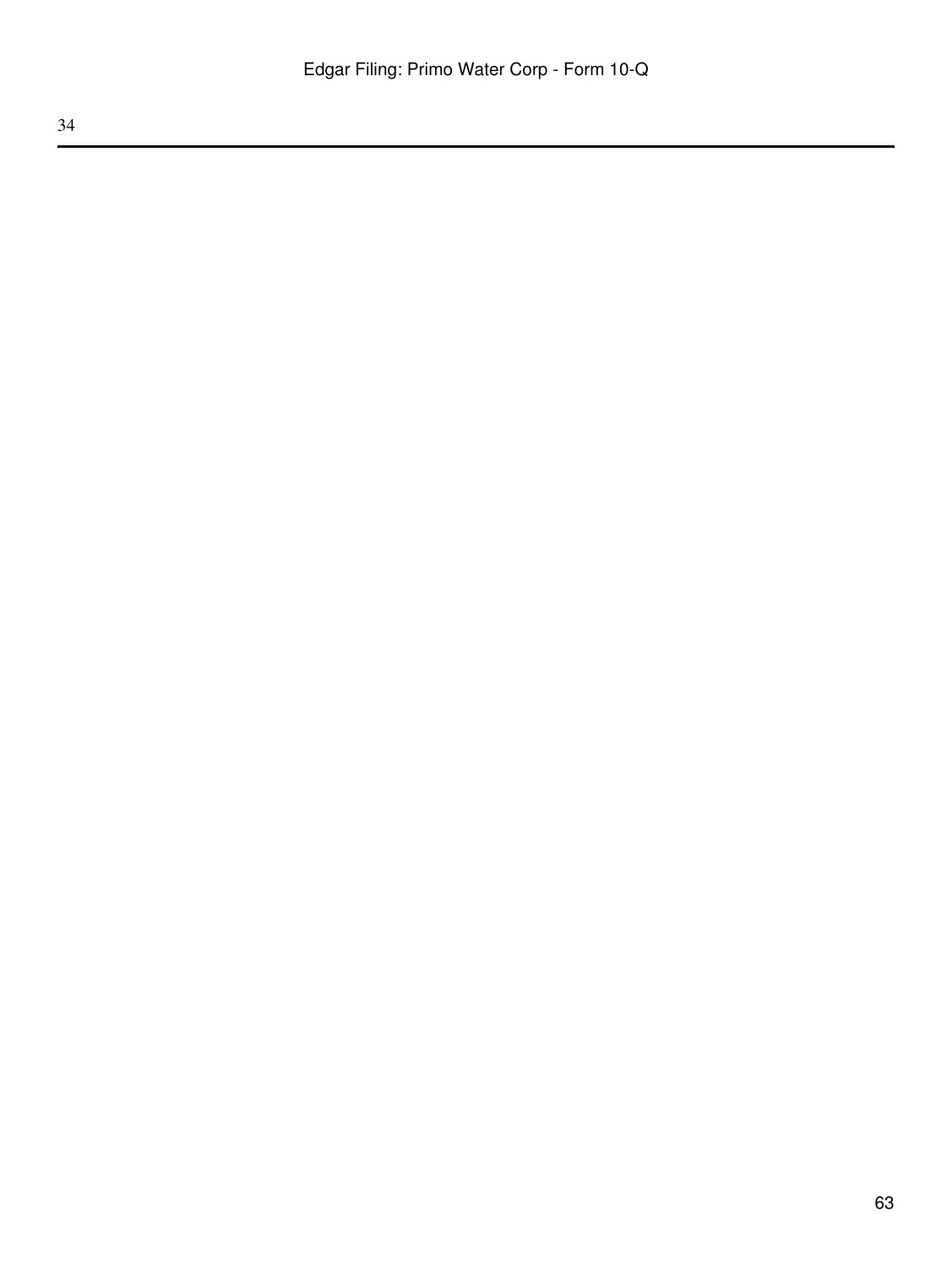<span id="page-63-0"></span>Item 6. Exhibits

# EXHIBIT INDEX

Exhibit

Number Description

| 3.1  | Sixth Amended and Restated Certificate of Incorporation of Primo Water Corporation (incorporated by<br>reference to Exhibit 3.1 to Amendment No. 2 to the Registrant's Registration Statement on Form S-1/A<br>(File No. 333-173554) filed on May 31, 2011) |  |  |
|------|-------------------------------------------------------------------------------------------------------------------------------------------------------------------------------------------------------------------------------------------------------------|--|--|
| 3.2  | Amended and Restated Bylaws of Primo Water Corporation (incorporated by reference to Exhibit 3.1 to<br>the Company's Form 8-K filed November 16, 2010)                                                                                                      |  |  |
| 10.1 | First Amendment to Credit and Security Agreement dated as of November 6, 2012 by and among the<br>Company, certain subsidiaries of the Company party thereto and Comvest Capital II, L.P. (filed herewith)                                                  |  |  |
| 10.2 | First Amendment to Warrant dated as of November 6, 2012 by and between the Company and Comvest<br>Capital II, L.P. (filed herewith)                                                                                                                         |  |  |
| 31.1 | Certification of Periodic Report by Chief Executive Officer pursuant to Rule 13a-14(a)/15d-14a and<br>pursuant to Section 302 of the Sarbanes-Oxley Act of 2002 (filed herewith)                                                                            |  |  |
| 31.2 | Certification of Periodic Report by Chief Financial Officer pursuant to Rule 13a-14(a)/15d-14a and<br>pursuant to Section 302 of the Sarbanes-Oxley Act of 2002 (filed herewith)                                                                            |  |  |
| 32.1 | Certification of Periodic Report by Chief Executive Officer and Chief Financial Officer pursuant to<br>U.S.C. Section 1350, as adopted pursuant to Section 906 of the Sarbanes-Oxley Act of 2002 (filed<br>herewith)                                        |  |  |
|      | 101. INS <sup>**</sup> XBRL Instance Document (1, 2)                                                                                                                                                                                                        |  |  |
|      | 101.SCH <sup>**</sup> XBRL Taxonomy Extension Schema Document (1, 2)                                                                                                                                                                                        |  |  |
|      | 101. CAL** XBRL Taxonomy Extension Calculation Linkbase Document (1, 2)                                                                                                                                                                                     |  |  |
|      | 101.DEF <sup>**</sup> XBRL Taxonomy Extension Definition Linkbase Document (1, 2)                                                                                                                                                                           |  |  |
|      | 101.LAB**XBRL Taxonomy Extension Label Linkbase Document (1, 2)                                                                                                                                                                                             |  |  |
|      | 101. PRE <sup>**</sup> XBRL Taxonomy Extension Presentation Linkbase Document (1, 2)                                                                                                                                                                        |  |  |
|      |                                                                                                                                                                                                                                                             |  |  |

(1) Included herewith

(2) These interactive data files shall not be deemed filed for purposes of Section 11 or 12 of the Securities Act of 1933, as amended, or Section 18 of the Securities Exchange Act of 1934, as amended, or otherwise subject to liability under those sections.